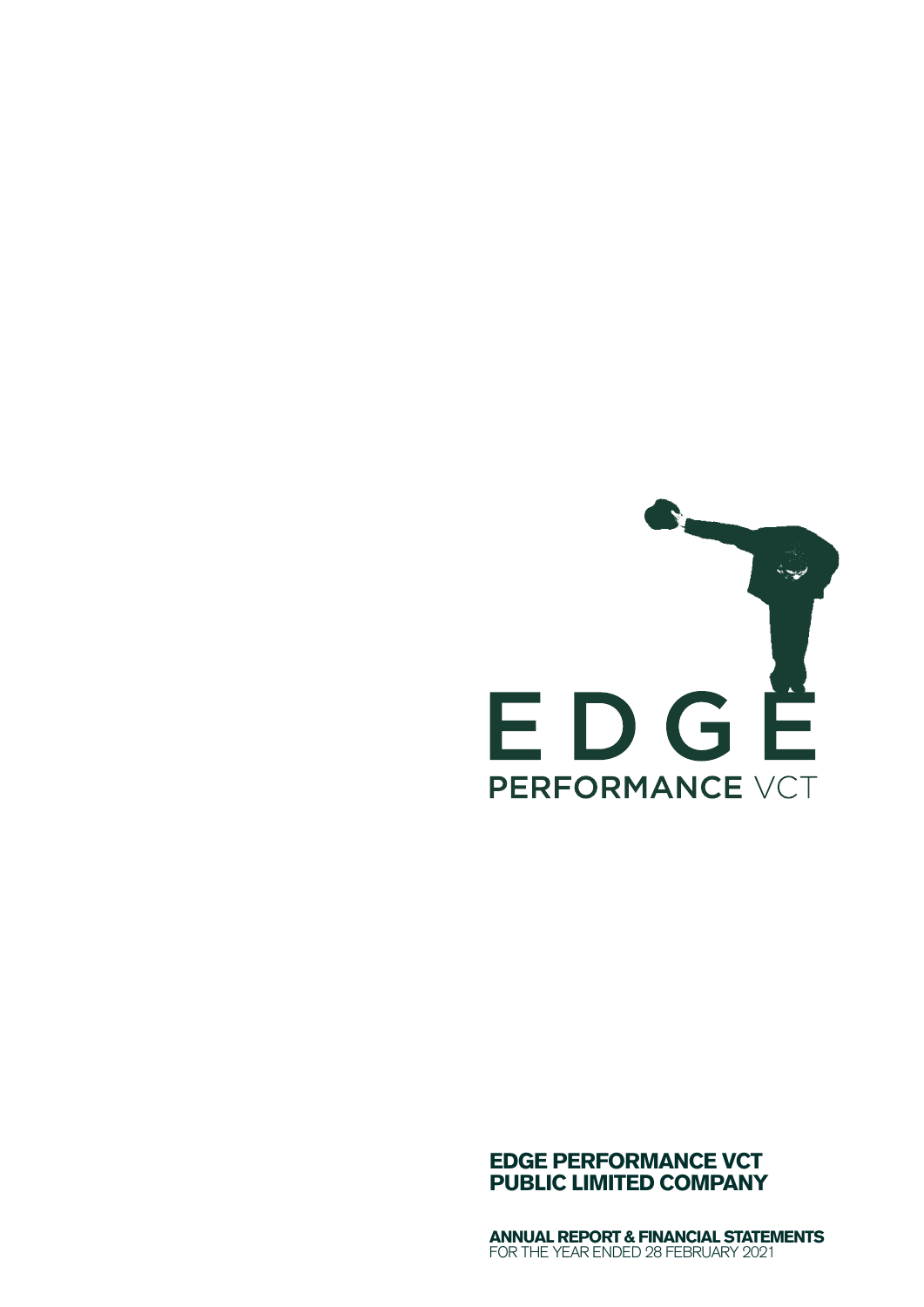#### **Edge Performance VCT Public Limited Company**

Incorporated in England and Wales with registration number 05558025

#### **Contents**

- Financial Summary **1** Investment Policy **3**
- Chairman's Statement **4**
- The Directors & Investment Manager **6**
- Investment Manager's Review **8**
- Investment Portfolios **12**
- Strategic Report **15**
- Directors' Report **18**
- Directors' Remuneration Report **22**
- Statement of Corporate Governance **25**
- Statement of Directors' Responsibilities **28**
	- Independent Auditor's Report **29**
- Statement of Comprehensive Income **34** Balance Sheet **36** Statement of Changes in Equity **38** Statement of Cash Flows **39** Notes to the Financial Statements **40** Corporate Information **57**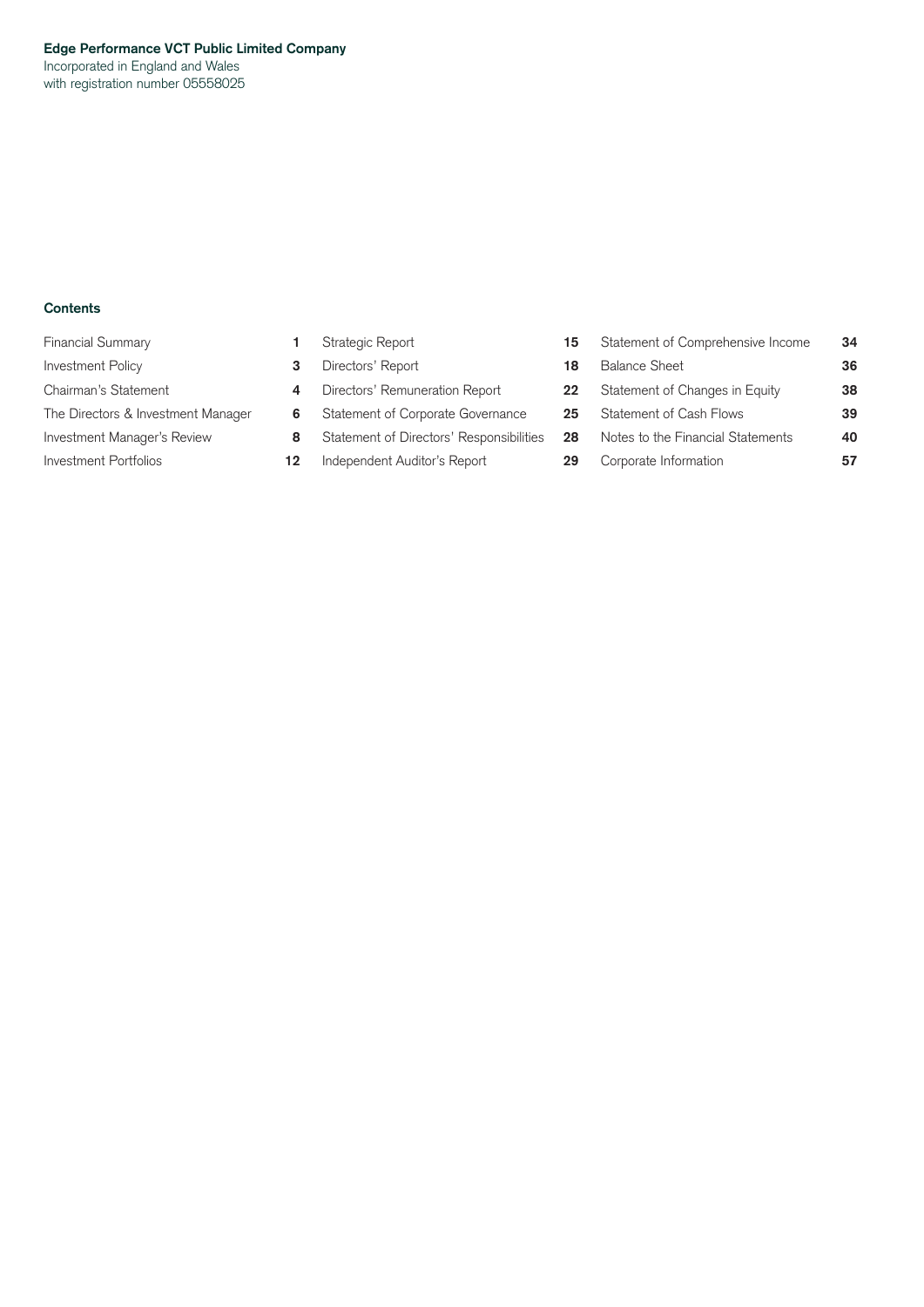

| Year ended 28 February                                                    | 2021<br>н  | 2021        | 2021<br>Total |
|---------------------------------------------------------------------------|------------|-------------|---------------|
| Net assets £'000                                                          | 15,838     | 8,638       | 24,476        |
| Net asset value per Share, p                                              | 136.62     | 11.82       | n/a           |
| Net asset value total return per Share, p*                                | 158.62     | 46.82       | n/a           |
| Investment income £'000                                                   | 107        | 128         | 235           |
| Return before tax £'000                                                   |            |             |               |
| - Revenue                                                                 | (243)      | (363)       | (606)         |
| - Capital                                                                 | 8,119      | (11,069)    | (2,950)       |
| - Total                                                                   | 7,876      | (11, 432)   | (3,556)       |
| Return per Share, p**                                                     |            |             |               |
| - Revenue                                                                 | (2.11)     | (0.51)      | n/a           |
| - Capital                                                                 | 70.04      | (15.14)     | n/a           |
| - Total                                                                   | 67.93      | (15.65)     | n/a           |
| Dividend per Share paid or declared/recommended in respect of the year, p |            |             |               |
| - Revenue                                                                 |            |             |               |
| - Capital                                                                 | $24^{[1]}$ | $8.5^{[1]}$ |               |
| - Total                                                                   | 24         | 8.5         |               |
| Share price at end of year, p                                             | 112.50     | 9.00        | n/a           |

\* i.e. net asset value per share plus total dividends paid per share to date. See note 17.

i.e. return for the year over the weighted average number of shares. See note 10.

[1] Reflects (a) the interim dividend of 4.0p declared on 26 November 2020, paid on 18 December 2020 to H shareholders as shown in the Company's register of members as at 4 December 2020; (b) the interim dividend of 20.0p declared on 12 August 2021 to be paid on 27 August 2021 to H shareholders as shown in the Company's register of members as at 20 August 2021; and (c) the interim dividend of 8.5p declared on 12 August 2021 to be paid on 27 August 2021 to I shareholders as shown in the Company's register of members as at 20 August 2021.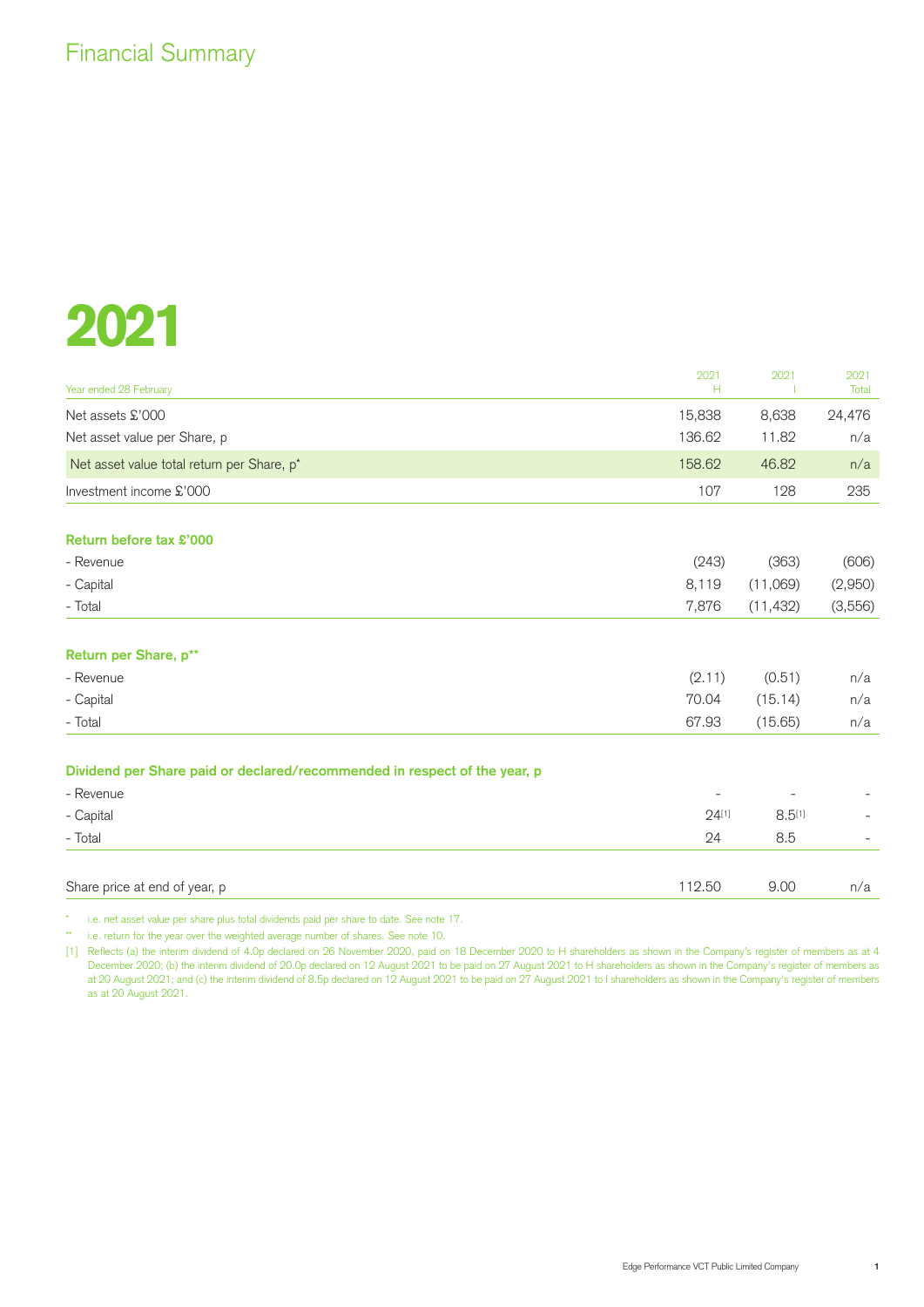# 2020

| Year ended 29 February                                                    | 2020<br>н   | 2020                     | 2020<br>Total |
|---------------------------------------------------------------------------|-------------|--------------------------|---------------|
| Net assets £'000                                                          | 8,426       | 20,081                   | 28,507        |
| Net asset value per Share, p                                              | 72.69       | 27.47                    | n/a           |
| Net asset value total return per Share, p*                                | 90.69       | 62.47                    | n/a           |
| Investment income £'000                                                   | 44          | 162                      | 206           |
| Return before tax £'000                                                   |             |                          |               |
| - Revenue                                                                 | (109)       | (525)                    | (634)         |
| - Capital                                                                 | 2,940       | (7,664)                  | (4, 724)      |
| - Total                                                                   | 2,831       | (8, 189)                 | (5,358)       |
| Return per Share, p**                                                     |             |                          |               |
| - Revenue                                                                 | (0.94)      | (0.72)                   | n/a           |
| - Capital                                                                 | 25.36       | (10.48)                  | n/a           |
| - Total                                                                   | 24.42       | (11.20)                  | n/a           |
| Dividend per Share paid or declared/recommended in respect of the year, p |             |                          |               |
| - Revenue                                                                 |             |                          |               |
| - Capital                                                                 | $4.0^{[1]}$ | $\overline{\phantom{a}}$ |               |
| - Total                                                                   | 4.0         |                          |               |
| Share price at end of year, p                                             | 38.50       | 13.50                    | n/a           |

\* i.e. net asset value per share plus total dividends paid per share to date. See note 17.<br>\*\* i.e. return for the veer over the weighted average number of shares. See note 10.

i.e. return for the year over the weighted average number of shares. See note 10.

[1] Reflects the interim dividend of 4.0p declared on 13 December 2019, paid on 7 January 2020 to H shareholders as shown in the Company's register of members as at 13 December 2019.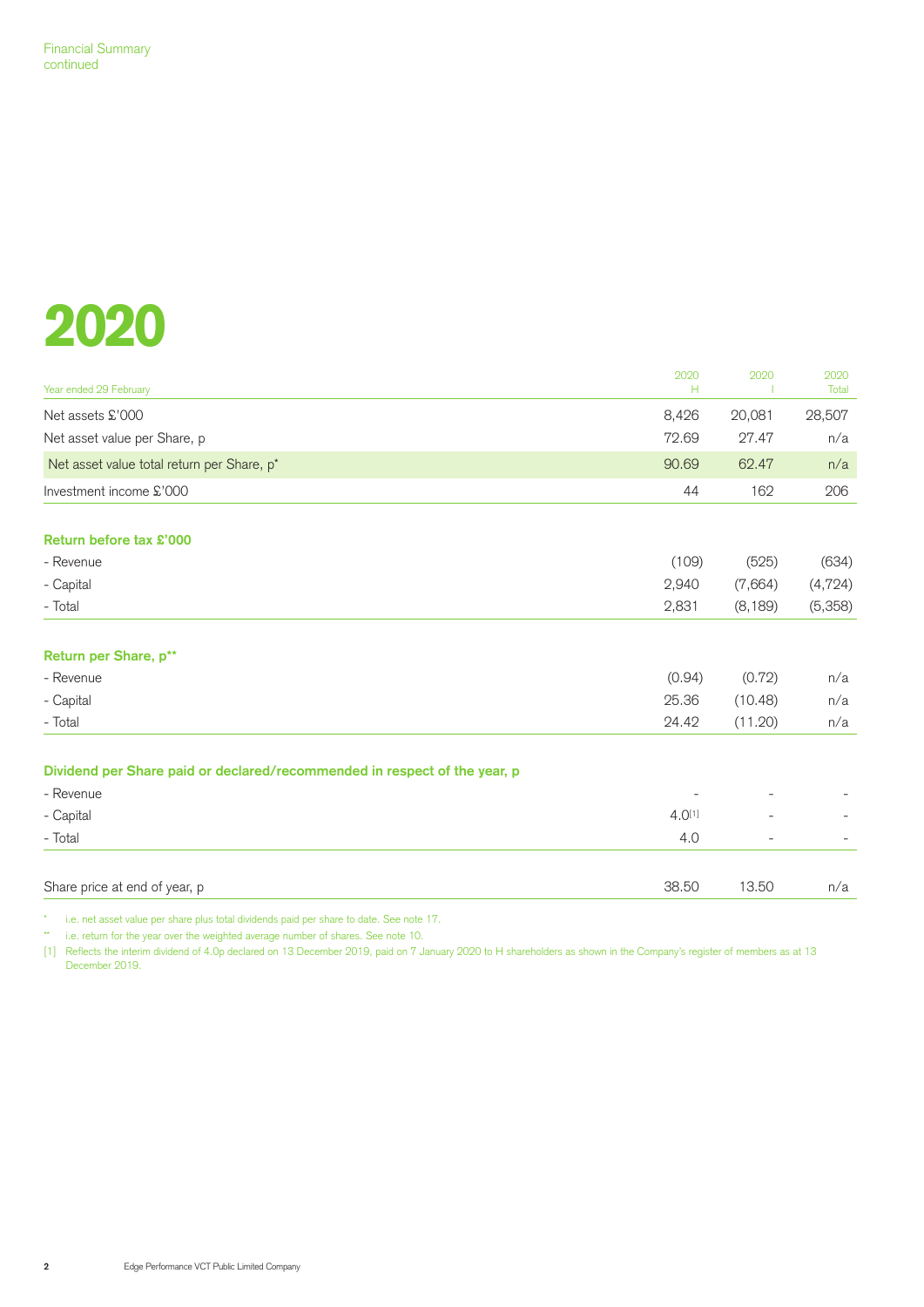#### **Investment Policy**

Edge Performance VCT Public Limited Company ("Edge Performance VCT" or the "Company") was set up to offer the opportunity to invest in the entertainment and media industry in a broad range of companies (thereby diversifying risk) and seeks to allow investors to take advantage of VCT tax reliefs while combining the features described below.

The full text of the Company's investment policy can be found at https://edge.uk.com/ edge-performance-funds/#governance.

#### **H Share Fund**

With the "evergreen" H Share Fund, Edge Performance VCT is seeking to achieve an annual yield for investors, growth, risk reduction and liquidity.

The Company is targeting building to a consistent tax-free annual dividend yield for investors. To align the interests of the Investment Manager, Edge Investments Limited (Edge Investments), with this objective, the Investment Manager's performance fee is payable only if cumulative dividends are at least 7p per H Share per year on average and the net asset value per H Share grows.

The Company will invest at least 80% of the H Share Fund in VCT-qualifying investments which the Company believes are capable of generating an appropriate level of growth or return.

The Company intends that the majority of any gain made from the realisation of VCT- qualifying investments will be distributed to H shareholders, to maintain and improve the H shareholders' yield, with the remaining proceeds of realisation being reinvested in further VCT-qualifying investments, in order to drive compound growth for the H shareholders.

#### **I Share Fund**

All of Edge Performance VCT's "planned exit" share classes (namely C Shares, D Shares, E Shares, F Shares, G Shares and I Shares) were consolidated into a single enlarged I Share Fund in September 2016.

Through a blend of fixed income securities, cash and near-cash, VCT-qualifying investments with a high level of underpinning and other VCT investments intended to achieve growth, the Company is looking to provide shareholders with significant capital preservation coupled with the potential for upside from the growth investments.

All of the Company's higher-underpinned VCT-qualifying investments have now been realised. The Company is therefore now seeking to maximise returns for I Shareholders within a reasonable timescale having regard to the market positions of its remaining portfolio companies.

#### **Asset Allocation**

VCT-qualifying investments will normally be made up of ordinary shares or other eligible shares (as defined under VCT rules) in the investee company, together with - wherever practicable - loan stock or other loan finance and/or preference shares.

#### **Borrowings**

Although Edge Performance VCT's articles of association allow the Company to incur borrowings to fund its operations, it currently has no intention to do so.

#### **VCT Status and Maximum Exposures**

Edge Performance VCT must be approved by HM Revenue and Customs in order to retain its venture capital trust status. The conditions which must be satisfied to retain such status include the restriction on the maximum exposure of the Company that not more than 15% by 'VCT value' of the Company's total investments can be held in a single company or group (other than a VCT). The Company will not commit more than 15% to a single company or group even in the event of an increase in the limit imposed by VCT rules.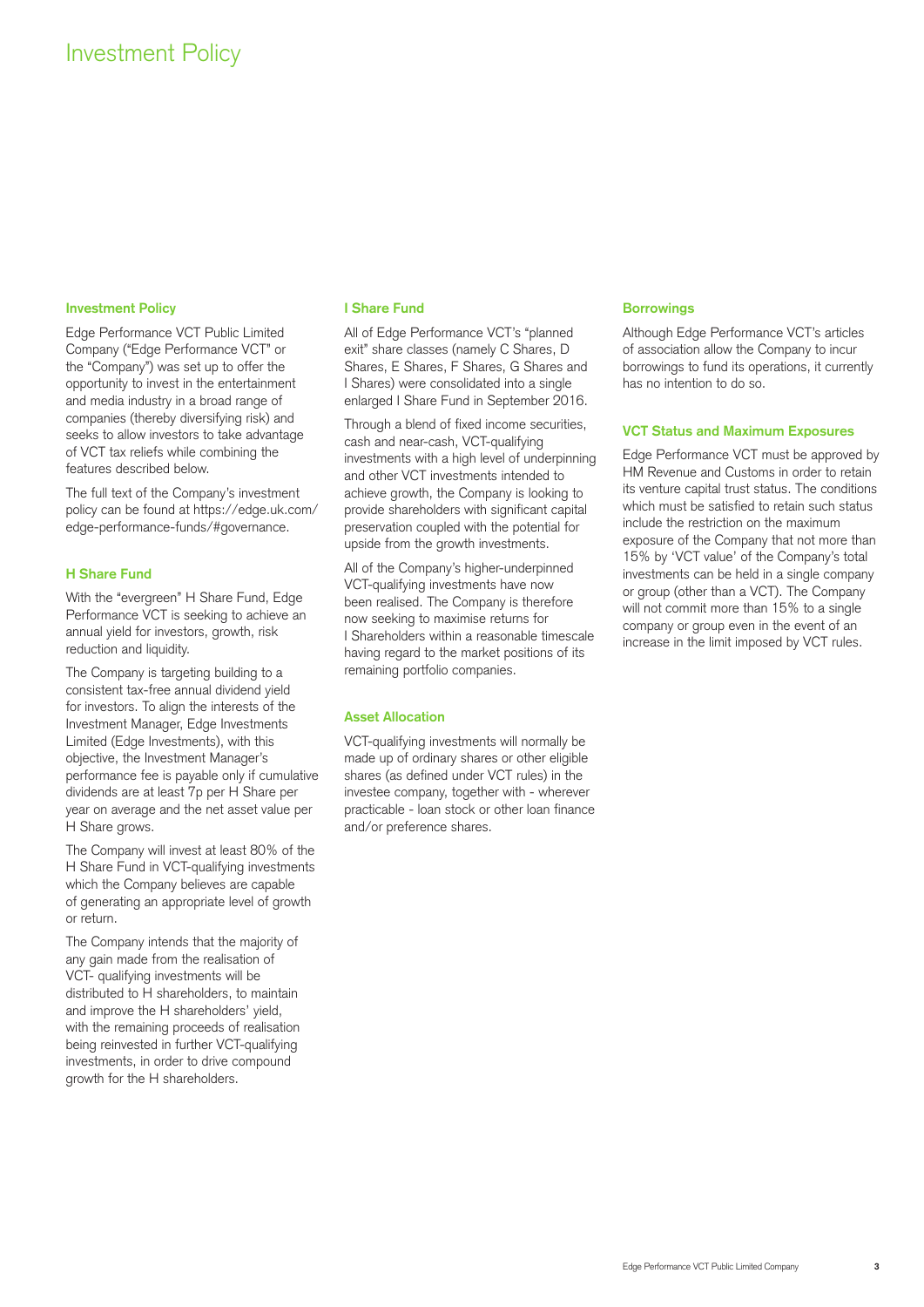#### **Overall Review**

The financial results were very mixed between share classes. The overall financial results of the Company show a decrease of £4,031k in Net Asset Value ("NAV") in the year after the payment of an H share class dividend of £464k. The H share class NAV increased by £7,412k (88%) and the I share class NAV decreased by £11,443k (57%). The corresponding total return per share figures at the year-end are 158.62p for the H share class and 46.82p for the I share class. The primary causes of these share movements are considered under Investment Performance below. The Board has declared interim dividends of 20p per H share and 8.5p per I share, each with a record date of 20 August 2021 and a payment date of 27 August 2021. The sum of these dividend payments is very close to the maximum payable given the Company's distributable reserves as at 28 February 2021.

#### **I share class**

The I Share Fund is a "planned exit" fund with no reinvestment remit. The Investment Manager's strategy is to exit the remaining assets and return funds to shareholders.

The Company's interest in Coolabi Group Limited has been realised, and the Board and Investment Manager were in agreement that, given the uncertain investment outlook and the considerable debt burden carried by Coolabi, an exit at the price achieved was in shareholders' best interests. However, primarily as a result of a write-down in the value of the Company's Coolabi holding to the disposal price that was realised for it after the year end, I shareholders suffered a 57% drop in net asset value. Your Board was disappointed with this result. The headline price achieved was some 30% below expectations, primarily as a result of COVID affecting potential buyers' M&A activities and this reduction was

further compounded by the Company's position in the Coolabi disposal proceeds waterfall.

The Company's interest in Mirriad Advertising plc will be disposed of in the near future.

#### **Distributions**

We intend to distribute the proceeds of all I share realisations as soon as practical. Following the sale of Coolabi, the Board has declared an interim dividend of 8.5p per I share, payable on 27 August 2021. This dividend represents a return to shareholders of 72% of the net asset value of the I share class as at 28 February 2021. Following the distribution of I share proceeds from the realisation of its portfolio holdings, we intend to immediately proceed with an orderly closure of the I share class.

#### **H share class**

As an "evergreen" share class, the H Share Fund has an ongoing new investment remit and new funds available for investment. The Investment Manager's strategy is to maintain growth and investment, whilst continuing to return the majority of gains to shareholders and the results of this strategy have been very positive throughout the year.

• Performance continued to be excellent in the H share class with a large proportion of the companies showing growth in the year and an overall increase in net asset value during the year of 88%.

#### **Investment Performance**

Following the very successful realisation from the H share fund of the investment in deltaDNA Limited, the fund held shares to the value of £1,772k in US-based Unity Software Inc. as well as the part of the exit realised in cash. Unity listed its shares on the New York Stock Exchange in September 2020 and the stock performed extremely well on listing and in the months since then, valuing the H share investment in Unity at £8,454k at the year-end, for a total realised and unrealised return of 13 times on the initial investment into deltaDNA of £1m.

The market for podcasting has exploded during the pandemic with the major platforms Spotify, Apple and Amazon launching and promoting new content and themselves acquiring technology and content providers. Audioboom plc is a beneficiary of this market growth and the business performed strongly, with the valuation up 115% in the last year. It has also launched its own content and IP through the Audioboom Originals series. Since the year end Audioboom has received a takeover approach.

In November 2020, Edge Creative Enterprise Fund invested into Festicket Limited and the convertible loan note held by the H share class converted into the senior class of shares benefitting from a 1.5x participating preferred return. Against a backdrop of significant COVID disruption in the liveevents market, the business has reduced costs and broadened its footprint, continuing to see strong demand for tickets and events,

The H Share Fund invested £102,000 into a new portfolio company, The Dream Corporation Limited, alongside Edge Creative Enterprise Fund.

A number of new investment opportunities for the H Share Fund are being explored.

Further details of our portfolio holdings and their valuations are contained in the Investment Manager's Review.

#### **Distributions**

In December 2020, the Company paid a dividend of 4p per H share. It intends to continue to pay at a similar level in the future, supplemented by realised investment gains when appropriate.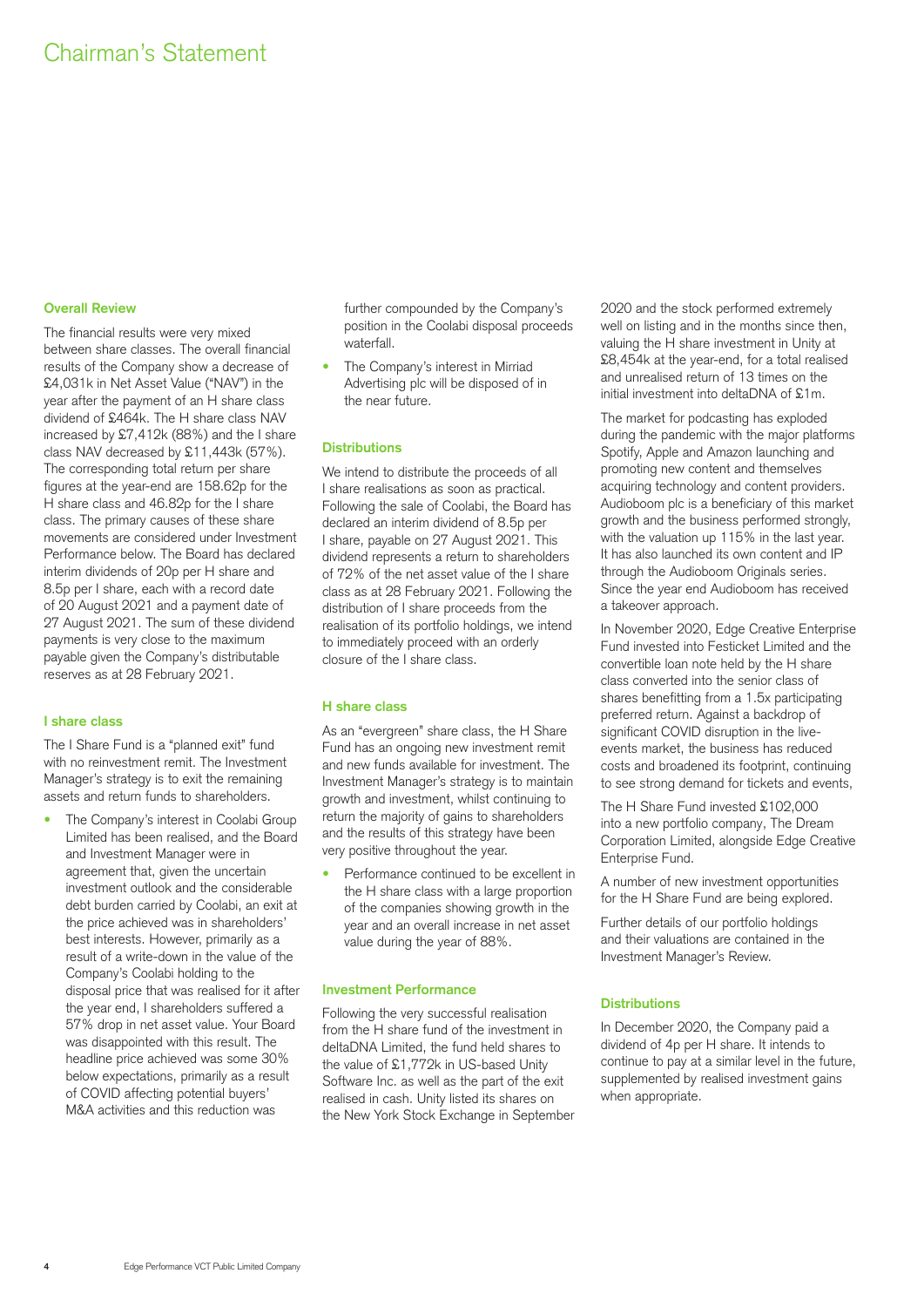On the strength of the results for the year and subsequent realisations to date, the Directors have declared a special interim dividend of 20p per H share, payable to H shareholders on 27 August 2021.

With the excellent performance of the H share portfolio and in particular that of Unity and Audioboom, the Investment Manager is undertaking a programme of realisations which it intends to complete around the halfyear. The Board believes that it should be in a position to declare a further H share special interim dividend later in the year.

#### **Fundraising**

The Company undertook no fundraising activities in the period under review. The Manager considered such activity would be more appropriate when the exit of the I share class assets is completed and funds returned to shareholders. At that time, it expects to present a revised strategy to investors and will also have returned some of the H share performance gains to shareholders by way of special dividends.

#### **Cost Review**

The Company's most significant expenditure is on the investment management carried out by the Investment Manager, and administrative services. The revised contracts will result in cost savings to the VCT in the year ending 28 February 2022 and following years.

In securing these reductions, the Board agreed that the revised agreements would feature the removal of the costs cap for the years ending 28 February 2021 and 28 February 2022. The cost cap will be reintroduced on 1 March 2022.

#### **Management Performance Incentive**

As part of the revised investment management arrangements, there is no investment management performance incentive in respect of the I share class.

The existing investment management performance incentive in respect of the H share class has continued. H Shareholders should note that, although previously described as being well "under water", the payment of special dividends arising from the planned programme of realisations may recover all of the previous shortfall thus potentially triggering performance fees for the Investment Manager.

#### **Annual General Meeting**

An annual general meeting will be held on 31 August 2021. As this annual report will not have been posted to shareholders with sufficient notice to be considered at the annual general meeting, we intend to adjourn the meeting until later in the year.

#### **Board Composition**

Robin Goodfellow and Sir Peter Bazalgette both joined the Board during the year.

After many years of service on the Board, both Lord Flight and Sir Robin Miller stepped down from the Board during the year.

I would like to thank all of my fellow Directors for their unstinting support throughout the period.

#### **Outlook**

Edge Performance VCT is invested in a portfolio of highly regarded creative economy companies, which we expect to perform strongly in the future and in some cases even more strongly following the pandemic. The Investment Manager continues to work closely with each of these companies to ensure they have the necessary resources of funding, executives, industry experts and support to achieve their potential.

Research shows that investments made in the aftermath of economic shocks such as the one currently being experienced have the potential to offer superior returns.

The Board believes that the quality of the Investment Manager, the existing portfolio it has assembled, and the current and future new H Share Fund investment opportunities the Investment Manager has, coupled with the benefit of the co-investment arrangements will offer a bright future for investors in the Company.

As ever, I would like to thank you for your continued support of the Company.

**Terry Back**  Chairman 23 August 2021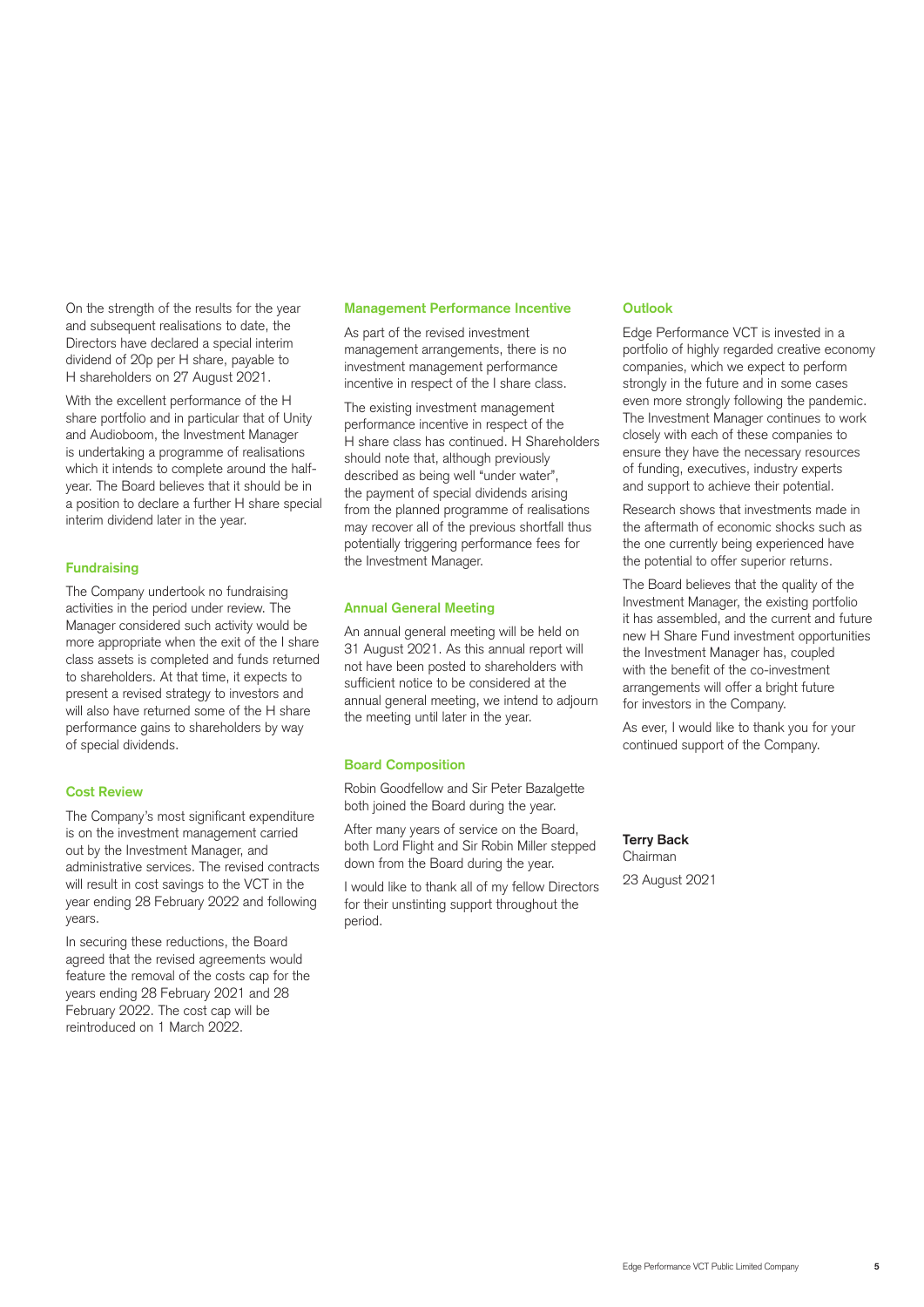### The Directors and Investment Manager

**The collective experience of the Investment Manager's team - which covers VCT fund management, venture capital, investment banking, corporate finance, artist management, law, accountancy, tax and deal structuring skills - is employed in the selection and management of the Company's investments.** 

**As at the date of this report, the Company has the following Directors, all non-executive, who are responsible for overseeing investment policy and have overall responsibility for the Company's activities. The Directors are independent of the Investment Manager.** 

#### **Directors**

#### **Terry Back (Chairman of Edge Performance VCT)**

Terry Back is a media asset specialist and former partner-in-charge of Grant Thornton's Media and Entertainment sector group, which he founded in 1994. Terry was a member of the Grant Thornton UK non-executive board, a member of the Grant Thornton International non-executive board, and Global Head of Industries at Grant Thornton International. Having stepped down from his role at Grant Thornton, he remains a consultant to the wider media industry and a non-executive director of a number of private companies in the sector.

#### **Sir Peter Bazalgette (appointed 21 December 2020)**

Sir Peter Bazalgette is a leading figure in the media and creative arts. Sir Peter is non-executive chair of ITV plc and chairs LoveCrafts Group Limited, an online retailer. He led an independent review into the UK's creative industries as part of the Government's Industrial Strategy. He is a non-executive board member of UK Research and Innovation (UKRI), serves on the advisory boards of BBH and YouGov plc, and is currently chair of the Baillie Gifford Non-Fiction Book Prize Trustees and president of the Crossness Engines Trust.

From 2013 until 2017 Peter was chair of Arts Council England. He was also a nonexecutive director of DCMS, YouGov plc, president of the Royal Television Society, and chief creative officer of Endemol where he personally devised several internationally successful formats such as Ready Steady Cook and Changing Rooms.

#### **Sir Aubrey Brocklebank**

After qualifying as a chartered accountant and following a career in corporate finance and venture capital, Aubrey assumed his first role within the VCT industry in 1997. Since then, he has gone on to become one of the most experienced Directors within the industry, having been a director of eleven VCTs (including Edge Performance VCT plc) of which he has chaired nine. Aubrey maintains a wide range of business interests and has been a Director of six AIM listed companies. He is Chairman of Downing Four VCT plc and recently stepped down as Chairman of Hargreave Hale AIM VCT plc.

#### **Robin Goodfellow (appointed 31 July 2020)**

Robin Goodfellow is chairman of Oxford Technology 3 Venture Capital Trust Plc and a director of Oxford Technology Venture Capital Trust Plc, Oxford Technology 2 Venture Capital Trust Plc and Oxford Technology 4 Venture Capital Trust Plc.

Robin had 30 years of experience in senior accounting manager and internal audit manager roles with ExxonMobil International, Esso Europe, Esso Petroleum and Esso Norway. Robin has an MA in Engineering from Cambridge University and an MBA from the London Business School. More recently he has been an active investor and shareholder in VCTs, EISs and other small companies. He was previously a regular commentator on VCT industry performance and VCT company issues.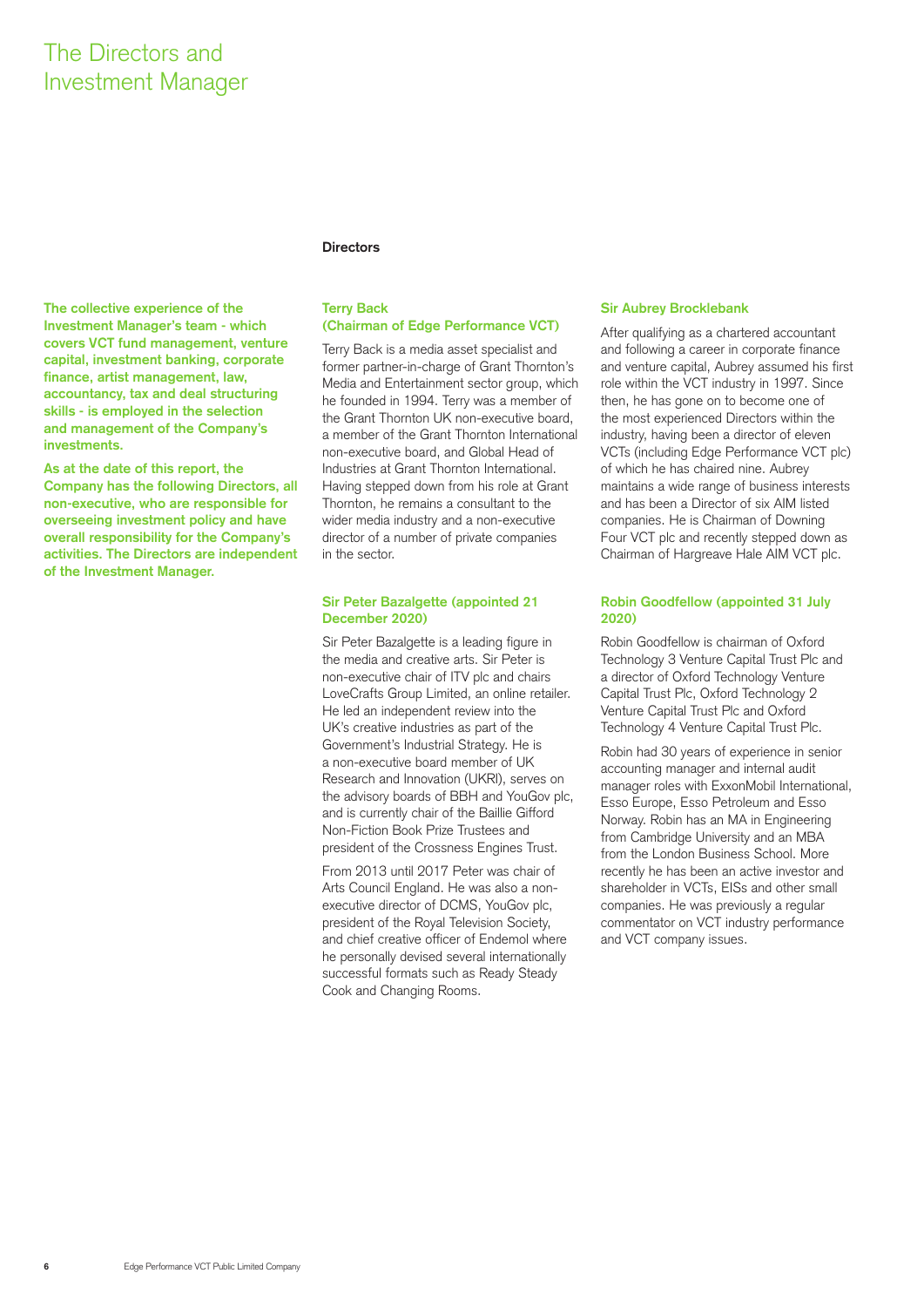#### **Investment Manager**

The senior team of the Investment Manager is listed below:

#### **Charles Miller Smith**

#### (Chairman of Edge Investments and Chairman of the investment committee)

Charles is a senior business figure who has worked across a range of blue-chip businesses, in the UK and internationally. He was Finance Director of Unilever, CEO and then Chairman of ICI, Deputy Chairman and subsequently Chairman of Scottish Power, Director of HSBC Holdings plc and an international adviser at Goldman Sachs International and senior adviser to Warburg Pincus. He is currently Chairman of Pollen + Grace Limited and previously a non-executive Director of Firstsource Solutions UK Limited.

#### **David Glick**

#### (CEO of Edge Investments and investment committee member)

David Glick is an experienced venture capital investor focusing on the creative economy and enabling technologies. He has been involved in investing in, mentoring, and buying and selling, multi-million pound creative industries' assets.

A former solicitor, David co-founded Eatons, a leading music and entertainment law firm, in 1990; in 2000, Eatons merged with law firm Mishcon de Reya where he became head of the entertainment and media group.

David has also been both an executive and a non-executive Director of Entertainment Rights (now part of DreamWorks), the UK media business which was quoted on the Official List and which grew from a start-up to a market capitalisation of approximately £380 million.

In 2004, David formed the Edge group of companies as a specialist investment and advisory business for the creative economy, before selling the advisory business in 2011 in order to concentrate on venture capital investing.

He is the founder of Edge Performance VCT.

#### **Simon Andrews**

#### (Chief Investment Officer of Edge Investments and investment committee member)

Simon joined Edge in October 2020 as Chief Investment Officer, assuming responsibility for investments at the firm. Simon has a wealth of experience and knowledge of venture capital, having spent over 14 years supporting early-stage companies across a range of industries and sectors. At Edge, Simon partners closely with portfolio companies to identify and accelerate innovation and growth.

Simon previously worked at the Business Growth Fund (BGF), where he managed the full portfolio of Ventures investments. Prior to this, he spent nearly eight years at Octopus Ventures and four years at Silicon Valley Bank, advising venture-backed companies on equity and debt fundraising solutions. Simon's path to venture and growth companies included ten years as an equity research analyst at BNP Paribas, Merrill Lynch and Lehman Brothers, researching and tracking the development of software and services technology companies across Europe.

Throughout his career, Simon has been involved in driving the growth of technology and creative industry start-ups. He has invested in or been on the board of BehavioSec, The Plum Guide, Semafone, Streetbees, Swoon Editions, Token Inc., Triptease and Trouva.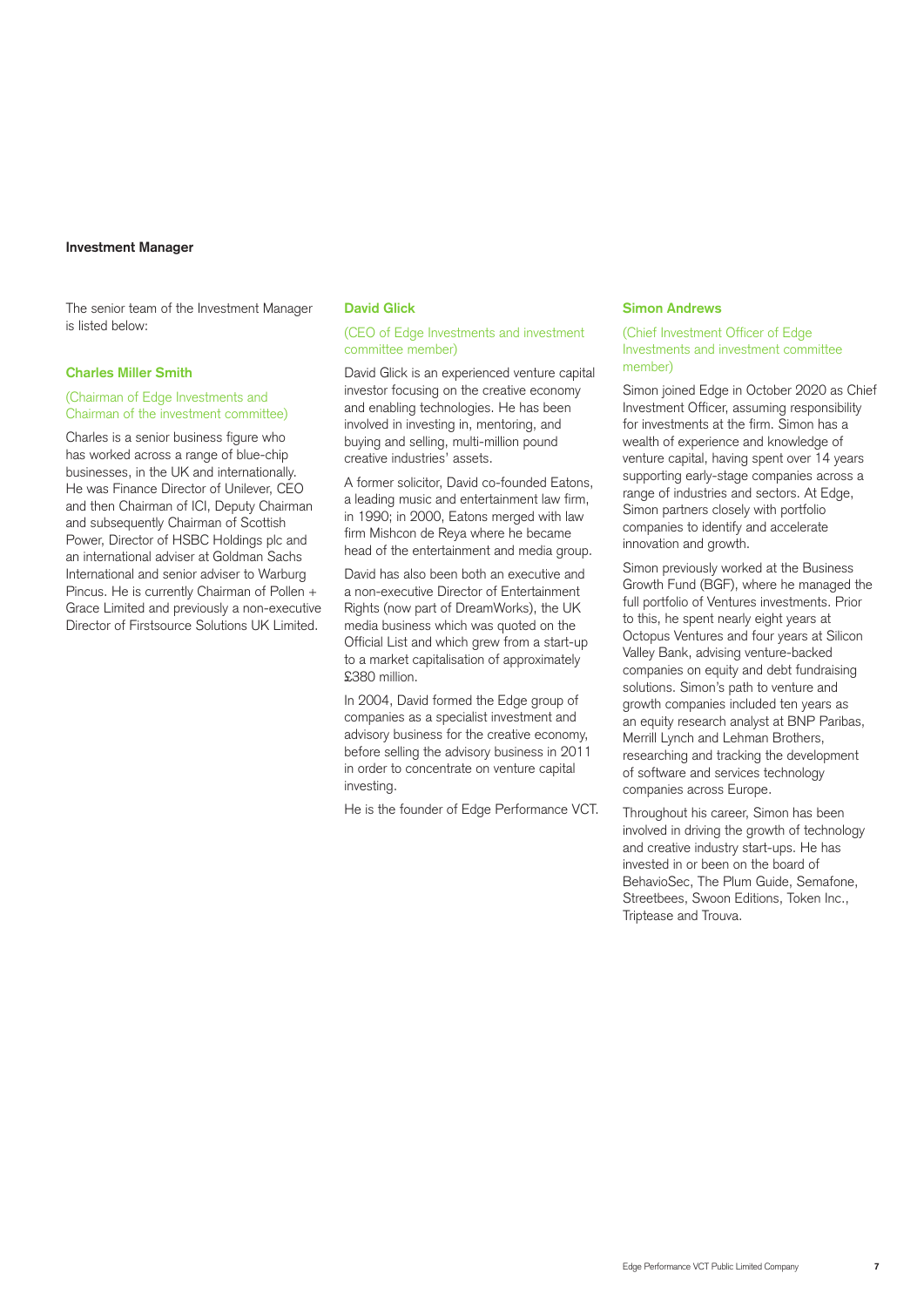The Investment Manager entered into a new investment management agreement with the Company on 13 May 2020, subject to shareholder approval, and at the Company's annual general meeting on 28 August 2020, the reappointment of the Investment Manager and the adoption of the new investment management agreement were approved by 98% of the votes cast (which represented 13% of the total votes available). The Investment Manager is grateful to shareholders for this vote of confidence.

The Investment Manager believes shareholders' confidence has not been misplaced.

Recognising that past performance in the I Share class was disappointing, the Investment Manager volunteered waiving all charges for managing out this share class. The Investment Manager was tasked with seeking a prompt realisation of the I Share portfolio, particularly its holding in Coolabi Group, which it has now achieved despite the difficult backdrop of the pandemic. The cash proceeds of the Coolabi realisation together with the other I share holdings is in excess of 11p per I share against a (cum div) bid price of 9p per share at the date of this review

Under the management of the Investment Manager, the H Share Class was the best performing of all VCT's in the period under review increasing the net asset value of the H Share class from £8.4m to £15.8m. (as ranked by the Association of Investment Companies over a 1 year rolling period comparing investment companies on a share price total return percentage basis).

With H Share performance so strong, it is the Board's intention to pay dividends as outlined in the Chairman's statement and the Investment Manager is continuing its programme of realisations sufficient to pay these dividends. The strength of the H Share and the proposed dividend flows may trigger a performance fee to the Manager. The Investment Manager believes a situation where no performance fee may be earned is untenable.

In relation to the Company's "evergreen" H Share class, the Company will continue to make Qualifying Investments in the creative economy, and in particular in enabling technologies in the content creation entertainment and media sectors which the Investment Manager believes have the potential for growth, in order to generate growth and returns for shareholders.

It is intended that the majority of any gains made on realisation of the H Share Fund's Qualifying Investments will be distributed to H Shareholders, to maintain and improve the H Shareholders' yield, with the remaining proceeds of realisation being reinvested in new Qualifying Investments, in order to drive compound growth for the H Shareholders. During the period under review, the shares of Unity (H share class shareholding acquired via the sale of deltaDNA Limited to Unity Software Inc) were listed on the New York stock exchange in September 2020. At the end of February, the Manager had disposed of 1,243 shares (1.1%) of its holding in Unity Software Inc.

Whereas the H Share fund continues to make investments, the I Share fund has no reinvestment mandate. In relation to the Company's "planned exit" I Share class, the Investment Manager originally employed a "blended" investment strategy, under which the share class's VCT-qualifying portfolio entailed a mix of:

- investments in businesses with a high level of underpinning of the amount invested by the Company; and
- investments in businesses with the potential for significant growth.

The I Share class's portfolio now comprises

two investments: Coolabi Group Limited and Mirriad Advertising plc. An adviser was appointed in early 2020 to explore the strategic opportunities for Coolabi, including an outright sale. That sale has now completed. It is the intention of the Board and the Manager to realise the remaining assets in, and then immediately proceed with an orderly closure of, the I Share class.

#### **Covid-19**

Edge Performance VCT's portfolio includes a number of highly regarded creative economy businesses. During the past year all were impacted to varying degrees by disruption caused by the lockdowns and change in consumption trends and spending habits. The manager took action in the early part of the year to support a number of businesses in transitioning to work from home and in some cases achieve cost reductions. This included financial support through additional rounds of funding to help them through the crisis and position to be able to flourish when demand recovers.

Most companies have started or are in the process of, reopening offices and in some cases having terminated leases and moved into new offices in preparation for opening after 19th July. Most are likely to retain a degree of flexible working and hot-desking into the future. This meets the needs and expectations of the businesses and employees but also maintains lower fixed office costs for a longer period of time.

We have been incredibly impressed by the resilience and flexibility of our portfolio companies during the crisis and their swift action, together with the support received has allowed many of them to recover well in the second half of the year. In some cases, this included reaching profitability for the first time as sales growth in the second half rebounded and cost bases remained depressed. In other cases, continued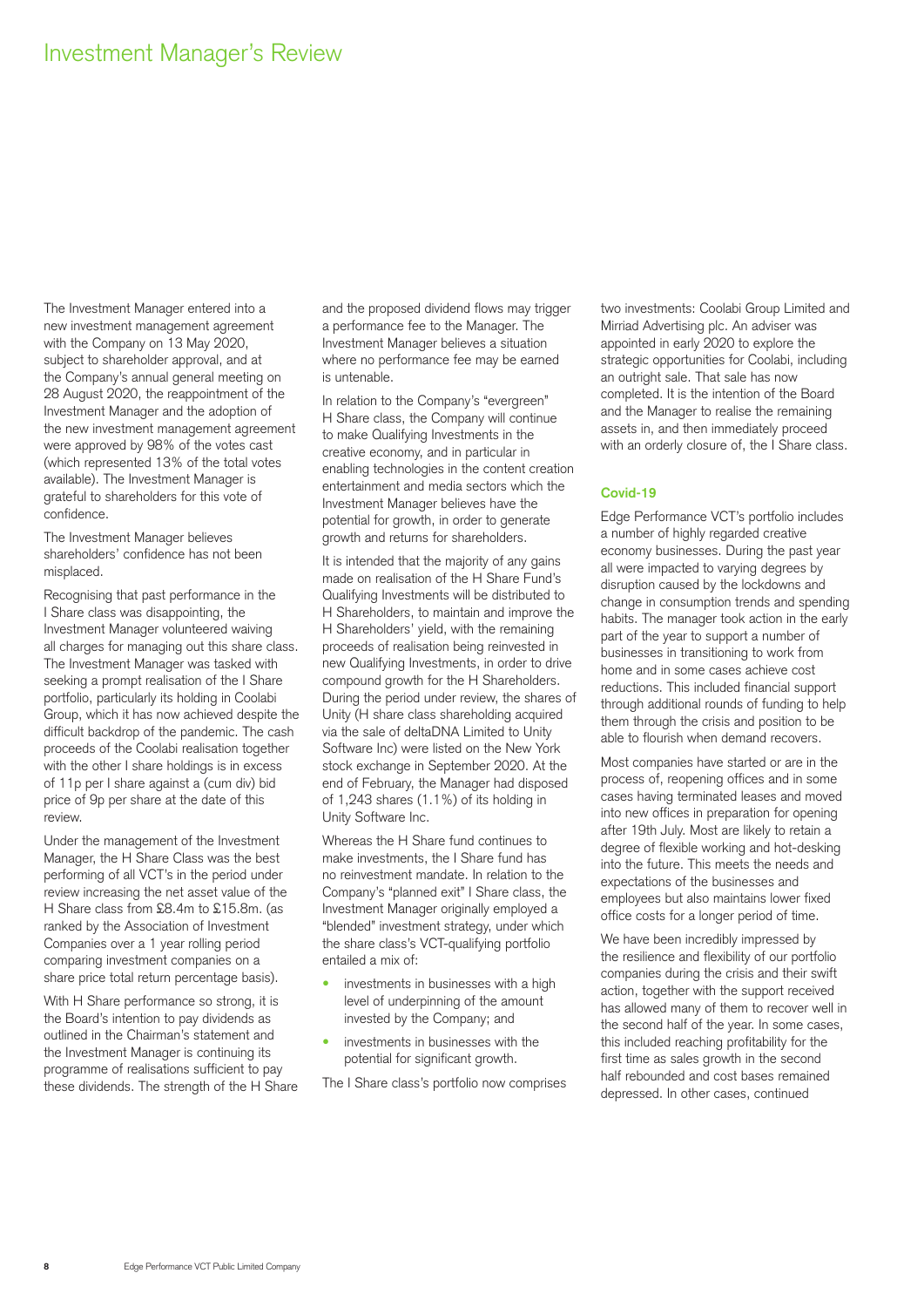lockdowns or restrictions on gatherings and live events are having a significant impact on business operations, even as consumer demand remains extremely high for such events.

Edge Performance VCT entered this crisis with a portfolio of strong companies in a range of sectors and business models. We are confident that having weathered some of the worst conditions ever and adapted to new trading conditions, the portfolio companies will thrive. Indeed, the Manager has invested in a new portfolio company, The Dream Corporation Limited during the period. This business is satisfying the growth in demand for virtual reality experiences and is poised to open new sites in a Covid-safe manner and in retail locations which it is able to secure on favourable terms.

#### **Dividends**

It is the Company's strategy to maintain a regular annual dividend flow and distribute the majority of gains on realisations, as noted above, while being mindful of its need to retain sufficient funds to support the growth and new funding requirements of the existing portfolio and the need for the Company to meet its ongoing financial obligations.

#### **Portfolio investments realised during the year**

During the year, the Company sold 1,243 shares held in Unity Software Inc (NYSE: U) at a price of \$117.81 per share. following its successful listing in September 2020 and following the acquisition of deltaDNA by Unity (as a private company in 2019). The Investment Manager is working towards achieving other exits from the portfolio during the calendar year 2021.

#### **Portfolio investment made during the year**

**The Dream Corporation Limited [an Edge Creative Enterprise Fund co-investment]** 

| Cost (£'000):               | 102                        |
|-----------------------------|----------------------------|
| Valuation (£'000):          | 102                        |
| Basis of valuation:         | Recent investment<br>price |
| Equity holding<br>(issued): | $1.1\%$                    |

The Dream Corporation operate a premium VR arcade called the Otherworld based in East London, which offers a range of content experiences augmented with 4D effects, and a food and beverage offer. Having proven the unit economics in their original site in East London, the Company was looking for investment to grow its footprint. Management have used the enforced close period due to Covid restrictions to secure and design two new sites both of which they intend to open in the summer of 2021.

#### **Existing portfolio investments**

#### **Coolabi Group Limited**

| Cost (£'000):                         | 17,716                     |
|---------------------------------------|----------------------------|
| Valuation (£'000):                    | 8,366                      |
| Value movement                        | (11, 296)                  |
| in year $(\mathcal{E}^{\prime}000)$ : | $(57.5%)$ decrease         |
| Basis of valuation:                   | Sale price                 |
| Equity holding:                       | 49.99% of<br>voting rights |

The valuation for Coolabi is derived from indications of interest during the M&A process, applied to the distribution waterfall for proceeds. As a consequence of the capital structure of the Company, and prior ranking debt as well as the management incentive scheme implemented in 2019, all of the value for EPVCT value is now held in its debt instruments rather than the equity.

An adviser was appointed in early 2020 to explore the strategic opportunities for Coolabi including an outright sale. Despite the severe impact of the pandemic on the process, which limited the depth and breadth of the buyer universe, limiting this to European bidders, rather than the expected range of European and Asian bidders, Edge Performance VCT reached agreement to sell its shareholding in Coolabi as part of the sale of the Company. This sale was at a headline valuation of £35m, which is within the range expected at the start of the process but at the lower end of that range. This accounts for the reduction in the valuation of the Coolabi holding for EPVCT throughout 2020/21, as the valuation was revised down to the offer price and subsequently lowered again as the process completed later than forecast and value accrued to the senior note holders.

The sale of Coolabi will allow the business to take on the additional capital required to grow the business and which the current VCT investors, including Edge Performance VCT, cannot now offer under state-aid rules.

#### **Unity Software Inc**

| 1,752                                                |
|------------------------------------------------------|
| 8,454                                                |
| Closing bid price<br>(NYSE) at balance<br>sheet date |
| 6,682                                                |
| 377.1% increase                                      |
| $0.04\%$                                             |
|                                                      |

Edge Performance VCT acquired its holding in Unity as part of the consideration for its sale of deltaDNA. San Francisco headquartered Unity is the fast-growing creator of the world's leading real-time 3D development platform for games. To date it has raised in excess of \$1.4 billion from investors and boasts a shareholder register including some of the most prominent Silicon Valley investment firms. Unity listed on the NYSE at \$52 per share in September 2020.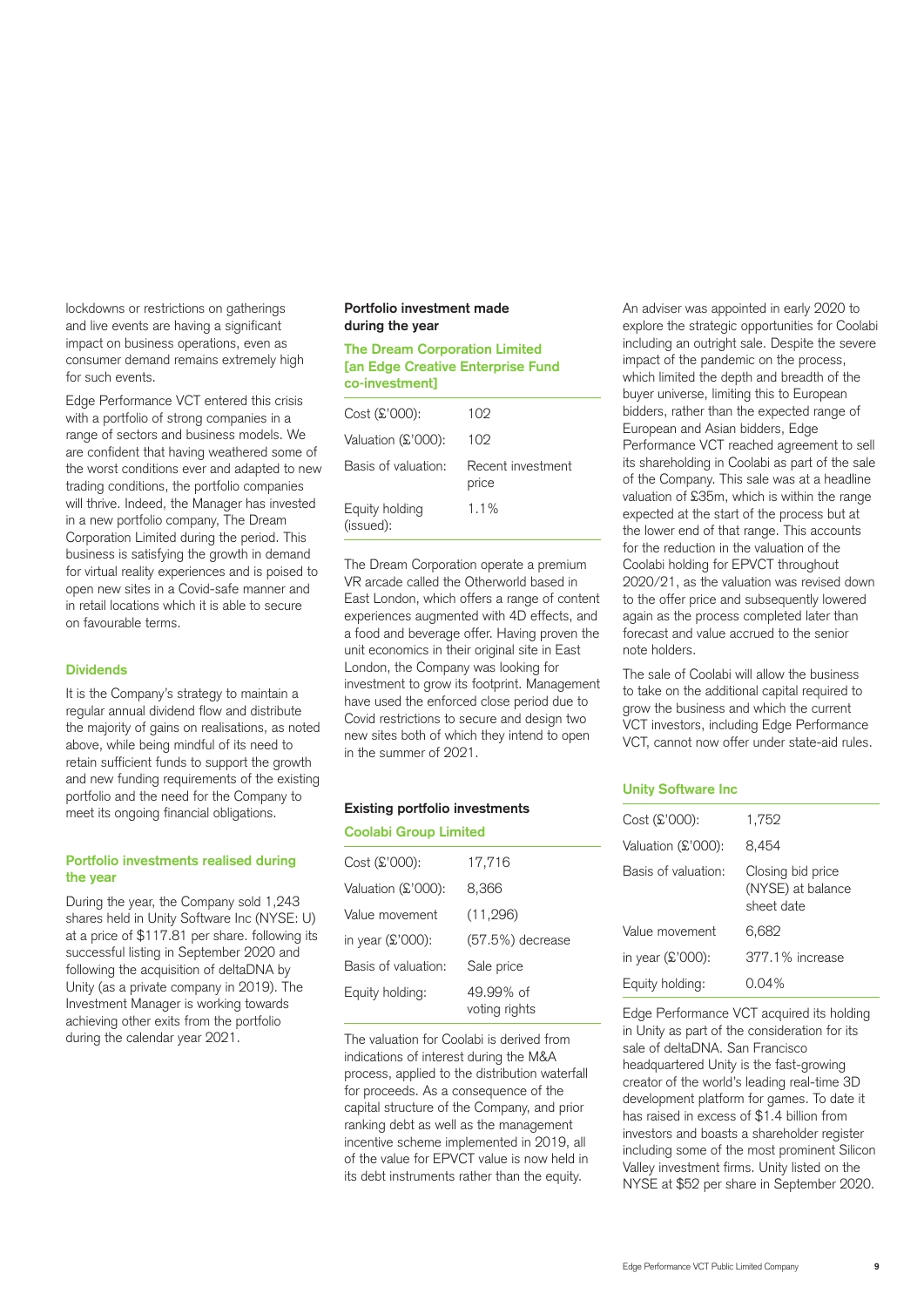The share price reached a high in excess of \$170 per share in December 2020 falling to \$107 as at 28 February 2021. At the date of writing this report the price was in excess of \$122.

#### **Festicket Limited [an Edge Creative Enterprise Fund (ECEF) co-investment]**

| $Cost(S'000)$ :             | 1,272                                                                  |
|-----------------------------|------------------------------------------------------------------------|
| Valuation (£'000):          | 2,150                                                                  |
| Basis of valuation:         | Last round of<br>fundraising, supported<br>by comparable<br>valuations |
| Value movement              | 878                                                                    |
| in year $(E'000)$ :         | 69% increase                                                           |
| Equity holding<br>(issued): | 7%                                                                     |

Festicket is a leading travel and ticketing platform that offers quality bookings, packages and information for festival fans worldwide and a software platform providing marketing, analytics and access control functions, among others, to festival organisers.

In November 2020, the Convertible Loan Note held by the H Share Class was converted into Festicket's equity, as part of a new €3.3m Series F fundraising led by the ECEF [with participation from Future Fund]. This converted at a  $\in$  20m FV into a 1.5x participating preference share class. At the time of the original investment. Festicket was on a very rapid growth path and was already established as a significant player in the live events ticketing and travel sector. Clearly the subsequent global shutdown in 2020, as a consequence of the coronavirus pandemic, has hit businesses like Festicket hard. However, the institutional investor group in Festicket views the fundamental business as robust and with a strong management team which has taken decisive action to address the issues.

#### **Audioboom Group plc**

| Cost (£'000):       | 750                                              |
|---------------------|--------------------------------------------------|
| Valuation (£'000):  | 1,218                                            |
| Basis of valuation: | Closing bid price (AIM)<br>at halance sheet date |
| Value movement      | 651                                              |
| in year (£'000):    | 114.8% increase                                  |
| Equity holding:     | ク%                                               |

Audioboom is a leading podcast distribution and monetisation platform. Edge Performance VCT has invested in two rounds of funding in Audioboom, at a blended cost of £2.65 per share. Following a strong H2 2020 for the business, the Company was on track to deliver a profit in Q1 2021. Management is forecasting a 40% uplift in revenue in 2021 and the delivery of their first full year profit. This has seen the share price rise to £4.30 at the end of February (a 62% gain for EPVCT on a blended basis). After the period in question Audioboom received an offer for the company indicatively priced at £12 per share in cash and shares, which would, if the sale proceeds, value the Company's holding at £3.4m.

#### **Mirriad Advertising plc**

| Cost (£'000):       | 520                                              |
|---------------------|--------------------------------------------------|
| Valuation (£'000):  | 901                                              |
| Basis of valuation: | Closing bid price (AIM)<br>at balance sheet date |
| Value movement      | 798                                              |
| in year (£'000):    | 420.8% increase                                  |
| Equity holding:     | $0.62\%$                                         |
|                     |                                                  |

Mirriad shares performed strongly this year, closing at 52p at the year-end resulting in a significant increase in valuation when compared to the prior year, however the share price has since fallen to 31p at the date of writing this review.

The Company listed on the AIM segment of the London Stock Exchange in December 2017, raising £26.2m at a post-money valuation of £63.2m (62p per share), launched a placing in November 2020 of £23m at 40p per share and raised £3m via an open offer.

#### **Newsflare Limited [an Edge Creative Enterprise Fund co-investment]**

| Cost (£'000):               | 150              |
|-----------------------------|------------------|
| Valuation (£'000):          | 435              |
| Basis of valuation:         | Revenue multiple |
| Value movement              | 56               |
| in year (£'000):            | 14.8% increase   |
| Equity holding<br>(issued): | 1.57%            |

Newsflare is a curator and marketplace for User Generated Video (UGV) which it sells to a range of corporate consumers including global news outlets, production companies and advertising agencies. Strategically the business has positioned itself as a leading source of curated and trusted consumer video and is starting to reap the benefits of that. Applying the valuation methodology used when the initial investment was made to current trading metrics results in a valuation of £435k, an increase of £56k since 29 February 2020.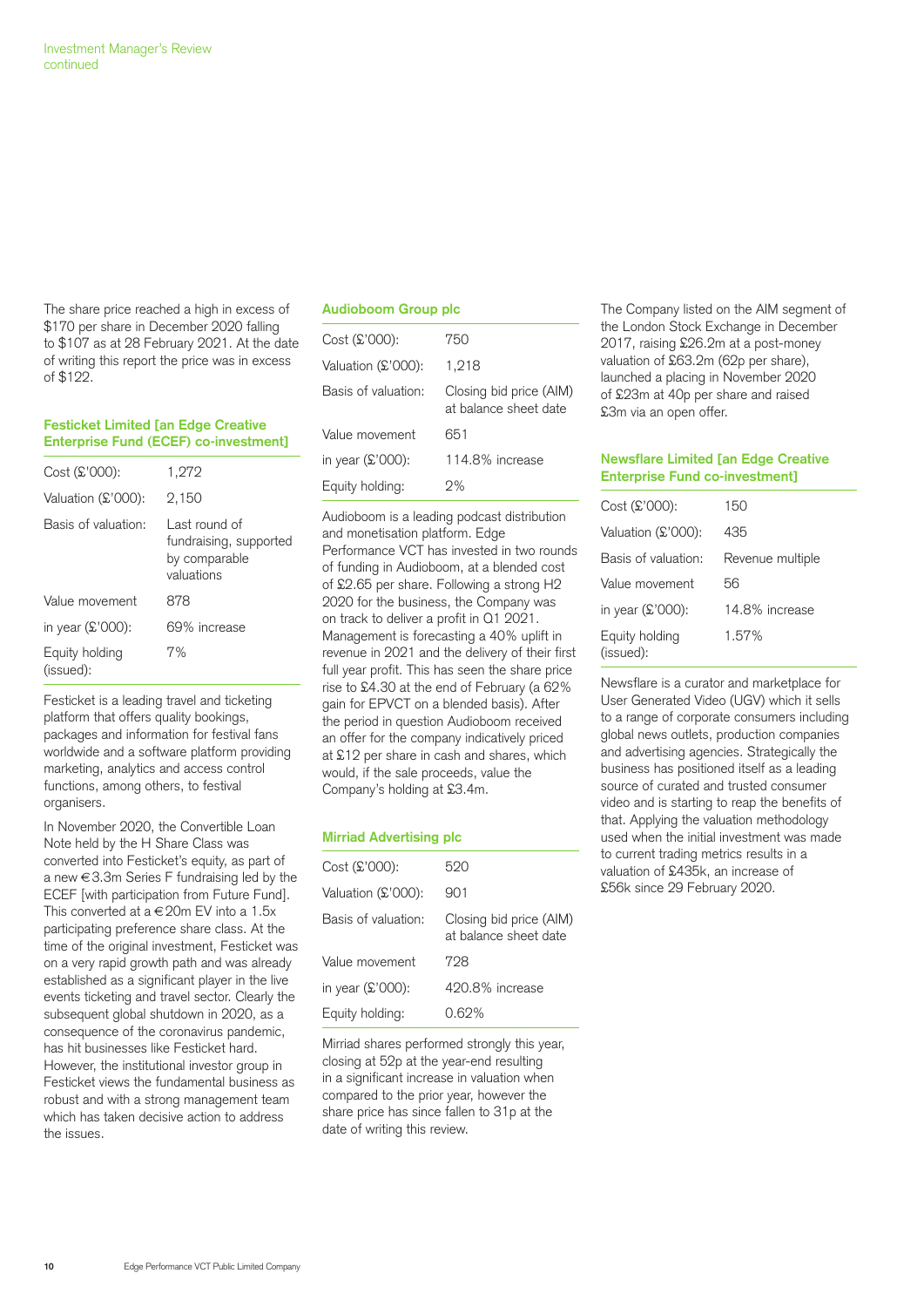#### **Jungle Creations Limited [an Edge Creative Enterprise Fund co-investment]**

| Cost (£'000):                         | 180              |
|---------------------------------------|------------------|
| Valuation (£'000):                    | 364              |
| Basis of valuation:                   | Revenue multiple |
| Value movement                        | 7                |
| in year $(\mathcal{E}^{\prime}000)$ : | 2% increase      |
| Equity holding<br>(issued):           | 0.6%             |

Jungle is a fast-growing online media company which owns a portfolio of media brands focusing on social media (Facebook, TikTok, Snap, YouTube and Instagram), video content and website traffic. Each brand targets different areas of interest including food, travel, pets and animals and DIY. The company performed very strongly in the second half of 2020, and while performance was challenged by the effect coronavirus had on advertising rates and corporate marketing, management has acted swiftly in response to the evolving position. It has evolved strongly from the crisis, posting £3.6m normalised EBITDA in 2020. Jungle Creations has now been valued by reference to the revenues of its three business lines and applying discounted comparable company valuation metrics.

#### **Significant VCT-qualifying investments**

The Company and the Investment Manager apply internal diversification guidelines, under which the Company will not invest more than 15% of its assets in any one investment. However, distributions to shareholders and movements in portfolio valuations can give rise to the potential for the value of a given investment subsequently to exceed 15% of the Company's assets. These factors have resulted in the Company's investments in Coolabi Group and Unity Software, based on the valuation of those holdings as at 28 February 2021, now exceeding 15% of the net assets of the Company.

#### **Portfolio performance**

As at 28 February 2021, the NAV total return per Share of each of the Share Funds stood at:

#### **H Share Fund:**

158.62p (90.69p as at 29 February 2020), an increase of 75%

#### **I Share Fund:**

46.82 (62.47p as at 29 February 2020), a decrease of 25%

#### **Non-qualifying investments**

Initially, the net proceeds of each of the Company's offers for subscription for shares are invested in various fixed income securities, cash and cash equivalent assets. Subsequently, up to 20% of each Share Fund will be maintained in such investments whilst the balance is reinvested in VCTqualifying investments.

As at the end of the year under review, the non-qualifying liquidity portfolios were all managed in conjunction with Coutts. During the year, the return on these funds averaged 0.1%, reflecting the continuing prevailing low yield environment.

As at 28 February 2021, the value of the non-qualifying liquidity portfolio was as follows:

| Total             | 1,811         |
|-------------------|---------------|
|                   | 770           |
| H                 | 1,041         |
| <b>Share Fund</b> | Value (£'000) |

#### **Outlook**

The company announced the disposal of its shareholding in Coolabi Group on 17 June 2021. The sale of its shareholding in Coolabi will be an all-cash transaction on completion and this exit represents the disposal of the last major asset in the I share class of EPVCT. Following the disposal of the Coolabi shares and the collection of proceeds, it is the intention of the Board and the Manager to realise the remaining assets in, and then immediately proceed with an orderly closure of, the I Share class.

As at the year end, the H Share fund has funds available for VCT-qualifying investments. The Company benefits from a co-investment arrangement with Edge Creative Enterprise Fund. This, together with the pipeline of quality opportunities which the Investment Manager continues to see as a consequence gives the Investment Manager confidence in the prospects for future investments.

The focus for the H Share fund continues to be identifying, selecting and making VCT-qualifying investments in the creative economy and enabling technologies, which the Investment Manager believes have the potential for profitability and growth.

The Investment Manager is also devoting significant time and resource to supporting the management teams of existing portfolio companies and using its network of experienced executives and advisors to assist portfolio company management teams. Where appropriate, subject to State aid rules, the H Share class has funds available to invest further in those portfolio companies.

**Edge Investments Limited**  Investment Manager 23 August 2021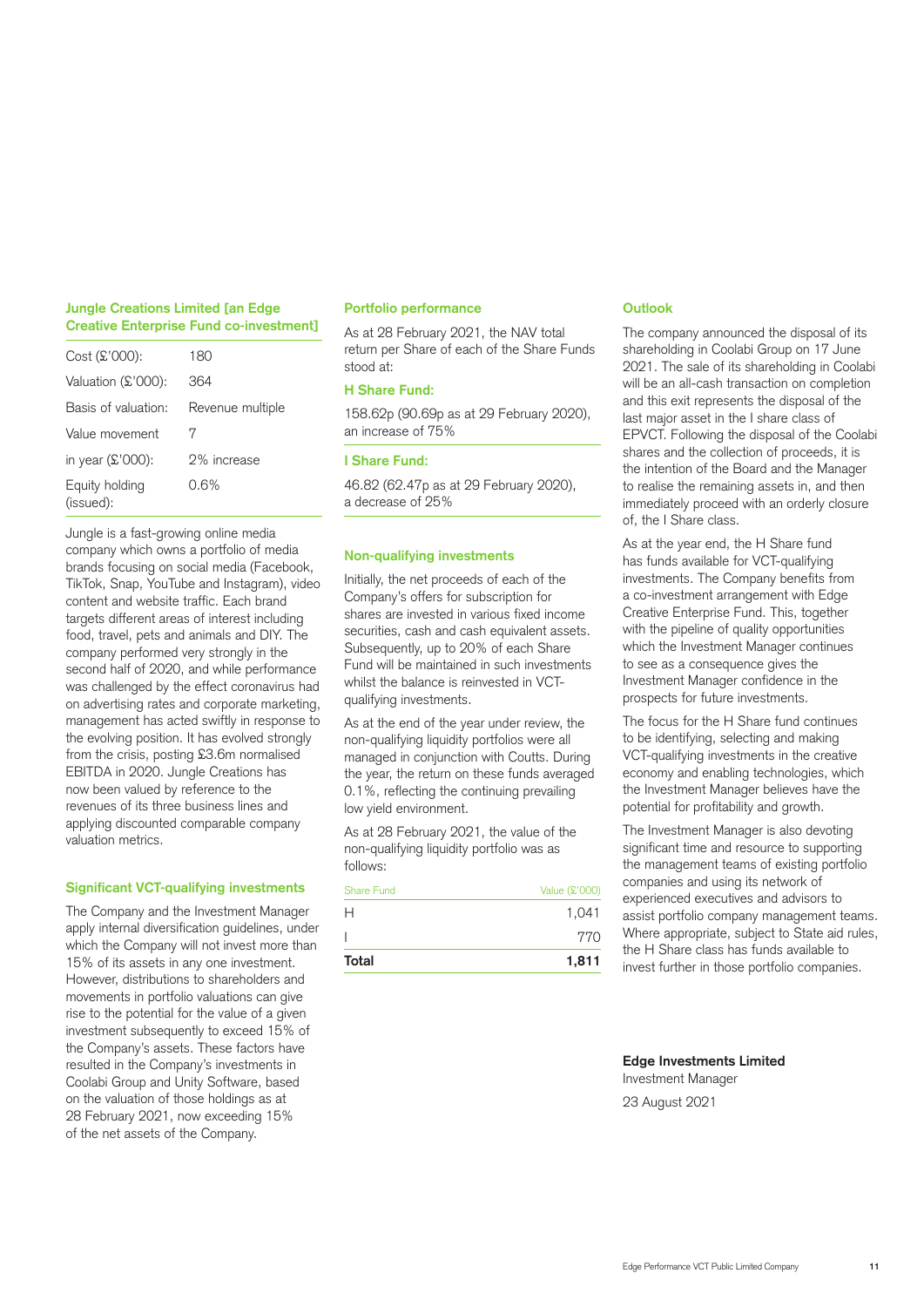As at 28 February 2021, the Company's investment portfolio was as follows:

|                                       |                                                                  |                |                     |                              | Equity<br>Holding    |
|---------------------------------------|------------------------------------------------------------------|----------------|---------------------|------------------------------|----------------------|
|                                       | Nature of business                                               | Cost<br>\$'000 | Valuation<br>\$'000 | <b>Basis</b> of<br>Valuation | (voting rights)<br>% |
| <b>Coolabi Group Limited</b>          | Children's content production<br>and exploitation                | 17,716         | 8,366               | Sale price                   | 49.99                |
| Audioboom Group plc                   | Digital audio content (i.e. podcasts)<br>across multiple devices | 750            | 1,218               | Bid price                    | 2.00                 |
| <b>Mirriad Advertising plc</b>        | Digital product placement                                        | 520            | 901                 | Bid price                    | 0.62                 |
| <b>Newsflare Limited</b>              | Video distribution marketplace                                   | 150            | 435                 | Revenue<br>multiple          | 1.57                 |
| <b>Hoop Industries Limited</b>        | Children's active marketplace                                    |                |                     | Write-off                    |                      |
| <b>Jungle Creations Limited</b>       | Social media video distribution                                  | 180            | 364                 | Revenue<br>multiple          | 0.60                 |
| Unity Software Inc.                   | Games                                                            | 1,752          | 8,454               | Bid price                    | 0.04                 |
| <b>Festicket Limited</b>              | Ticket and travel marketplace                                    | 1,272          | 2,150               | Last round                   | 7.00                 |
| <b>Antidote Creations Limited</b>     | Producer of TV programmes in<br>the factual genre                |                |                     | Write-off                    |                      |
| Handmade Mobile Entertainment Limited | Mobile application development                                   |                |                     | Write-off                    |                      |
| <b>The Dream Corporation</b>          | Immersive VR developer                                           | 102            | 102                 | Recent price                 | 1.10                 |
|                                       |                                                                  | 22,442         | 21,990              |                              |                      |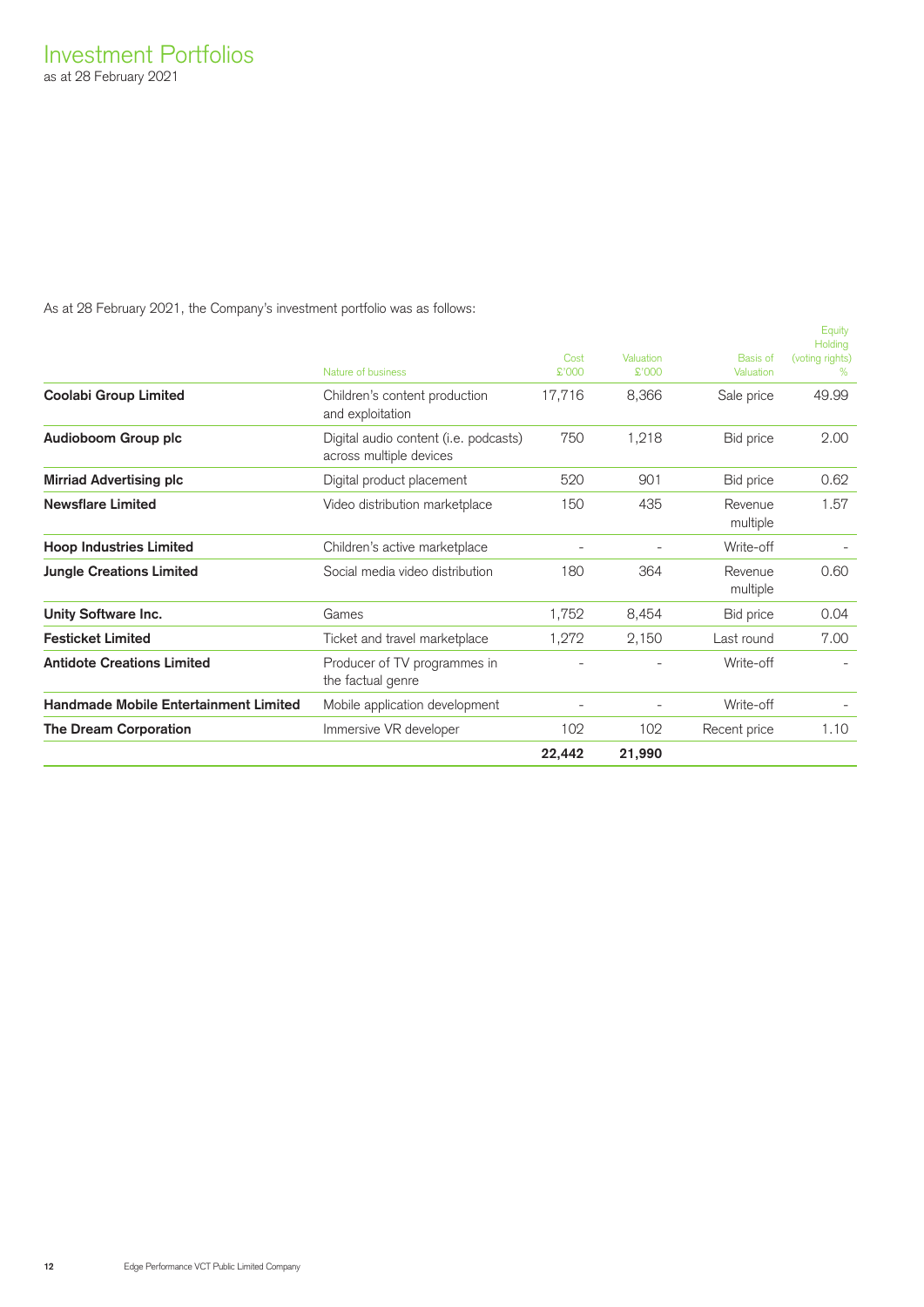The investments are allocated across the share classes as follows:

|                                      |                          | 2021                |                          |                | 2020                |                        |
|--------------------------------------|--------------------------|---------------------|--------------------------|----------------|---------------------|------------------------|
|                                      |                          |                     | $%$ of                   |                |                     | $%$ of                 |
| <b>H Share Portfolio</b>             | Cost<br>\$'000           | Valuation<br>\$'000 | net assets<br>by value   | Cost<br>\$'000 | Valuation<br>\$'000 | net assets<br>by value |
| <b>Qualifying investments</b>        |                          |                     |                          |                |                     |                        |
| Coolabi Group Limited                | 500                      | 300                 | 1.9                      | 500            | 706                 | 8.4                    |
| Mirriad Advertising plc              | 470                      | 845                 | 5.3                      | 470            | 163                 | 1.9                    |
| Newsflare Limited                    | 150                      | 435                 | 2.7                      | 150            | 379                 | 4.5                    |
| Audioboom Group plc                  | 750                      | 1,218               | 7.7                      | 750            | 567                 | 6.7                    |
| Antidote Creations Limited           | $\overline{\phantom{0}}$ |                     |                          | 45             |                     |                        |
| Hoop Industries Limited              |                          |                     | $\overline{\phantom{a}}$ | 181            | 181                 | 2.2                    |
| Jungle Creations Limited             | 180                      | 364                 | 2.3                      | 180            | 357                 | 4.2                    |
| Unity Software Inc.                  | 1,752                    | 8,454               | 53.4                     | 1,772          | 1,772               | 21.0                   |
| <b>Festicket Limited</b>             | 1,272                    | 2,150               | 13.6                     | 1,272          | 1,272               | 15.1                   |
| The Dream Corporation                | 102                      | 102                 | 0.6                      |                |                     |                        |
| <b>Total qualifying investments</b>  | 5,176                    | 13,868              | 87.5                     | 5,321          | 5,397               | 64.0                   |
| Non-qualifying investments           |                          |                     |                          |                |                     |                        |
| Coolabi Group Limited                | 369                      | 114                 | 0.7                      | 369            | 266                 | 3.2                    |
| Total non-qualifying investments     | 369                      | 114                 | 0.7                      | 369            | 266                 | 3.2                    |
| <b>Total fixed asset investments</b> | 5,545                    | 13,982              | 88.2                     | 5,689          | 5,663               | 67.2                   |
| Net current assets                   |                          | 1,856               | 11.8                     |                | 2,763               | 32.8                   |
| Net assets                           |                          | 15,838              | 100.0                    |                | 8,426               | 100.0                  |
|                                      |                          |                     |                          |                |                     |                        |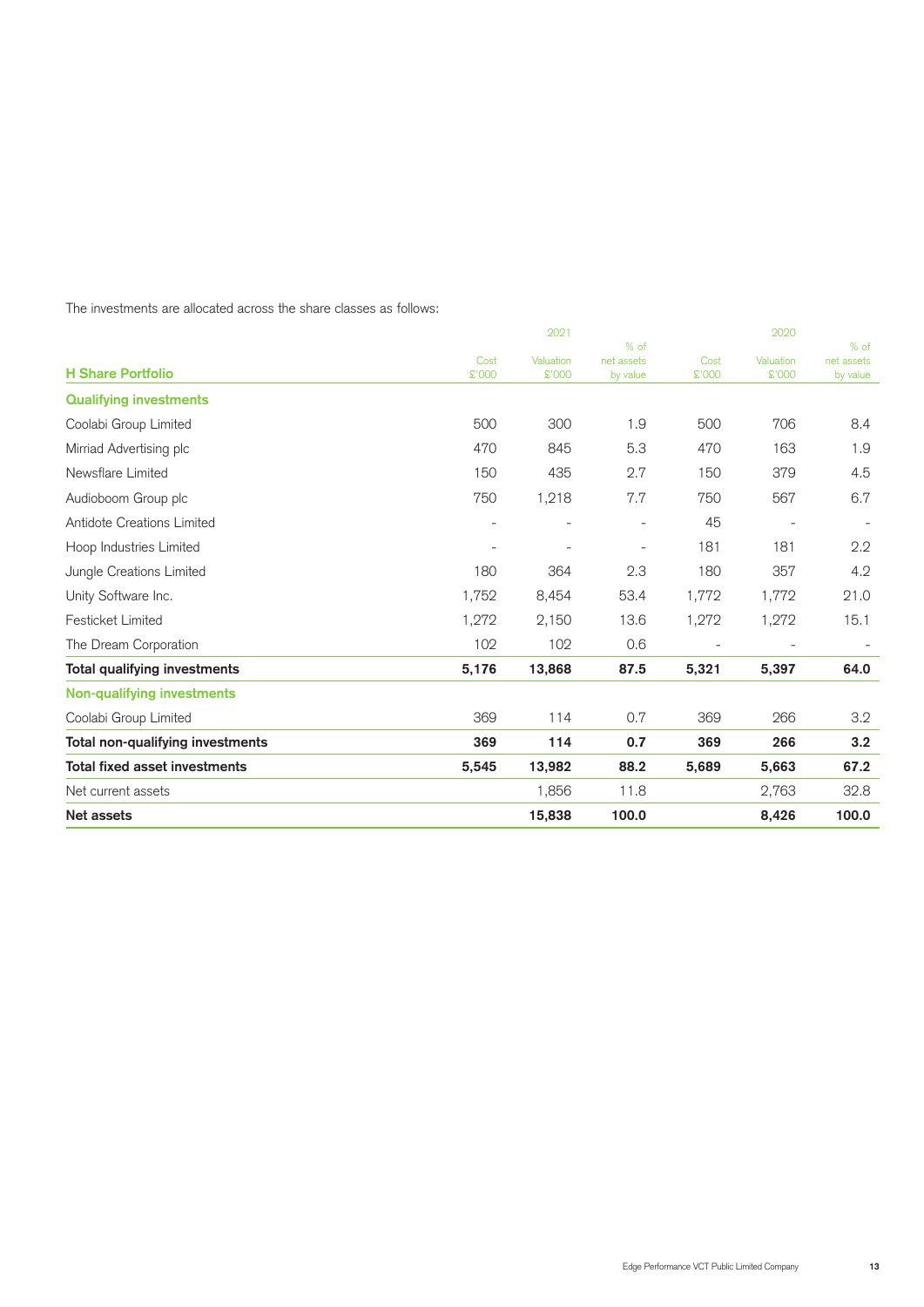|        | 2021      |            |        | 2020      |            |
|--------|-----------|------------|--------|-----------|------------|
|        |           | % of       |        |           | $%$ of     |
| Cost   | Valuation | net assets | Cost   | Valuation | net assets |
| £'000  | \$'000    | by value   | \$'000 | \$'000    | by value   |
|        |           |            |        |           |            |
| 14,888 | 7,218     | 83.6       | 14,888 | 16,967    | 84.5       |
|        |           | ٠          | 2,000  |           |            |
| 50     | 56        | 0.6        | 50     | 10        | 0.1        |
| 14,938 | 7,274     | 84.2       | 16,938 | 16,977    | 84.6       |
|        |           |            |        |           |            |
| 1,959  | 734       | 8.5        | 1,959  | 1,723     | 7.6        |
| 1,959  | 734       | 8.5        | 1,959  | 1,723     | 8.6        |
| 16,897 | 8,008     | 92.7       | 18,897 | 18,700    | 93.2       |
|        | 630       | 7.3        |        | 1,381     | 6.8        |
|        | 8,638     | 100.0      |        | 20,081    | 100.0      |
|        |           |            |        |           |            |

#### **Income recognised in the year**

Income recognised in the year was derived from debt instruments held in the following companies.

|                       | £'000 |
|-----------------------|-------|
| Coolabi Group Limited | 147   |
| Festicket Limited     | 86    |
| Liquidity funds       |       |
|                       | 235   |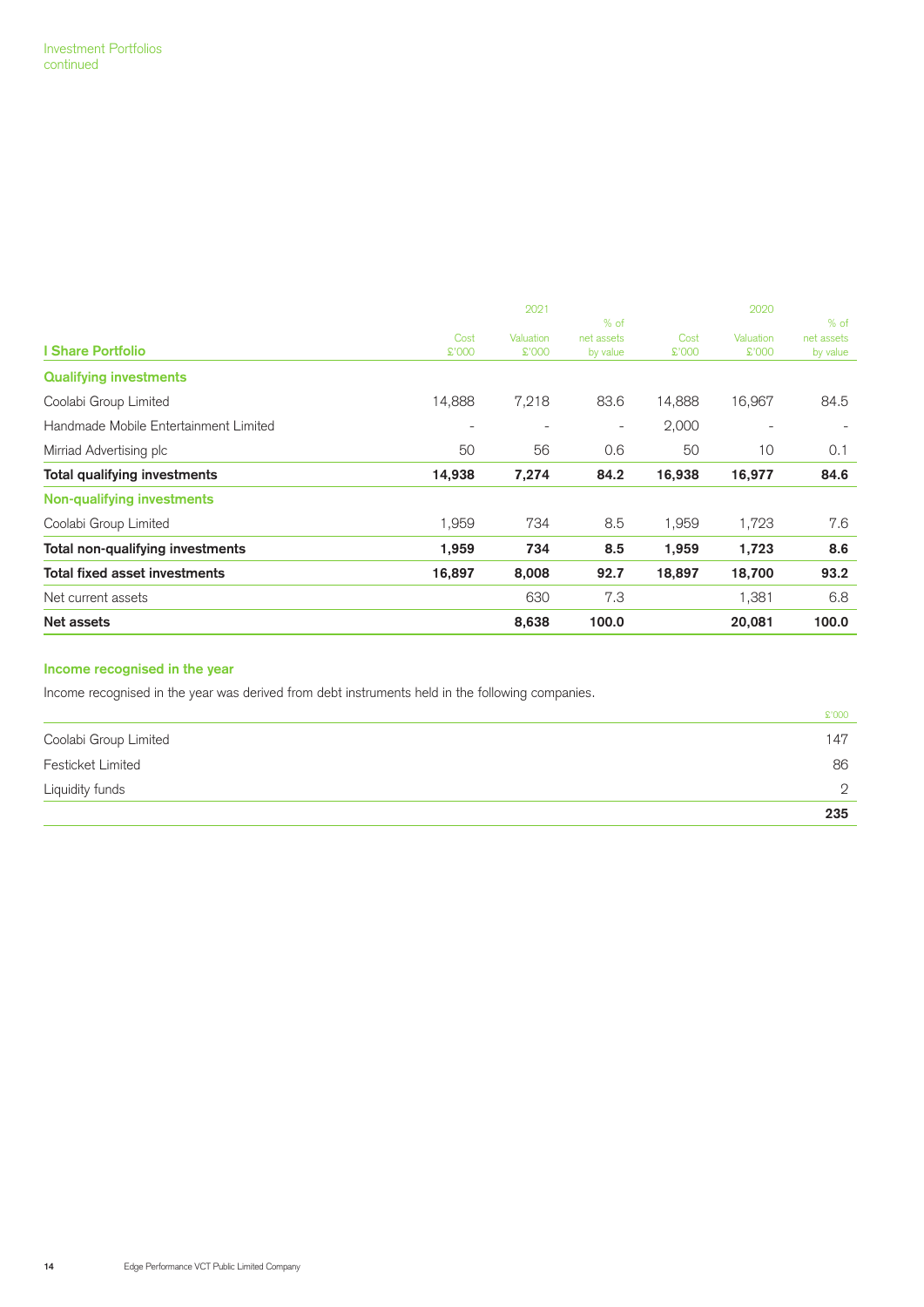This report has been prepared by the Directors in accordance with the requirements of Section 414C of the Companies Act 2006. The Directors consider that the annual report and accounts of the Company for the year ended 28 February 2021 as a whole is fair, balanced and understandable and provides the information necessary for the members of the Company to assess the Company's position and performance, business model and strategy.

The Company's independent auditor is required by law to report on whether the information given within the strategic report is consistent with the financial statements. The auditor's report is set out on pages 29 to 33.

#### **Investment Strategy**

Edge Performance VCT, using the skills of the Directors and the investment team of the Investment Manager who collectively have a depth of sector experience in the entertainment industry, seeks to allow investors to take advantage of VCT tax reliefs whilst combining:

- high targeted returns; and
- liquidity.

Further detail of the Company's investment policy is given on page 3.

The Directors do not foresee any major changes in the activity undertaken by the Company in the foreseeable future. The Company's priorities in the short and medium term are (i) continuing to satisfy the requirement under VCT rules that, in respect of funds which are three or more years old, at least 80% by value of its investments are in shares or securities comprised in VCT qualifying holdings and (ii) closely monitoring the performance of the investment portfolios with the aim of maximising their performance, and (iii) identifying suitable realisation opportunities.

#### **Results and Dividends**

A detailed review of the Company's development and performance during the year and consideration of its future prospects may be obtained by reference to this Report, the Chairman's statement (page 4) and the Investment Manager's review (pages 8 to 11). Details of the venture capital investments made by the Company are given in the investment portfolios (pages 12 to 14) and the Investment Manager's review (pages 8 to 11). A summary of the Company's key financial measures is given on pages 1 and 2. Details of important events occurring after the balance sheet date can be found in note 19 to the financial statements, on page 55.

An interim dividend of 4p per H Share was paid on 18 December 2020 to shareholders on the register as at 4 December 2020.

The Board has declared a second interim dividend of 20p per H Share and an interim dividend of 8.5p per I Share, each with a record date of 20 August 2021 and a payment date of 27 August 2021.

The net asset value total return per Share comprises the net asset value per Share plus cumulative dividends paid per Share. Net asset value is calculated at least quarterly with investments valued in accordance with the International Private Equity and Venture Capital Valuation Guidelines. During the year under review, the Company's net asset value total returns per Share changed as shown in the table on page 11.

Over the same period, the FT All Share Media Index fell by 1.2%. Graphs comparing, for each of the Company's share classes, the Share price total return, the net asset value total return per Share and the total return from a notional investment of 100p in the FT All Share Media Index over the period from 5 April 2012 to 28 February 2021 are presented on page 24.

As shown in the Company's statement of comprehensive income on page 34, the Company's returns per share in the year ended 28 February 2021 were:

|                                 | <b>Share</b><br><b>Fund</b> | Share<br>Fund |
|---------------------------------|-----------------------------|---------------|
| Revenue return per share, pence | (2.11)                      | (0.51)        |
| Capital return per share, pence | 70.04                       | (15.14)       |
| Total return per share, pence   | 67.93                       | (15.65)       |

Comparatives for year ended 29 February 2020 were:

|                                 | Share       | Share   |
|---------------------------------|-------------|---------|
|                                 | <b>Fund</b> | Fund    |
| Revenue return per share, pence | (0.94)      | (0.72)  |
| Capital return per share, pence | 25.36       | (10.48) |
| Total return per share, pence   | 24.42       | (11.20) |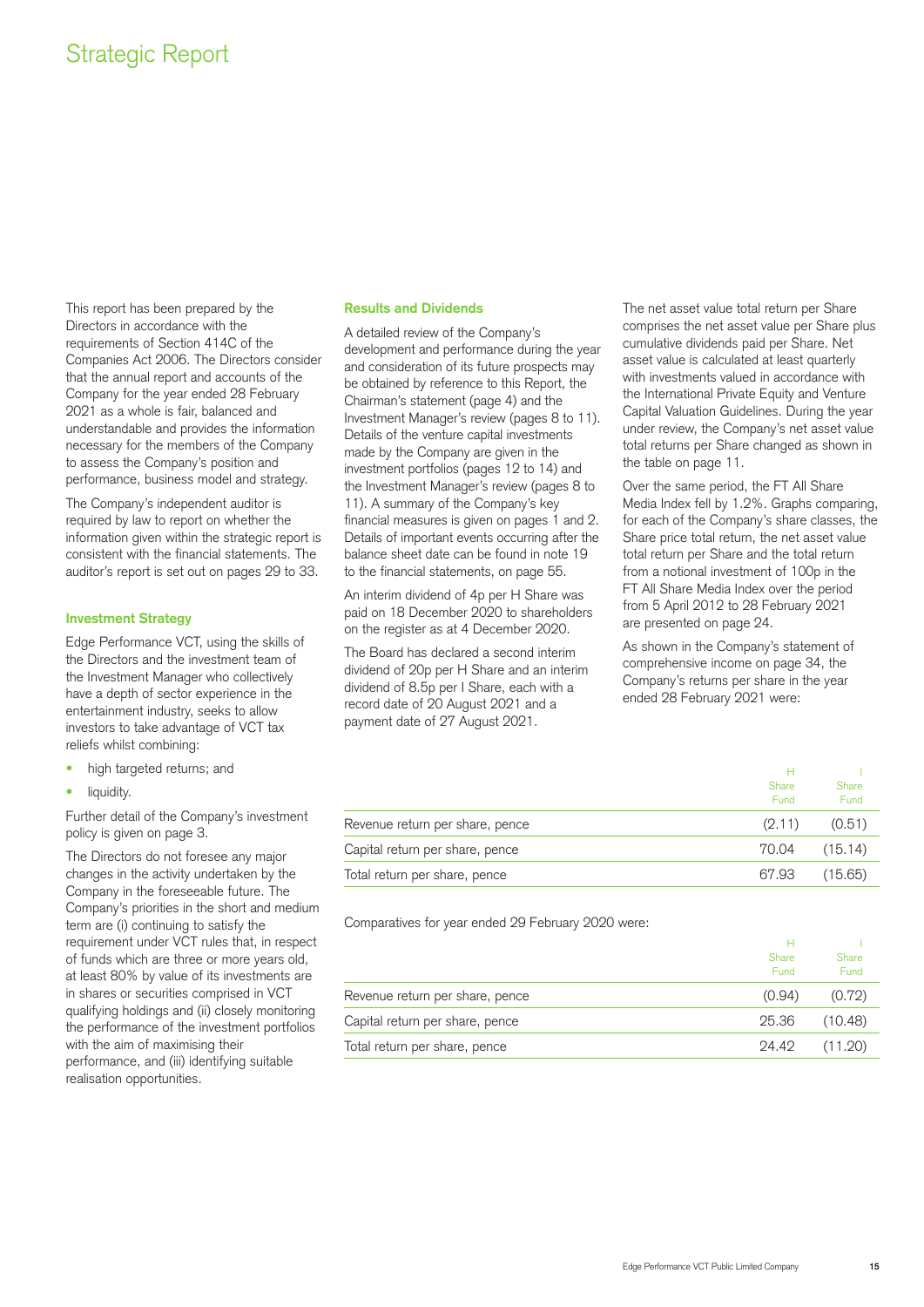#### **Principal Risks and Uncertainties**

The Board has adopted a risk management programme whereby it continually identifies the principal risks faced by the Company and reviews both the nature and effectiveness of the internal controls adopted to protect the Company from such risks as far as is possible.

The Board believes that the principal risks to which the Company is exposed are:

- economic risk events such as a downturn in the media sector or a tightening of credit facilities may adversely affect the Company's investee companies and make successful divestments less likely;
- investment risk the adoption of inappropriate investment policies, sourcing too few investment opportunities of the required standard, taking investment decisions without having undertaken sufficiently robust due diligence, and over exposure to one investment in a portfolio;
- financial risk poor financial controls which may lead to the misappropriation of assets or inappropriate financial decisions and breaches of regulations through deficient financial reporting; and
- regulatory failure to comply with any of the regulations to which the Company is subject which include the provisions of the Companies Act 2006, the Listing Rules, applicable Accounting Standards and VCT rules.

Further information about the Company's internal controls is given in the statement of corporate governance on pages 25 to 27.

#### **Risk management and internal control**

As required by the UK Corporate Governance Code issued in July 2018 (the "UK Code") the Directors carried out a robust assessment of the principal risks facing the Company, including those that would threaten its business model, future performance, solvency or liquidity.

#### **Changes in legislation**

A number of changes to the VCT scheme legislation were announced in the 2017 Budget and implemented by the Finance Act 2018. The Company does not believe that these changes will have any material impact on the Company's investment activity. The 2019 Budget saw no further changes of any significance to the VCT scheme.

#### **Total expense ratio and relevant total running costs**

The total expense ratio, calculated as the year's expenses (as disclosed in the statement of comprehensive income and accounting, save for the exclusions noted below) divided by the closing net asset value for the year, was 4.17% (2020: 3.98%). Under the terms of the investment management agreement, which was approved by shareholders at the general meeting held on 28 August 2020, the cost cap was removed for a two year period so the Investment Manager will not bear any incremental running costs of the Company above a cap in the two year period from 1 March 2020 to 28 February 2022 and will no longer be entitled to recover any prior reduced fees.

#### **Statement on long-term viability**

As required by the Listing Rules, the Directors have assessed the prospects of the Company for the period to 28 February 2024 taking into account the Company's current position and principal risks, and are of the opinion that, at the time of approving the financial statements, there is a reasonable expectation that the Company will be able to continue in operation and meet liabilities as they fall due over that period.

The Directors consider that for the purpose of this exercise, it is not practical or meaningful to look forward over a period of more than three years. In making their assessment, the Directors have taken into account the nature of the Company's business and investment policy, its risk management policies, the diversification

of its portfolio, the cash holdings and the liquidity of non-qualifying investments, as well as future fundraising, investment opportunities and the payment of dividends to shareholders.

#### **Share price discount policy**

The Company has a share buy-back facility, under which the price at which the Company will buy back shares will be no lower than at a 10% discount to the prevailing NAV, subject to Directors' discretion. The Company will be asking shareholders to extend the facility for the Company to purchase shares in the market for cancellation. The Directors will be reviewing the maximum discount of 10% and their previous decision to suspend the Company's share-buy-back facility until such time as the market prices and the net asset values per share of the Company's shares are sufficiently close to ensure that operation of the Company's policy would be consistent with the terms of the shareholder resolution facilitating the share buy-back scheme. Shareholders should note that if they sell their shares within five years of subscription they forfeit any tax relief obtained. Shareholders who are considering selling shares should contact The City Partnership by emailing enquiries@city.uk.com.

#### **Environmental, social, employee and human rights issues**

The Company had no employees during the year and the Company has four male nonexecutive Directors. The Board recognises the requirement to detail information about any Company employees and social and community issues; including information about any policies it has in relation to these matters and effectiveness of these policies. The Company, being an externally managed investment company with no employees, has no policies in relation to social, community and human rights issues.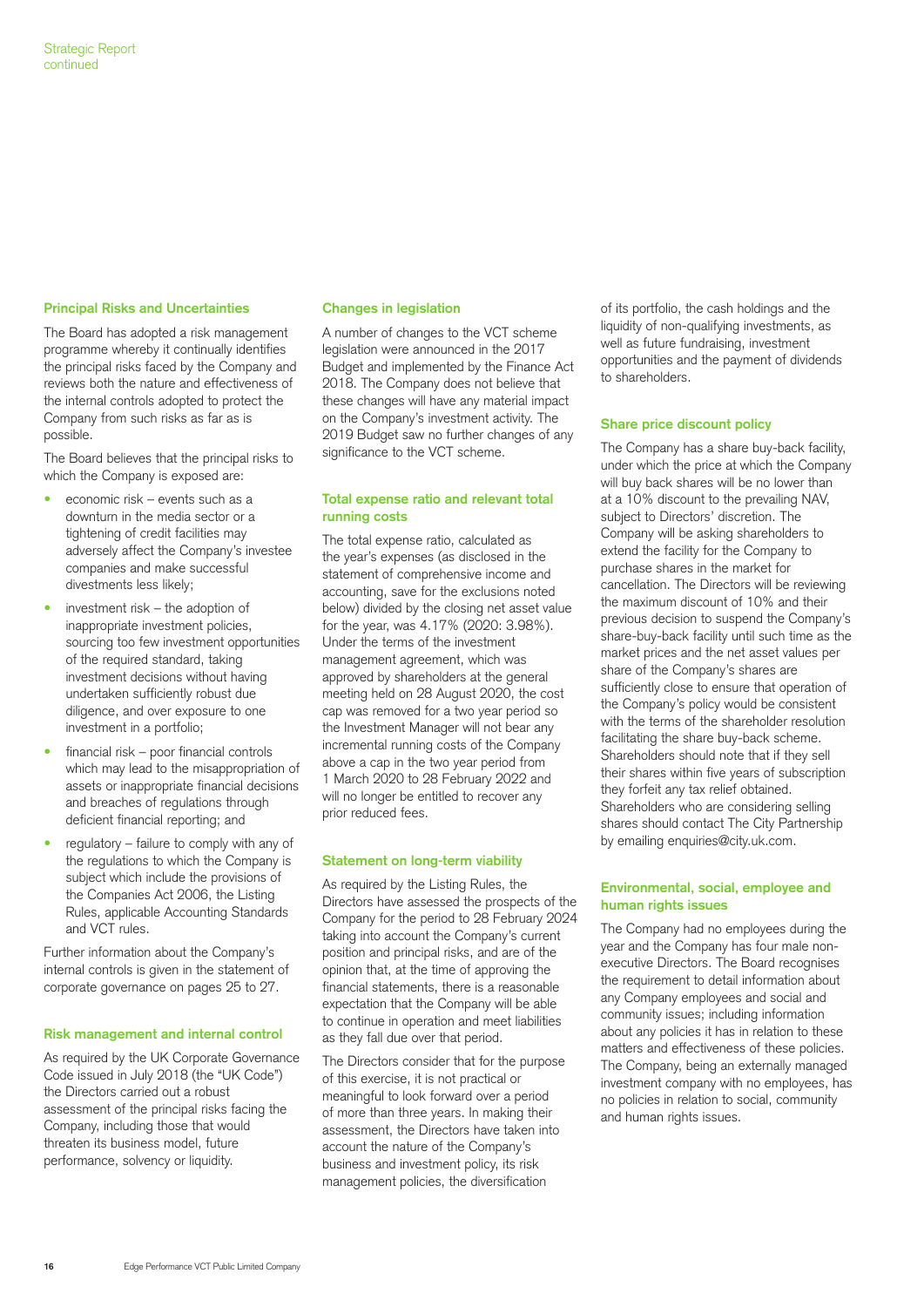#### **Greenhouse Gas Emissions**

The Company does not directly or indirectly create carbon emissions by generating or purchasing electricity for its own use, being an externally managed investment company.

The Company is a low carbon user, using less than 40,000 kWh of energy in the reporting year and is therefore out of scope of the requirements detailed under the Streamlined Energy and Carbon Reporting (SECR) regulations.

#### **Section 172 Statement – Directors' duty to promote the success of the Company**

This section sets out the Company's Section 172 Statement and should be read in conjunction with the other elements of the Strategic Report. The Directors have a duty to promote the success of the Company for the benefit of its members as a whole and in doing so to have regard to a number of matters including:

- the likely consequences of any decision in the long term;
- the interests of the Company's employees;
- the need to foster business relationships with suppliers, customers and others;
- the impact of the company's operations on the community and the environment;
- the desirability of the Company maintaining a reputation for high standards of business conduct; and
- the need to act fairly between members of the Company.

As an externally managed investment company, the Company does not have employees. Its main stakeholders therefore comprise the shareholders, the Investment Manager, the portfolio companies and other service providers.

#### **Shareholders**

The Board places great importance on communication with its shareholders and encourages shareholders to attend the AGM.

#### **Investment Manager**

The Board collectively and the Directors of the Company individually meet the Investment Manager regularly both formally and informally. In addition to formal presentations to the Board at the scheduled Board meetings, the Investment Manager and the Board have ad hoc meetings to discuss fundraising, new investment activity, the Company's portfolio of investments, and the financial performance of the Company.

#### **Portfolio companies**

Management of the Company's relationship with its portfolio of investee companies is delegated to the Investment Manager under the Discretionary Investment Management Agreement. However, as noted above, the Board is regularly kept abreast of the performance of the portfolio by the Investment Manager. In particular this occurs as part of the Company's bi-annual formal valuations exercise in the course of which the Investment Manager also appraises the Board of the financial, managerial and operational performance of the portfolio companies. In the course of these discussions the Board is also able to offer the benefit of its experience to the Investment Manager.

#### **Other service providers**

At a practical level, management of the Company's relationship with its other service providers is handled by the Investment Manager under the Administrative Services Agreement. Key interactions, for example the appointment of the Company's auditors, lawyers, company secretarial service providers, are a matter for the Board and these are kept under regular review. The Board also meets directly with its auditors as part of the preparation of the Annual Report and Financial Statements of the Company.

The Board's primary focus in promoting the long-term success of the Company for the benefit of the members as a whole is to direct the Company with a view to achieving the investment strategy in a manner consistent with the investment policy of the Company.

#### **Gender diversity**

The Board has considered the recommendations of the UK Corporate Governance Code (the "UK Code") concerning diversity and welcomes initiatives at increasing diversity generally. The Board believes, however, that all appointments should be made on merit rather than positive discrimination. The policy of the Board is that maintaining an appropriate balance around the board table through a diverse mix of skills, experience, knowledge and background is of paramount importance and all forms of diversity are important.

#### **Future prospects**

The H Share Fund has funds available to invest in VCT-qualifying investments over the coming years. The continuing difficulties encountered by small and medium-sized businesses in securing bank financing, coupled with the Investment Manager's and Board's extensive range of contacts within the creative industries sector, mean that current deal flow is of a sufficient quality and at a sufficient level that the Investment Manager anticipates being able to invest those additional funds in suitable new VCT- qualifying investments within a relatively short period of time.

Once the I share class has been wound-up, there will be the challenges of reducing costs and raising new funds to ensure the viability of a significantly smaller company.

By order of the Board

Director, For and on behalf of **The City Partnership (UK) Limited**  Company Secretary 23 August 2021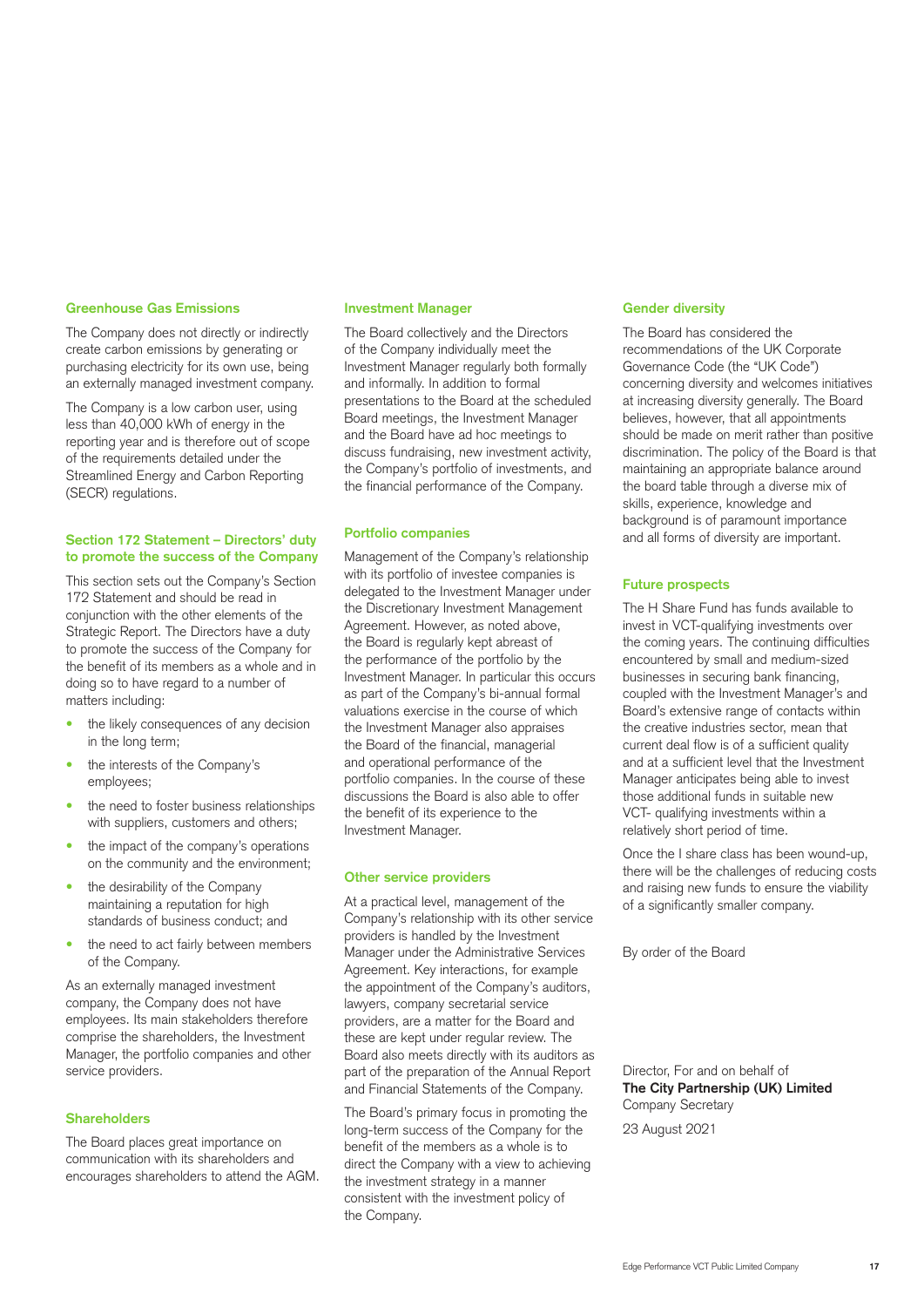### Directors' Report

**The Statement of Corporate Governance forms part of the Directors' Report.** 

#### **Directors**

The Directors who have served during the year under review and who continue to serve are Terry Back, Sir Peter Bazalgette, Sir Aubrey Brocklebank and Robin Goodfellow. Lord Flight and Sir Robin Miller resigned from the board on 28 August 2020 and 31 December 2020 respectively.

In accordance with the UK Corporate Governance Code all Directors are subject to annual re-election; therefore resolutions to re-elect Terry Back, Sir Aubrey Brocklebank and Robin Goodfellow will be put before the shareholders. Sir Peter Bazalgette is subject to election by shareholders as this is the first AGM following his appointment as a Director of the Company. The Directors are satisfied that all Directors' performance continues to be effective, and that they have demonstrated commitment to their roles including devoting time for meetings of the Board and relevant Board committees, and other duties, the Board therefore recommends they be reelected as Directors.

Brief biographical information on the Directors is shown on page 6.

In accordance with the independence provisions of the Listing Rules, and in particular rule 15.2.12A, the Company should have a majority of the Board who are not also directors of another company managed by the Investment Manager. The Board fully complies with this obligation.

#### **Share capital**

The share buy-back facility was suspended during the year and no shares were bought back. See page 16 for further details.

As at 28 February 2021, the issued share capital of the Company was as follows:

| <b>Share Class</b> | Number of<br><b>Shares</b><br>in issue | $%$ of<br>total issued<br>share capital |
|--------------------|----------------------------------------|-----------------------------------------|
| н                  | 11,592,430                             | 13.7                                    |
|                    | 73.103.650                             | 86.3                                    |
| Total              | 84.696.080                             | 100.0                                   |

The rights and obligations attached to the Company's H and I shares are set out in the Company's Articles of Association, copies of which can be obtained from Companies House. The Company may by special resolution make amendment to the Company's Articles of Association. The Company has two classes of shares, H and I shares, which carry no right to fixed income. At a general meeting of the Company, every shareholder has one vote on a show of hands, and on a poll, one vote for each share held. On a winding-up or return of capital, the assets of the Company attributable to a particular share class shall be distributed rateably among shareholders according to the number of shares held in that class. There are no restrictions on the voting rights attaching to the Company's shares or the transfer of securities in the Company. No securities carry special rights with regard to control of the Company. There are no agreements between holders of securities that are known to the Company that may result in restrictions on the transfer of securities or on voting rights. The Company has no employees therefore there is no employee share scheme. There are no agreements to which the Company is a party that take effect, alter or terminate upon a change of control of the Company following a takeover bid.

#### **Investment management agreement**

On 8 November 2013, the Company entered into an investment management agreement with the Investment Manager. The appointment is for an initial period ended on 11 April 2018 (ending on 11 April 2019 in respect only of the H Share Fund) and may be terminated thereafter by either party on 12 months' notice, such notice to be served at the end of the initial period or at any time thereafter.

Under the terms of the investment management agreement, the Investment Manager will receive: (a) an annual management fee of 1.75% of the net asset value attributable to the I Shares, plus VAT (if applicable); (b) an annual management fee of 2.25% of the net asset value attributable to the H Shares plus VAT (if applicable); and (c) a performance fee which is outlined in more detail below.

Unless otherwise agreed from time to time between the Company and the Investment Manager, the Investment Manager will be responsible for external costs, such as legal and accounting fees, incurred in relation to the negotiation and (if applicable) completion of all VCT-qualifying investments. The Investment Manager retains the right to charge arrangement, monitoring, syndication, exit and directors' fees to the businesses in which the Company invests. Such charges are in line with industry practice and the arrangement fees typically amount to between 1% and 3% of the amount of each investment plus VAT (if applicable). The Investment Manager will normally nominate one of its directors to act as a director of each investee company.

In August 2016, the Board announced that it would, in due course, undertake a wider review of the Company's future performance and consider implementing an alternative performance incentive fee scheme in respect of the I Share Fund, if appropriate. An alternative scheme was put to I shareholders at a class meeting in July 2018; although a majority of those voting were in favour, the scheme failed to attract the high threshold required for a special resolution. As at the date of this report, therefore, there is no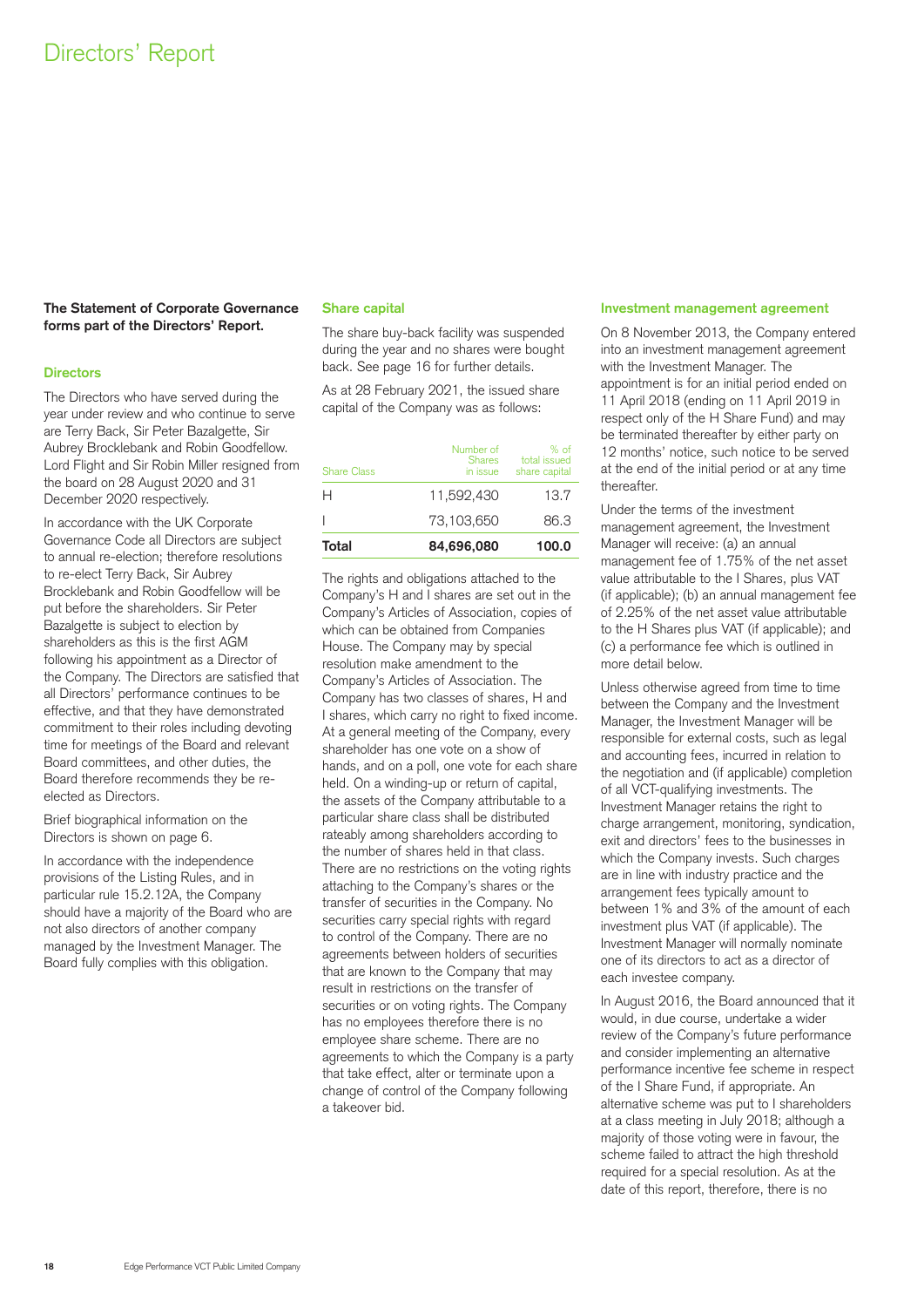performance incentive fee scheme in place in respect of the I Shares, although the Company and the Investment Manager are required to act in good faith and use all reasonable endeavours to agree alternative arrangements which would become effective only if approved by the Company's shareholders.

In respect of the H Shares, once and for so long as cumulative dividends paid or declared equal or exceed an average of 7p per H Share per annum, the Investment Manager will receive an annual performance fee equal to 19% of the net asset value per H Share in excess of £1.00. Once and for so long as cumulative dividends paid or declared equal or exceed an average of 14p per H Share per annum, the Investment Manager will receive an annual performance fee equal to 29% of the net asset value per H Share in excess of £1.00. That calculation will be made on a six-monthly basis, by reference to the Company's published annual report and financial statements and the Company's published half-yearly financial statements.

In respect of share buy-backs undertaken in relation to some, but not all, shareholders, the Investment Manager will be entitled to a performance fee in respect of such distributions, to the extent that the proceeds of those buy-backs results in the cumulative amount paid to the relevant shareholders exceeding an applicable hurdle or threshold as set out above.

The performance fees described above are to be paid in cash and can be assigned by the Investment Manager to some or all of its investment team.

On 13 May 2020, the Company and the Investment Manager entered into a new investment management agreement, which was approved by shareholders at the general meeting held on 28 August 2020. The provisions of that new investment management agreement are the same as the 2013 investment management agreement (as subsequently amended) except as follows:

- 1. The term of the new investment management agreement commenced on 13 May 2020 and will continue until the first financial year end date which falls more than 12 months after either the Company or the Investment Manager serves notice of termination on the other.
- 2. For the Company's financial year ending 28 February 2022 and all subsequent financial years, the Investment Manager will not be entitled to an annual management fee in respect of the I Share class.
- 3. The Investment Manager will not be entitled to a performance fee in respect of the I Share class.
- 4. In relation to the Company's financial year ending 28 February 2021 and subsequent financial years, the Investment Manager may not bear any of the Company's running costs but will no longer be entitled to reimbursement of excess cost payments made by the Investment Manager in relation to any past year.
- 5. A costs cap of 3.5% of the year's closing net asset value will be re-introduced in the Company's financial year ending on 28 February 2023 or, if earlier, in any financial year in which the Company hereafter makes an H share offer where the aggregate net offer proceeds of such H share offer increase the audited H share net asset value, calculated as at the end of that financial year, by three million pounds (£3,000,000) or more over eight million four hundred and twenty six thousand and fifty three pounds (£8,426,053), being the audited H share net asset value as at 29 February 2020.

#### **Administrative services agreement**

On 18 February 2013, the Company entered into an administrative services agreement with the Investment Manager, under which the Investment Manager has agreed to provide administrative services to the Company. Under this agreement, the Investment Manager will receive a fixed fee of £275,000 per annum (plus VAT, if applicable), such fee to be adjusted annually by reference to the movement in the Retail Prices Index in the second and subsequent years of the appointment. The appointment is for an initial period ending on 11 April 2018 and may be terminated thereafter by either party on 12 months' notice, such notice to be served at the end of the initial period or at any time thereafter.

On 13 May 2020, the Company entered into a new administrative services agreement with Lupfaw 318 Limited, trading as Fund Administration Services ("FAS"). The new agreement was approved by shareholders at the general meeting held on 28 August 2020 and will replace the existing administrative services agreement with effect from 1 March 2021. The provisions of that administrative services management agreement are the same as the existing administrative services agreement except as follows:

- 1. The term of the new administrative services agreement will commence on 1 March 2021 and will continue until the first financial year end date which falls more than 12 months after either the Company or FAS serves notice of termination on the other.
- 2. The annual fee will be £50,000 (plus VAT, if applicable), with no adjustment by reference to the movement in the Retail Prices Index.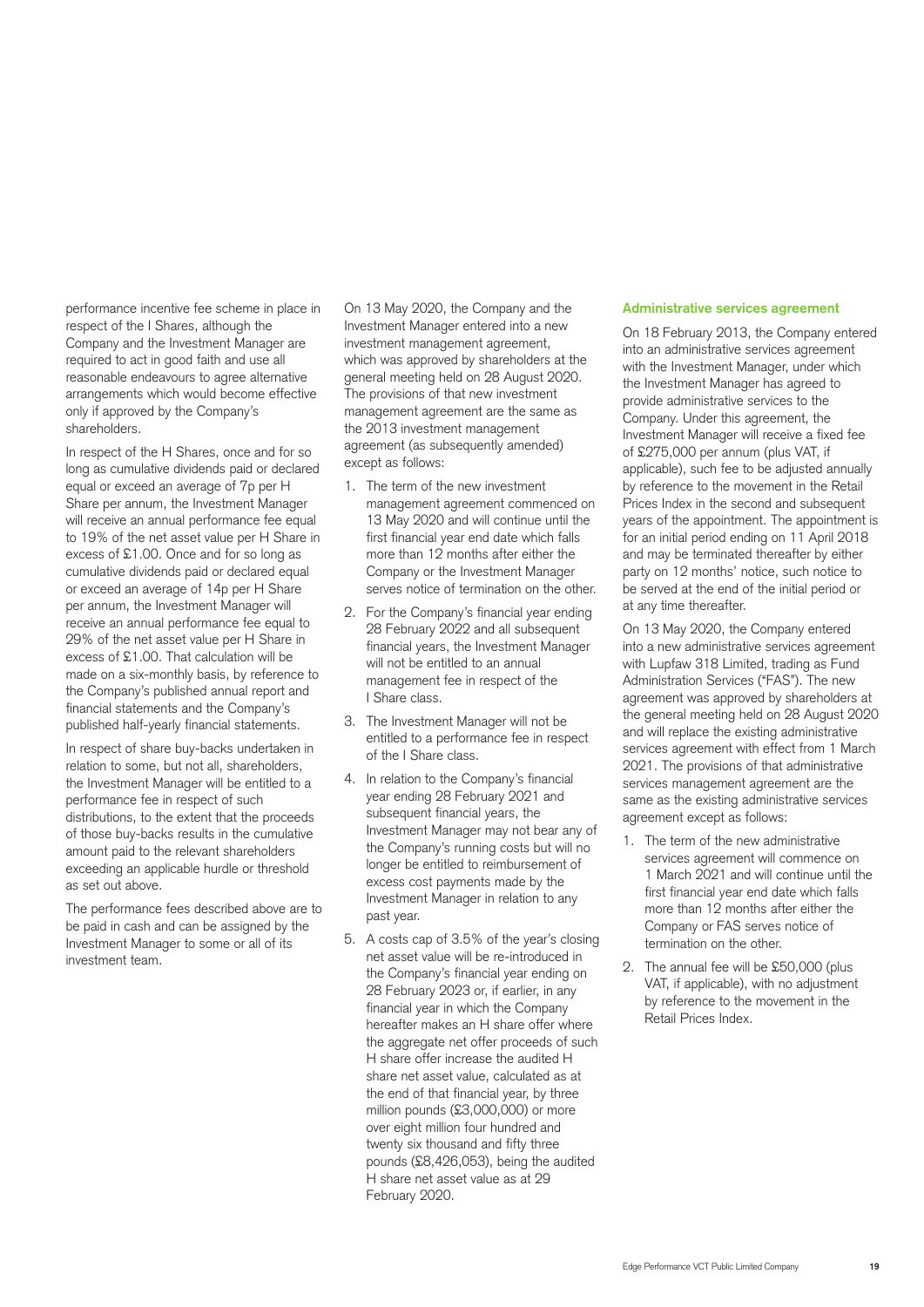#### **Investment Manager's engagement**

The Board is responsible to shareholders for the proper management of the Company and for determining the Company's investment policy. Investment and divestment opportunities are originated, negotiated and decided on by the Investment Manager. Company secretarial and accountancy services are provided to the Company by The City Partnership (UK) Limited.

In reviewing the work of the Investment Manager, the Board looks to be satisfied that:

- the Company's investment policy is being followed;
- each investment or divestment decision is subjected to rigorous due diligence;
- risk is further mitigated by investing across a sufficiently diverse range of businesses and by maintaining a balance between equity and loan stock exposure; and
- the portfolio will meet the HMRC VCT conditions.

Based on that review, the Board is of the opinion that the continued appointment of the Investment Manager on the terms described above is in the interests of the Company's shareholders as a whole.

In consideration of the Company's financial performance, the Board, taking account of the comparatively long term nature of the Company's investments, pays particular attention to net asset value total return per Share, total expense ratio and performance against the FT All Share Media Index (which is considered to be the most appropriate broad equity market index for comparative purposes).

#### **Annual running costs**

As noted above, under a new investment management agreement approved by shareholders at the general meeting held on 28 August 2020, the Investment Manager may not bear any of the Company's running costs in respect of the financial year ending 28 February 2021 or 2022; the Investment Manager will, however, no longer be entitled to be reimbursed any excess running cost contribution made by the Investment Manager in relation to any past financial year.

Under the terms of the new investment management agreement, the running costs of the Company which are provided for in an annual budget approved by both the Board and the Manager (excluding the Investment Manager's performance related incentive fee, trail commission, irrecoverable VAT and costs of any significant corporate activity) are restricted to a maximum of 3.5% of the net asset value of the Company. A running tally is kept and any excess will reduce the amount of the Annual Management Fee for the next

following financial year; in any years where there is no excess the Investment Manager is entitled to recover any prior reduced fees. For these purposes, annual running costs of the Company include, amongst other things, the annual management fees described above, the administrative services fee described above, Directors' remuneration, company secretarial and accounting fees, audit, taxation advice, sponsor's and registrar's fees and the costs of communicating with shareholders, but exclude irrecoverable VAT, trail commission payable to financial intermediaries, the Investment Manager's performance fee described above and the cost of significant corporate activity.

#### **Global greenhouse gas emissions**

The Company has no direct greenhouse gas emissions to report from its operations, being an externally managed investment company.

#### **Substantial shareholdings**

So far as the Company is aware, as at 28 February 2021 and as at the date of this report, the only persons who, directly or indirectly, have an interest of 3% or more of the Company's issued share capital or voting rights are set out below:

| H Shares                                       |             |                         |             |                          |
|------------------------------------------------|-------------|-------------------------|-------------|--------------------------|
|                                                |             | $%$ of                  |             | $%$ of                   |
|                                                | Shares held | issued                  | Shares held | issued                   |
|                                                |             | as at Shares as at      |             | as at the Shares as at   |
|                                                |             | 28 February 28 February |             | date of this the date of |
| <b>Name</b>                                    | 2021        | 2021                    |             | report this report       |
| Hargreaves Lansdown (Nominees) Limited 426,199 |             | 3.68                    | 437.479     | 3.77                     |

| _____ |  |
|-------|--|

|                                             |             | % of               |              | $%$ of                 |
|---------------------------------------------|-------------|--------------------|--------------|------------------------|
|                                             | Shares held | issued             | Shares held  | issued                 |
|                                             |             | as at Shares as at |              | as at the Shares as at |
|                                             | 28 February | 28 February        | date of this | the date of            |
| Name                                        | 2021        | 2021               | report       | this report            |
| Hargreaves Lansdown                         |             |                    |              |                        |
| (Nominees) Limited                          | 3,372,237   | 4.61               | 2,128,330    | 2.91                   |
| Luna Nominees Limited                       | 6,865,701   | 9.39               | 6,810,265    | 9.32                   |
| <b>UBS Private Banking Nominees Limited</b> | 4,769,464   | 6.66               | 4,671,893    | 6.39                   |
| <b>CGWL Nominees Limited</b>                | 4,285,885   | 5.86               | 4,209,032    | 5.76                   |
|                                             |             |                    |              |                        |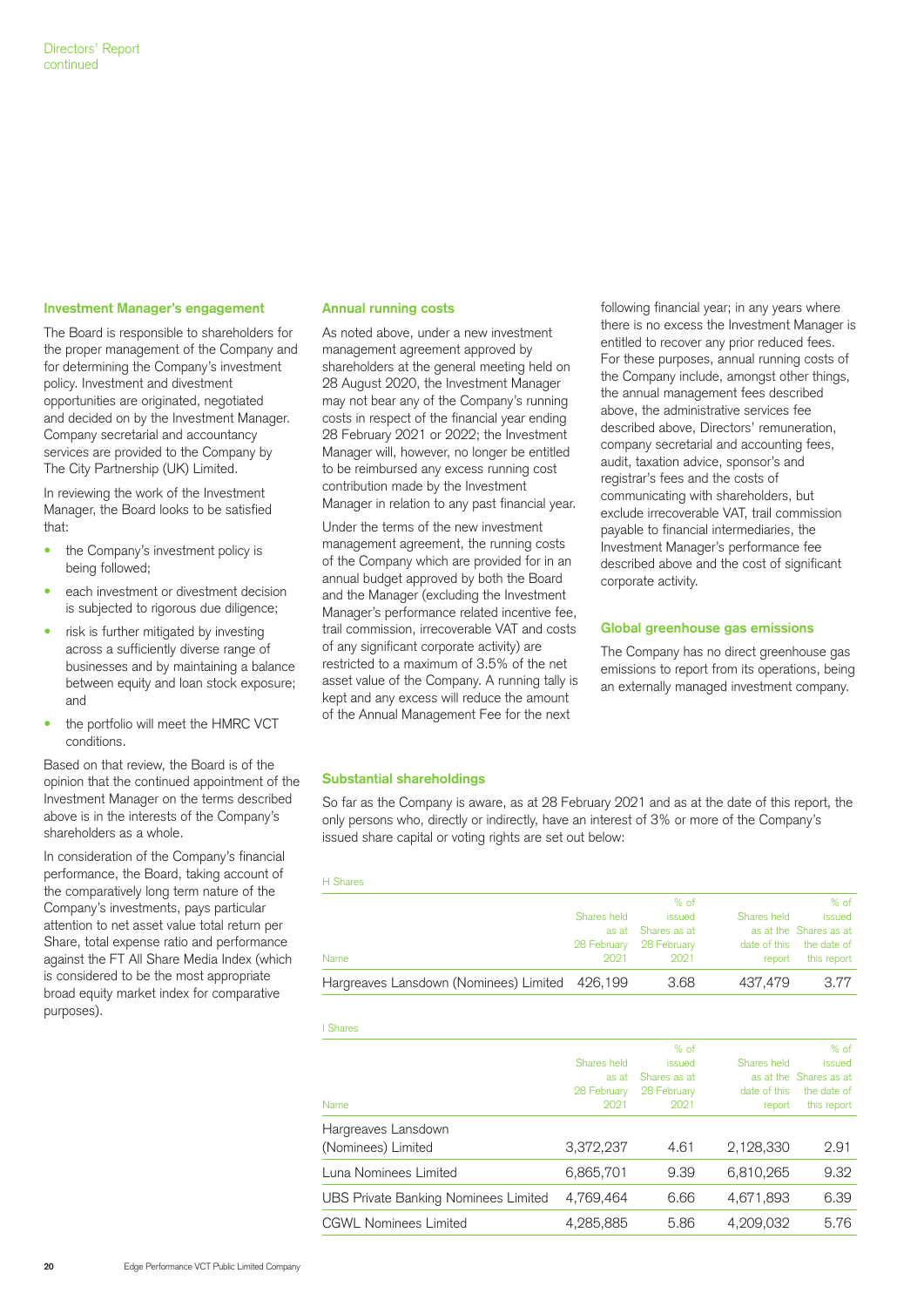#### **Accountability and audit**

The statement of Directors' responsibilities is set out on page 28 of this report. The independent auditor's report is set out on pages 29 to 33 of this report. The Directors who held office at the date of the approval of this Directors' Report confirm that, so far as they are aware there is no relevant audit information of which the Company's auditor is unaware and the Directors have taken all the steps they ought to have taken to make themselves aware of any relevant audit information and to establish that the Company's auditor is aware of that information.

#### **Independent auditor**

UHY Hacker Young has expressed its willingness to continue in office as auditor to the Company and resolutions proposing the re-appointment of UHY Hacker Young and authorising the Directors to determine the remuneration for the ensuring year are included in the Notice of annual general meeting.

#### **2021 Annual General Meeting**

The Company's 2021 AGM will be held on 31 August 2021.

By Order of the Board

Director, For and on behalf of **The City Partnership (UK) Limited**  Company Secretary 23 August 2021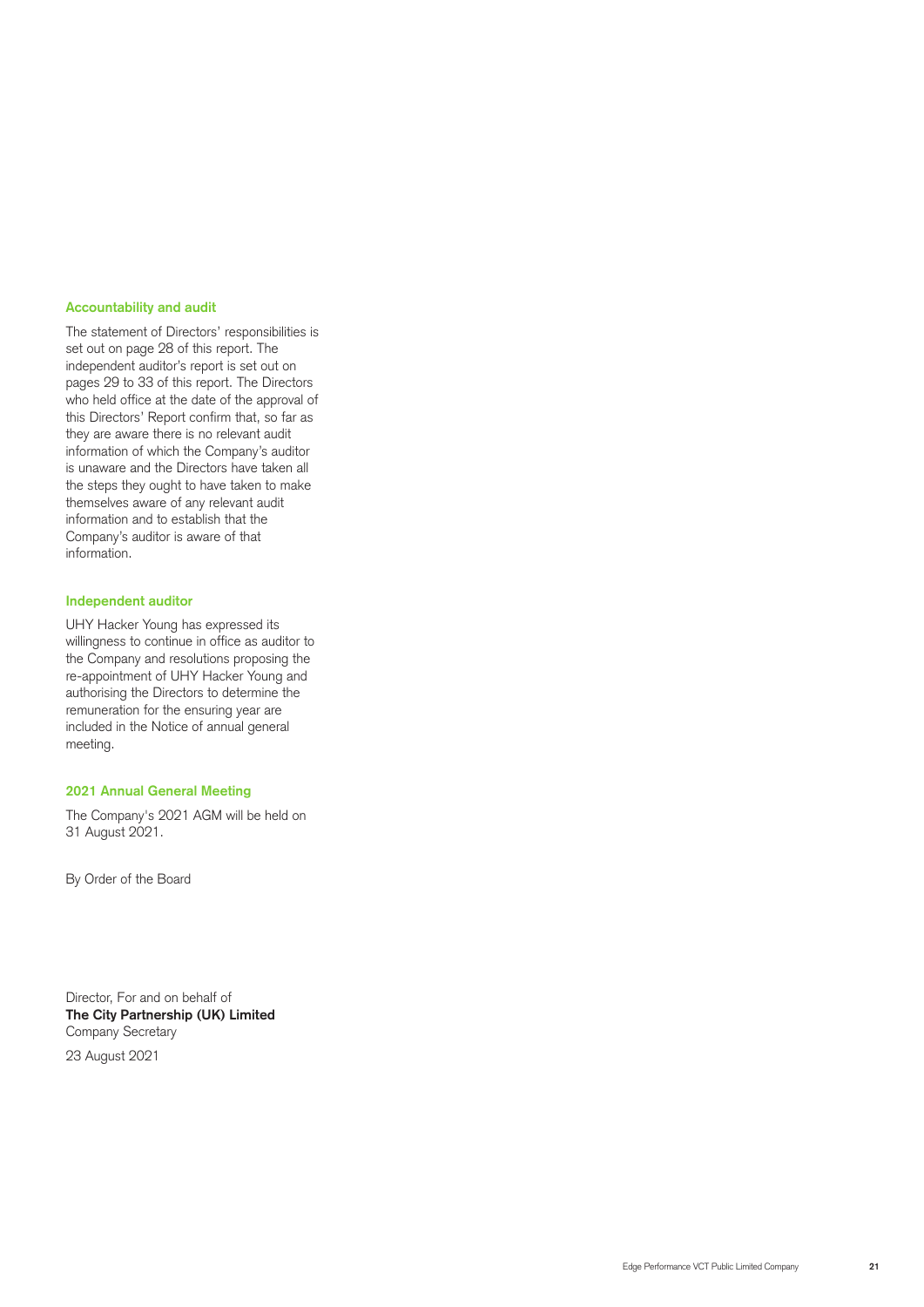#### **Directors' Remuneration Report**

This report has been prepared by the Directors in accordance with the requirements of the Companies Act 2006 and The Large and Medium sized Company and Groups (Accounts and Reports) (Amendments) Regulations 2013 (the "Regulations"). An ordinary resolution for the approval of the Directors' Remuneration Report is included in the Notice of the Annual General Meeting.

The Company's auditor, UHY Hacker Young, is required to give its opinion on certain information included in this report. The disclosures which have been audited are indicated as such. Its report is set out on pages 29 to 33.

#### **Annual statement from the Chairman of the Company**

There have been no changes to Directors' remuneration in the year to 28 February 2021, the Directors' fees have been set at the same level since November 2010. However, with the changes in the chairmen of both the Board and the Company's audit committee, different Directors received the additional fees for chairing the Board and the Company's audit committee during the year ended 29 February 2020. Directors' fees are reviewed annually and are set by the Board to attract individuals with the appropriate range of skills and experience. In determining the level of fees their duties and responsibilities are considered, together with the level of time commitment required in preparing for and attending meetings. The remit of the remuneration committee is included in the statement of corporate governance on pages 25 to 27.

The Board carried out a performance evaluation of the Board, committees and individual Directors during the year. Due to the size of the Company, the fact that the majority of the Directors are independent non-executive Directors and the costs involved, external facilitators are not used in the evaluation of the Board. All Directors contribute fully to discussion in an open, constructive and objective way. The size and composition of the Board and its committees are considered adequate for the governance of the Company.

#### **Remuneration committee**

During the year under review, the members of the Company's remuneration committee, a fully constituted board committee, were Robin Goodfellow, Terry Back and Sir Peter Bazalgette. The committee's primary function is to determine each Director's remuneration. The committee did not meet in the year ended 28 February 2021. The committee has not received any advice or services from any person in respect of the Directors' remuneration during the year under review.

#### **Directors' remuneration policy**

The remuneration committee considers that Directors' fees should reflect the time commitment required and the high level of responsibility borne by Directors and should be broadly comparable to the fees paid by similar companies.

At a general meeting held on 24 November 2010, it was resolved that the maximum aggregate amount which may be paid out of the funds of the Company as fees to Directors of the Company who are not managing or executive Directors is:

- in respect of the Company's financial year ending 28 February 2011, £110,000 (exclusive of VAT); and
- in respect of each subsequent accounting period of the Company, the maximum amount applicable to the immediately preceding accounting period of the Company, increased by the percentage increase (if any) during such preceding accounting period in the general index of retail prices for all the items (RP02) published by the Office for National Statistics (exclusive of VAT).

The Board has not received any views from the Company's shareholders in respect of the levels of Directors' remuneration.

This policy was approved by the members at the 2020 AGM. In accordance with the Regulations, an ordinary resolution to approve the Directors' Remuneration Policy will be put to shareholders at least once every three years.

#### **Directors' annual report on remuneration**

All of the Directors are non-executive and therefore there is no Chief Executive Officer ("CEO"). The Company does not have any employees. In the absence of a CEO or employees, there is no CEO or employee information to disclose.

#### **Terms of appointment**

In accordance with Corporate Governance best practice all Directors shall retire and be subject to re-election annually. None of the Directors has a service contract with the Company. On being appointed, Directors receive a letter from the Company setting out the terms of their appointment and their specific duties and responsibilities. A Director's appointment may be terminated by the Director or by the Company on the expiry of six months' notice in writing given by the Director or the Company, as the case may be.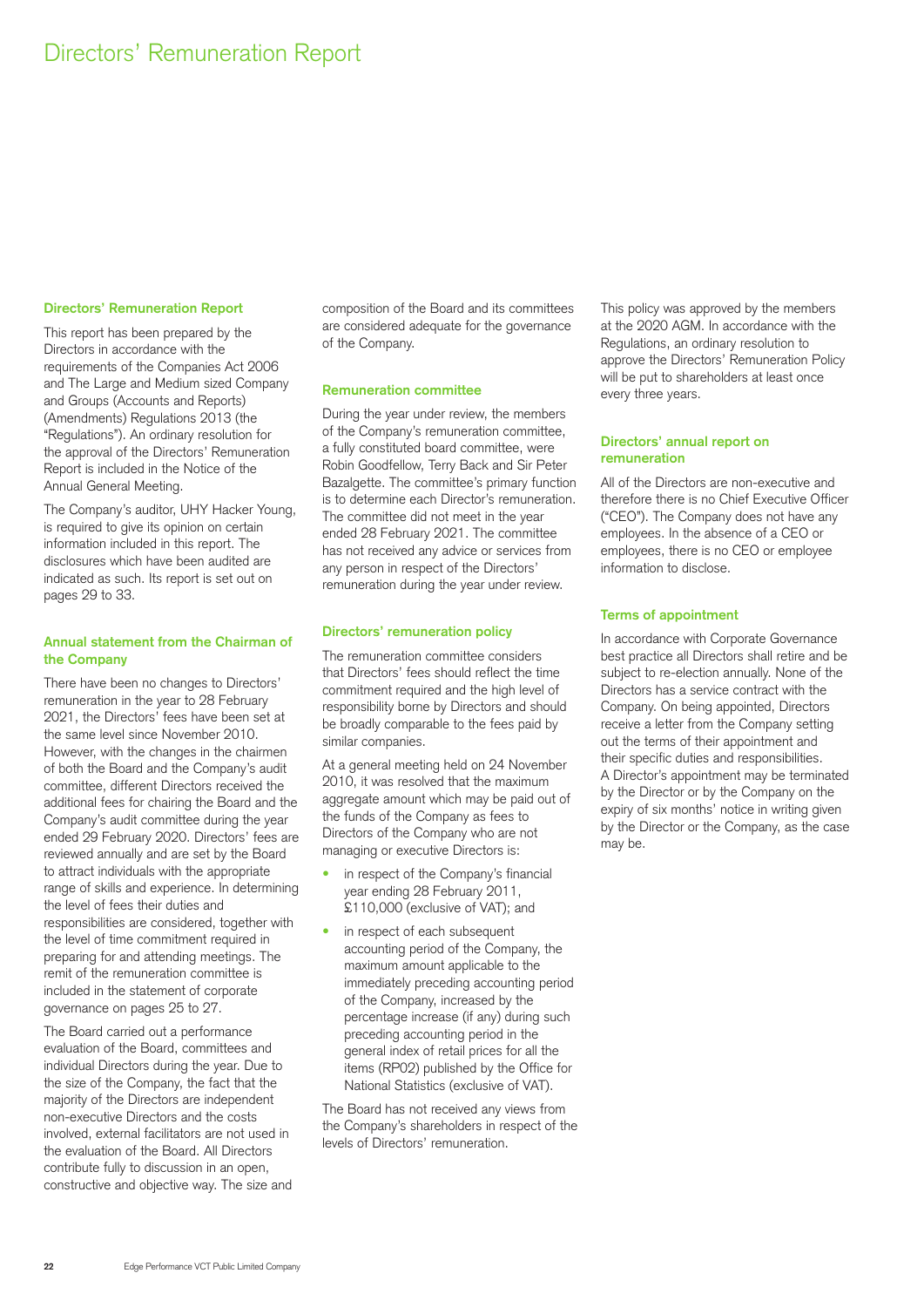#### **Directors' fees for the year (audited)**

The fees payable to individual Directors in respect of the year ended 28 February 2021 are shown in the table below (net of VAT & employer's National Insurance contributions). Sir Robin Miller's fees were paid to Robin Miller Consultants Limited in consideration for his services.

| <b>Director</b>                     | Total fee paid for<br>year ended<br>28 February<br>2021<br>£ | Annual fee<br>£          | Total fee paid for<br>year ended<br>29 February<br>2020<br>£ | Annual fee<br>£ |
|-------------------------------------|--------------------------------------------------------------|--------------------------|--------------------------------------------------------------|-----------------|
| Terry Back (chairman)               | 20,000                                                       | 20,000                   | 18,800                                                       | 20,000[1]       |
| Sir Peter Bazalgette <sup>[2]</sup> | 3,360                                                        | 17,500                   |                                                              |                 |
| Sir Aubrey Brocklebank[3]           | 15,285                                                       | 15,000                   | 5,200                                                        | 15,000          |
| Robin Goodfellow <sup>[4]</sup>     | 8,715                                                        | 15,000                   |                                                              |                 |
| Sir Robin Miller <sup>[5]</sup>     | 12,585                                                       | -                        | 16,900                                                       | 15,000          |
| David Glick <sup>[6]</sup>          |                                                              | $\overline{\phantom{a}}$ | 7.400                                                        | 15,000          |
| Lord Flight <sup>[7]</sup>          | 8,645                                                        | $\overline{\phantom{a}}$ | 15,500                                                       | 17,500[3]       |

[1] Terry Back's annual fee increased on 29 August 2019 on appointment as Chairman of the Board

[2] Sir Peter Bazalgette joined the Board on 21 December 2020

[3] Sir Aubrey Brocklebank joined the Board on 11 November 2019

[4] Robin Goodfellow joined the Board on 31 July 2020

[5] Sir Robin Miller's annual fee decreased on 29 August 2019 on resignation as Chairman of the Board and he resigned from the Board on 31 December 2020

[6] David Glick resigned from the Board on 28 August 2019

[7] Lord Flight's annual fee increased on 23 September 2019 on appointment as Chairman of the Audit Committee and he resigned from the Board on 28 August 2019.

No taxable benefits were paid to the Directors, no pension related benefits were paid to the Directors and no money or other assets were received or receivable to the Directors for the relevant financial year. No payments were made to past Directors or any payments made for loss of office. There is no comparative information in respect of employee remuneration as the Company has no employees.

#### **Relative importance of spend on pay**

The table below shows the remuneration paid to Directors and shareholder distributions in the year to 28 February 2021 and the prior year:

|                                     | Percentage |        |        |
|-------------------------------------|------------|--------|--------|
|                                     | increase/  | 2021   | 2020   |
|                                     | (decrease) | \$'000 | \$'000 |
| Total dividend paid to shareholders |            | 464    | 464    |
| Total Directors' fees               | 8.5%       | 69.2   | 63.8   |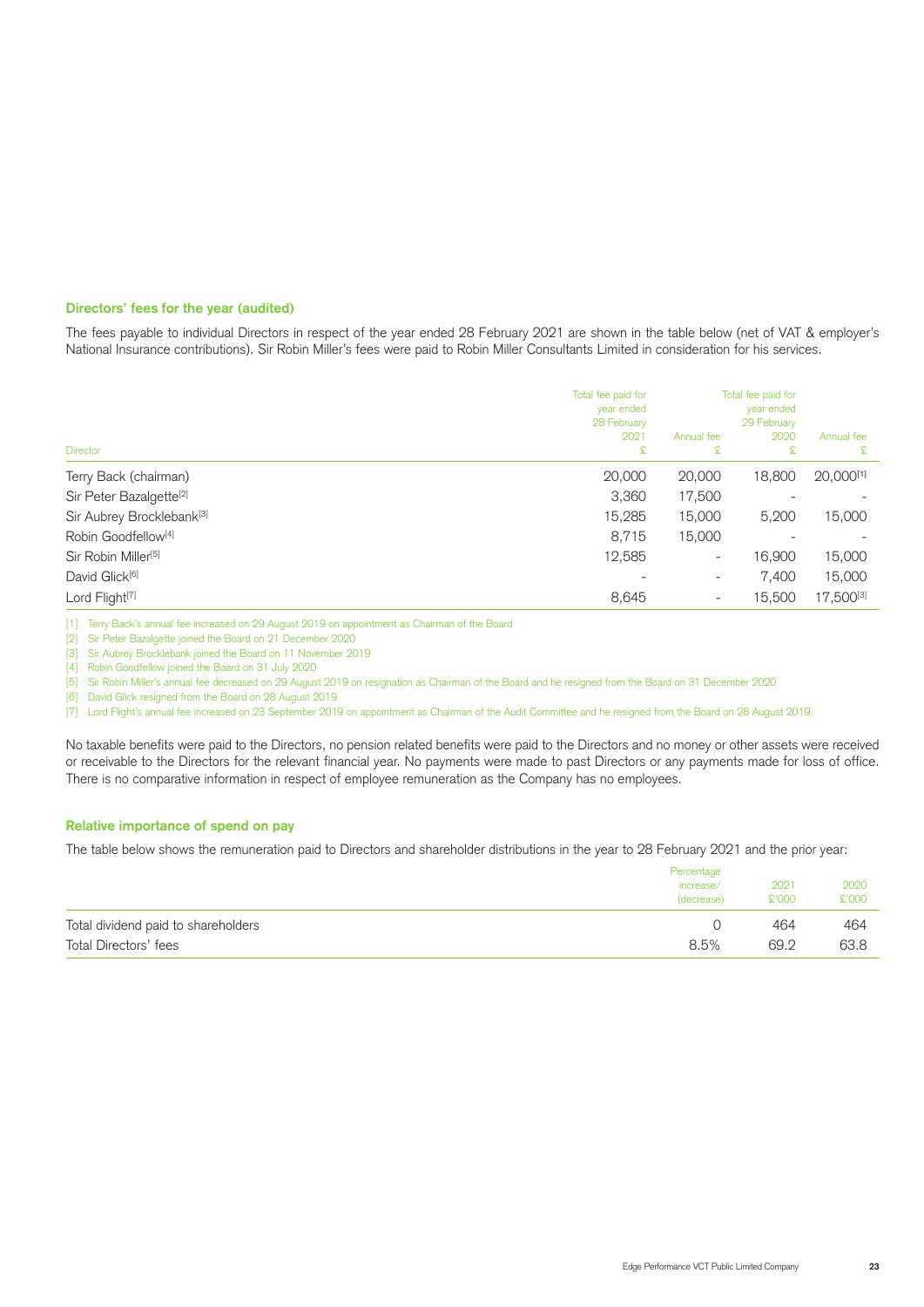#### **Directors' shareholdings**

The interests of the current Directors and their connected persons in the share capital of the Company as at 28 February 2021 are shown below.

|                        | No of H<br>Shares as at<br>28 February<br>2021 | Percentage<br>holding    | No of I<br>Shares as at<br>28 February<br>2021 | Percentage<br>holding<br>% |
|------------------------|------------------------------------------------|--------------------------|------------------------------------------------|----------------------------|
| Terry Back             | 23,285                                         | 0.2                      | 64.344                                         | $<$ 0.1                    |
| Sir Peter Bazalgette   |                                                | $\overline{\phantom{0}}$ | 24.637                                         | < 0.1                      |
| Sir Aubrey Brocklebank | 17.390                                         | 0.2                      | 27.777                                         | < 0.1                      |
| Robin Goodfellow       | 52,000                                         | 0.3                      | 140.625                                        | < 0.1                      |

The H and I Shares shown above as held by Robin Goodfellow include 20,000 H shares and 77,744 I Shares held by his wife, Carol Goodfellow.

There have been no changes in the holdings of the Directors between 28 February 2021 and the date of this report. The Company has not set out any formal requirements or guidelines for a Director to own shares in the Company.

#### **Company Performance**

The graphs below compare the share price total returns for the H and I Shares and the net asset value total returns per share for the H and I Shares with the total returns from a notional investment of 100p in the FT All Share Media Index over the same periods. This index is considered to be the most appropriate broad equity market index for comparative purposes.

#### **H share graph**



–– Index

....... NAV total return per share Share price total return



**I share graph <br>At the last AGM held on 28 August 2020,** of those who voted, 93% voted for, 7% voted against and 356,926 shares were withheld in respect of the resolution approving the Directors' Remuneration Report and 93% voted for, 7% voted against and 284,903 shares were withheld in respect of the resolution approving the Directors' remuneration policy. An ordinary resolution for the approval of the Directors' Remuneration Report is included in the Notice of AGM.

By order of the Board

Director, For and on behalf of **The City Partnership (UK) Limited**  Company Secretary 23 August 2021

<sup>.......</sup> NAV total return per share Share price total return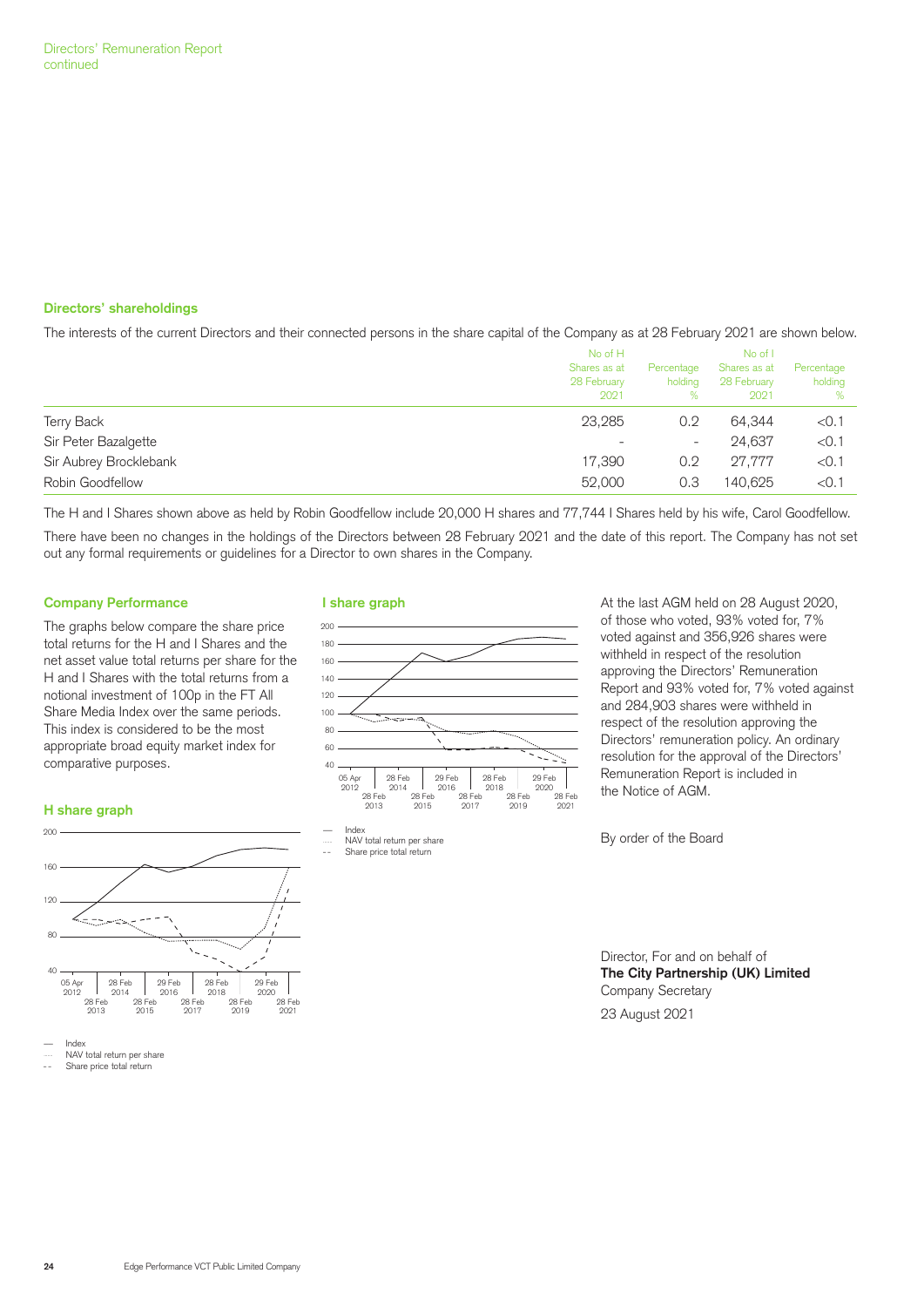#### **This statement forms part of the Directors' Report.**

#### **Statement of compliance**

The Directors confirm that the Company has taken appropriate action to enable it to comply with the principles of the UK Code which is publicly available from the following website

https://www.frc.org.uk/directors/corporategovernance-and-stewardship/uk-corporategovernance-code. As a venture capital trust, most of the Company's day-to-day responsibilities are delegated to third parties and the Directors are all non-executive. Thus, not all the provisions of the UK Code are directly applicable to the Company. Apart from the matters referred to in the following paragraphs, the requirements of the UK Code were complied with throughout the period ended 28 February 2021.

All Directors have rolling term appointments with a six month notice period. Full details of duties and obligations are provided at the time of appointment and are supplemented by further details as necessary. In light of the responsibilities retained by the Board and its committees and of the responsibilities delegated to the Investment Manager and the company secretary, the Company has not appointed a chief executive, deputy chairman or a senior independent non-executive Director. When a new Director is appointed, he or she is offered an induction programme arranged with the Investment Manager.

#### **Board of Directors**

The Company has a board of four nonexecutive Directors, all of whom are considered to be independent. The Company has no employees.

The Directors' appointment letters are dated with effect from 17 August 2017, 11 November 2019, 31 July 2020 and 21 December 2020. The Board does not believe that length of service will necessarily compromise the independence or effectiveness of Directors and no limit has been placed on the overall length of service. The Board considers that such continuity and experience can be of significant benefit to the Company and its shareholders. However, in accordance with the UK Code all Directors are subject to annual re-election. All Directors will stand for re-election in 2021.

Directors are provided with key information on the Company's activities including regulatory and statutory requirements and internal controls by the Company's solicitors, the Company's VCT status adviser, the company secretary and the Investment Manager. The Board has direct access to corporate governance advice and compliance services through the company secretary, who is responsible for ensuring that Board procedures are followed and compliance requirements are met.

All Directors may take independent professional advice in furtherance of their duties as necessary. Any newly appointed Director will be given a comprehensive introduction to the Company's business including meeting the Company's advisers. When Directors have concerns that cannot be resolved about the running of the

Company or a proposed action, they are asked to ensure that their concerns are recorded in a board minute. On resignation, a Director who has any such concerns is encouraged to provide a written statement to the Chairman, for circulation to the Board. The Board is responsible to shareholders for the proper management of the Company and aims to meet at least quarterly. It has formally adopted a schedule of matters which must be brought to it for decision, thus ensuring that it maintains full and effective control over appropriate strategic, financial, operational and compliance issues. The chairman together with the company secretary establishes the agenda for each board meeting and all necessary papers are distributed in advance of the meetings. The Board considers all matters not included within the remits of the board committees.

All the Directors are equally responsible for the proper conduct of the Company's affairs. In addition, the Directors are responsible for ensuring that the policies and operations are in the best interests of the Company's shareholders and that the best interests of creditors and suppliers to the Company are properly considered.

#### **Board committees**

There are three board committees: an audit committee, a remuneration committee and a nomination committee. Copies of their terms of reference are available from the company secretary.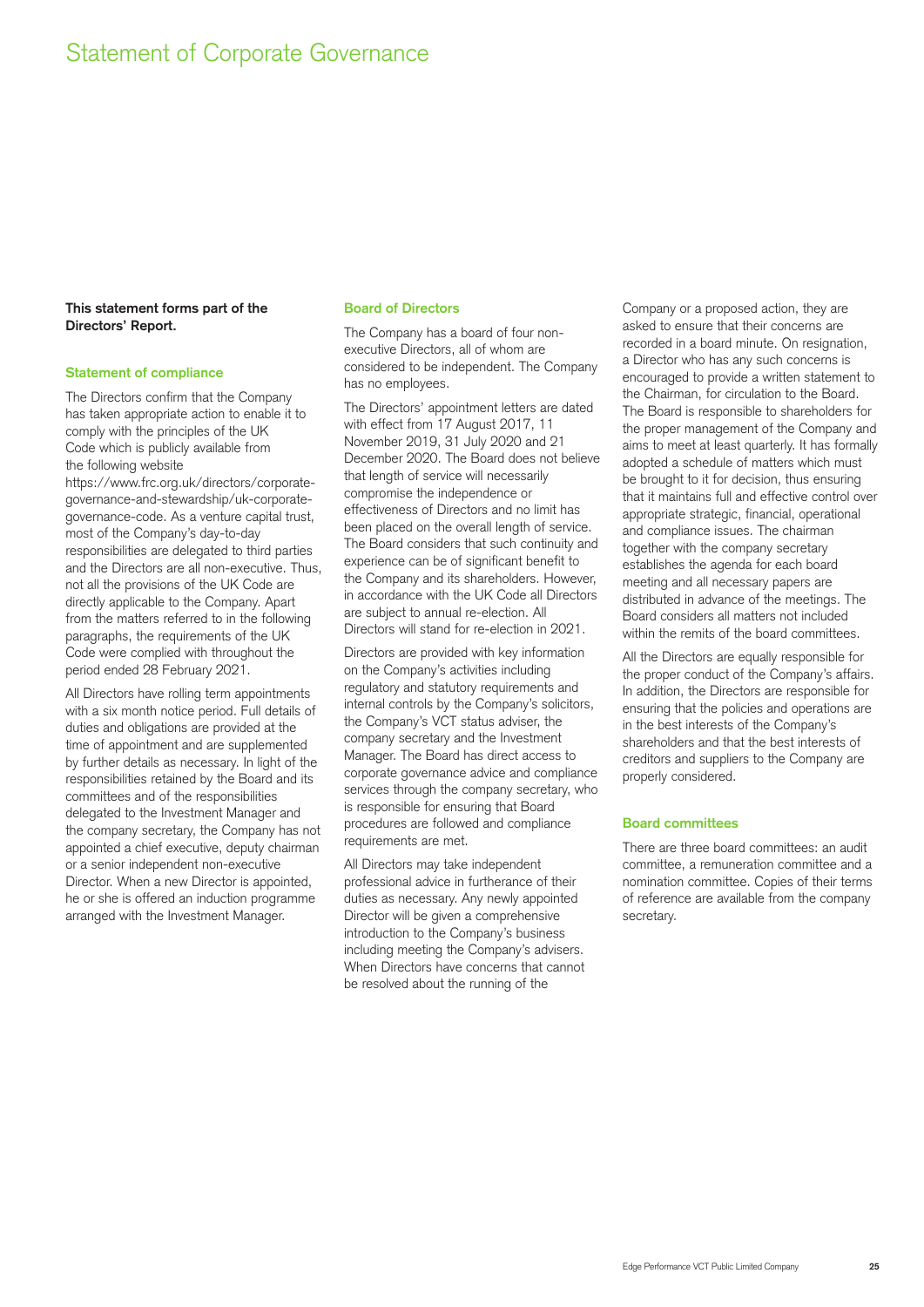#### **Audit committee**

The audit committee comprises at least two independent Directors. The members of the audit committee are Sir Aubrey Brocklebank (chairman), Sir Peter Bazalgette and Robin Goodfellow. In accordance with the UK Code, at least one member of the audit committee has recent and relevant financial experience. The Board is satisfied that the Audit Committee as a whole has competence relevant to the venture capital trust sector. A quorum is two members of the committee. Written terms of reference have been constituted for the audit committee and include the following key duties:

- to monitor the integrity of the financial statements of the Company and any formal announcements relating to the Company's financial performance, reviewing significant financial reporting judgements contained in them;
- to review the Company's internal financial controls and, unless expressly addressed by a separate board risk committee composed of independent Directors, or by the board itself, to review the Company's internal control and risk management systems;
- to make recommendations to the board, for it to put to shareholders in a general meeting, in relation to the appointment, re-appointment and removal of the external auditor and to approve the remuneration and terms of engagement of the external auditor; and
- to review and monitor the external auditor's independence and objectivity and the effectiveness of the audit process, taking into consideration relevant UK professional and regulatory requirements.

During the year ended 28 February 2021, the Committee discharged the responsibilities described above. Its activities included:

• formally reviewing the final annual report and financial statements, the half-yearly report and the associated

announcements, with particular focus on the main areas requiring judgement and on critical accounting policies;

- reviewing the effectiveness of the internal controls system;
- meeting with the external auditor and reviewing its findings; and
- reviewing the performance of the Investment Manager and making recommendations to the Board.

The significant issue addressed by the audit committee in relation to the financial statements was the valuation of the Company's unquoted investments. The valuation methodologies employed by the Investment Manager were reviewed and reference was made to both the external auditor and the International Private Equity and Venture Capital Valuation Guidelines; and the valuations determined by the Investment Manager were examined against financial and performance information concerning the companies in which investments were held.

The audit committee has managed the relationship with the external auditor and assessed the effectiveness of the audit process. When assessing the effectiveness of the process for the year under review the audit committee considered the auditor's technical knowledge and that they have a clear understanding of the business of the Company; that the audit team is appropriately resourced; that the auditor provided a clear explanation of the scope and strategy of the audit and that the auditor maintained independence and objectivity. As part of the review of auditor effectiveness and independence, UHY Hacker Young has confirmed that it is independent of the Company and has complied with applicable international standards on auditing. UHY Hacker Young has held office as auditor since 17 January 2020. In accordance with professional guidelines the engagement partner is rotated after at most five years and the current partner, Daniel Hutson, started working with the Company for the audit of the financial year ended 29 February 2020.

#### **Remuneration Committee**

This is a fully constituted board committee established primarily to determine each Director's remuneration. The committee shall comprise at least two independent Directors. The members of the committee are Robin Goodfellow, Terry Back and Sir Peter Bazalgette. A quorum is two members of the committee.

#### **Nomination Committee**

This is a fully constituted board committee established primarily to identify and nominate, for the approval of the Board, candidates to fill board vacancies as and when they arise and to monitor and review the effectiveness and performance of individual Directors. The committee comprises at least two members, no less than one of whom shall be an independent Director. The members of the committee are Robin Goodfellow, Terry Back and Sir Peter Bazalgette. A quorum is two members of the committee.

In considering appointments to the Board, the nomination committee takes into account the ongoing requirements of the Company and the need to have a balance of skills and experience within the Board. The Nomination Committee also considers the annual reelection of Directors. When recommending new candidates to the Board the Directors draw on their extensive business experience and range of contacts to identify suitable candidates. The use of formal advertisements and external consultants is not considered cost-effective given the size of the Company.

During the year ended 28 February 2021, there were:

- Six board meetings convened to consider general business
- Four meetings of the audit committee
- No meeting of the remuneration committee
- One meeting of the nomination committee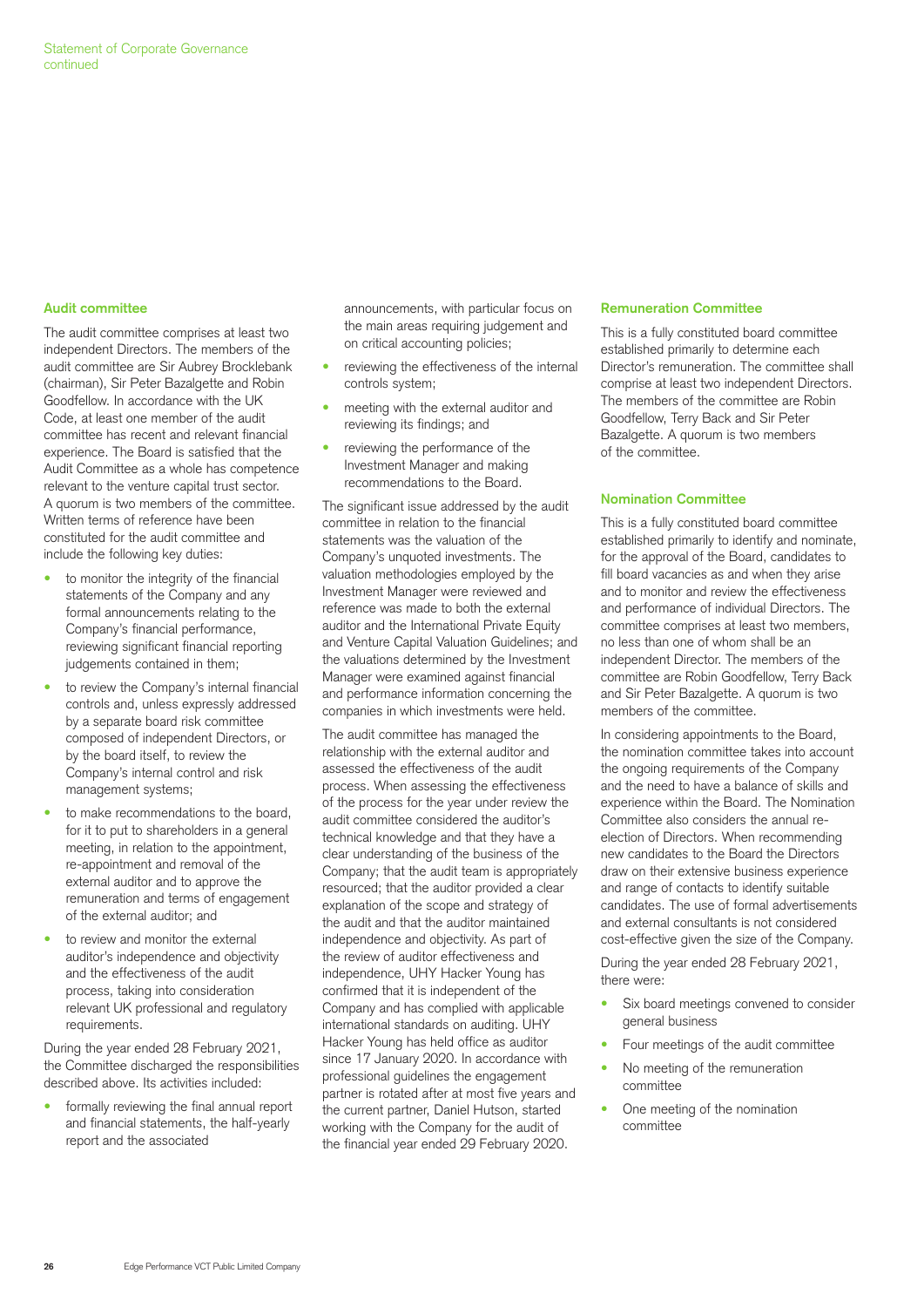#### **Attendance at Board and committee meetings**

The Directors' attendance at the board meetings convened to consider general business and at committee meetings is noted below.

| Board | Audit<br>Committee | Remuneration<br>Committee | Nomination<br>Committee |
|-------|--------------------|---------------------------|-------------------------|
| 2     | 3                  |                           |                         |
| 6     | 9                  |                           |                         |
| З     |                    |                           |                         |
| 6     | 2                  |                           |                         |
| 5     | 2                  |                           |                         |
|       | 2                  |                           |                         |
|       |                    |                           |                         |

[1] Sir Robin Miller resigned from the Board on 31 December 2020.

[2] Sir Peter Bazalgette was appointed to the Board on 21 December 2020.

[3] Sir Aubrey Brocklebank was appointed to the Board on 11 November 2019.

[4] Robin Goodfellow was appointed to the Board on 31 July 2020. [5] Lord Flight resigned from the Board on 28 August 2020.

**Relations with shareholders** 

The Board welcomes the views of shareholders and puts a premium on effective communication with the Company's members.

All written communication with shareholders is reviewed by the Board to ensure that shareholder enquiries are promptly and adequately resolved. Shareholders are encouraged to attend the Company's general meetings where the Directors and representatives of the Company's advisers will be available to answer any questions members may have. The Board also communicates with shareholders through interim and annual reports which will include a Chairman's statement and an Investment Manager's report both of which are reviewed and approved by the Board to ensure that they present a fair assessment of the Company's position and future prospects.

#### **Internal Control**

The Board has established an ongoing process for the identification, evaluation and management of the significant risks faced by the Company. The Board acknowledges that it is responsible for the Company's internal control systems and for reviewing their effectiveness. Internal controls are designed

to manage the particular needs of the Company and the risks to which it is exposed. The internal control systems aim to ensure the maintenance of proper accounting records, the reliability of the financial information on which business decisions are made and which is used for publication, and that the assets of the Company are safeguarded. They can by their nature provide only reasonable and not absolute assurance against material misstatement or loss. The financial controls operated by the Board include regular reviews of both the financial results and investment performance.

The Board has delegated to third parties the provision of: investment management services; legal and VCT status advisory services; day-to-day accounting, company secretarial and administration services; and share registration services. Each of these contracts was entered into after full and proper consideration by the Board of the quality and cost of services offered. The Board receives and considers regular reports from the Investment Manager. Ad hoc reports and information are supplied to the Board as required. The Board keeps under review the terms of the agreement with the Investment Manager.

#### **Review of Internal Control**

The process adopted by the Board for identifying, evaluating and managing the risks faced by the Company includes an annual review of the control systems. The review covers a consideration of the significant risks in each of five areas: statutory and regulatory compliance, financial reporting, investment strategy, investment performance and reputation. Each risk is considered with regard to the likelihood of occurrence, the probable impact on the Company and the controls exercised at source, through reporting and at Board level. The Board is satisfied with the effectiveness of the Company's controls.

#### **Internal Audit**

The Company does not have an independent internal audit function. Such a function is thought by the Board to be unnecessary at this time given the size of the Company and the nature of its business. However, the audit committee considers annually whether an independent internal audit function should be introduced and reports its conclusions to the Board.

#### **Going concern**

The Company's major cash flows are within the Company's control (namely investment additions and dividends) or are reasonably predictable (namely the operating expenses). The Company is able to forecast cash inflows comprising proceeds from investments to a reasonable degree. The Directors therefore believe it is appropriate to continue to apply the going concern basis in preparing the financial statements.

By order of the Board

Director, For and on behalf of **The City Partnership (UK) Limited**  Company Secretary 23 August 2021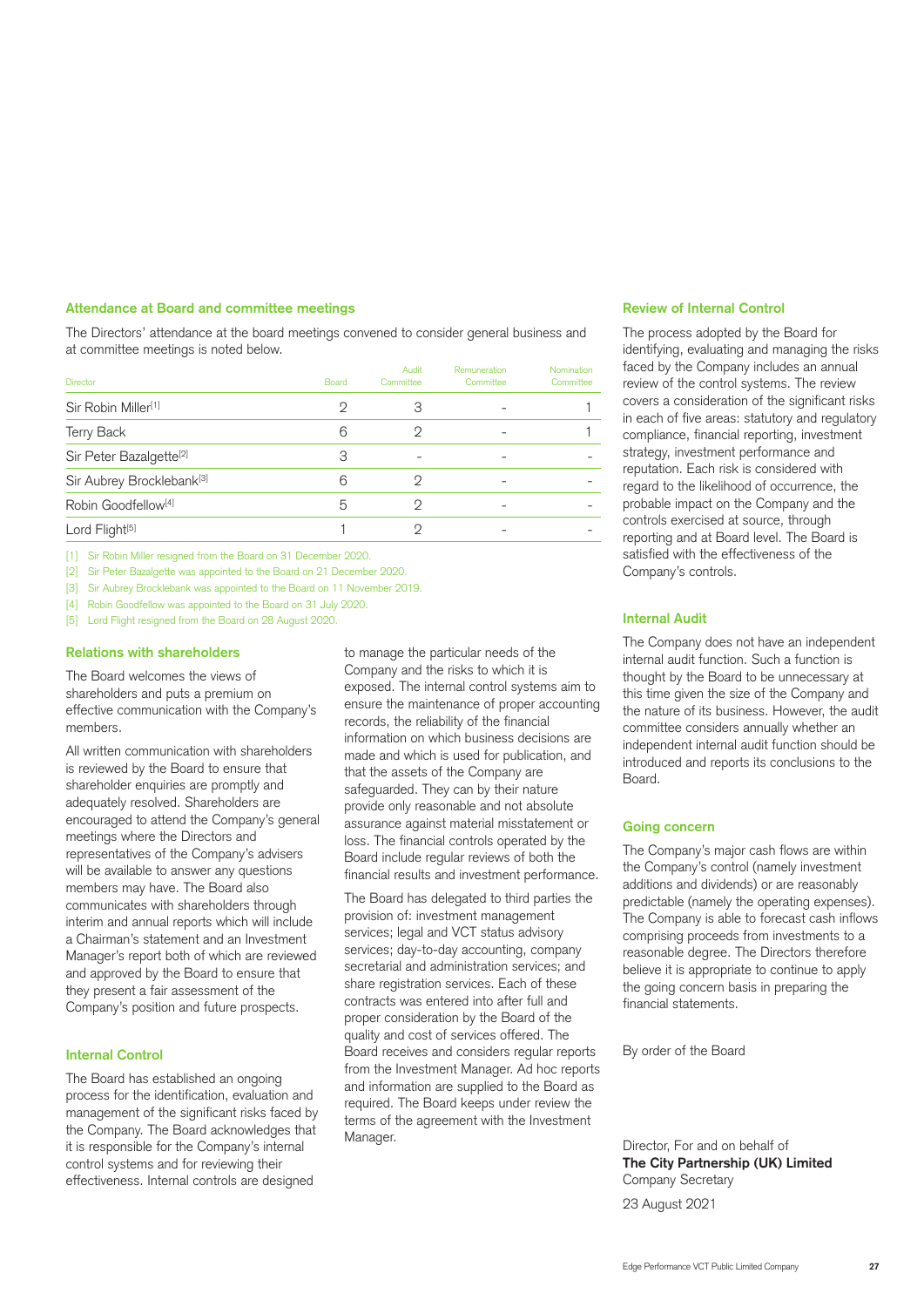The Directors are responsible for preparing the annual report and the financial statements in accordance with applicable law and regulations.

Company law requires the Directors to prepare financial statements for each financial year. Under that law the Directors have elected to prepare the financial statements in accordance with United Kingdom Generally Accepted Accounting Practice (United Kingdom Standards and applicable law), including FRS 102 The Financial Reporting Standard applicable in the UK and Republic of Ireland. Under company law the Directors must not approve the financial statements unless they are satisfied that they give a true and fair view of the state of affairs of the Company and of the profit or loss of the Company for that period. In preparing these financial statements, the Directors are required to:

select suitable accounting policies and then apply them consistently;

- make judgments and estimates that are reasonable and prudent;
- state whether all applicable UK Accounting Standards have been followed, subject to any material departures disclosed and explained in the financial statements; and
- prepare the financial statements on the going concern basis unless it is inappropriate to presume that the Company will continue in business.

The Directors are responsible for keeping adequate accounting records that are sufficient to show and explain the Company's transactions and disclose with reasonable accuracy at any time the financial position of the Company and which enable them to ensure that the financial statements comply with the Companies Act 2006. They are also responsible for safeguarding the assets of the Company and hence for taking reasonable steps for the prevention and detection of fraud and other irregularities. The Directors confirm that they have complied with these requirements.

Under applicable law and regulations, the Directors are also responsible for preparing a strategic report, Directors' report, Directors' remuneration report and statement of corporate governance which comply with the law and those regulations.

The Directors are responsible for the maintenance and integrity of the corporate and financial information included on the Company's website. The work carried out by UHY Hacker Young LLP as independent auditor of the Company does not involve consideration of the maintenance and integrity of the website and accordingly UHY Hacker Young LLP accepts no responsibility for any changes which may have occurred to the financial statements since they were initially presented on the website. Legislation in the United Kingdom governing the preparation and dissemination of the financial statements and other information included in annual reports may differ from legislation in other jurisdictions.

#### **STATEMENT OF THE DIRECTORS IN RESPECT OF THE ANNUAL FINANCIAL REPORT**

We confirm that to the best of our knowledge:

- the financial statements, prepared in accordance with the applicable set of accounting standards, give a true and fair view of the assets, liabilities, financial position and profit or loss of the Company; and
- the strategic report includes a fair review of the development and performance of the business and the position of the Company, together with a description of the principal risks and uncertainties that it faces.

**Terry Back**  Chairman 23 August 2021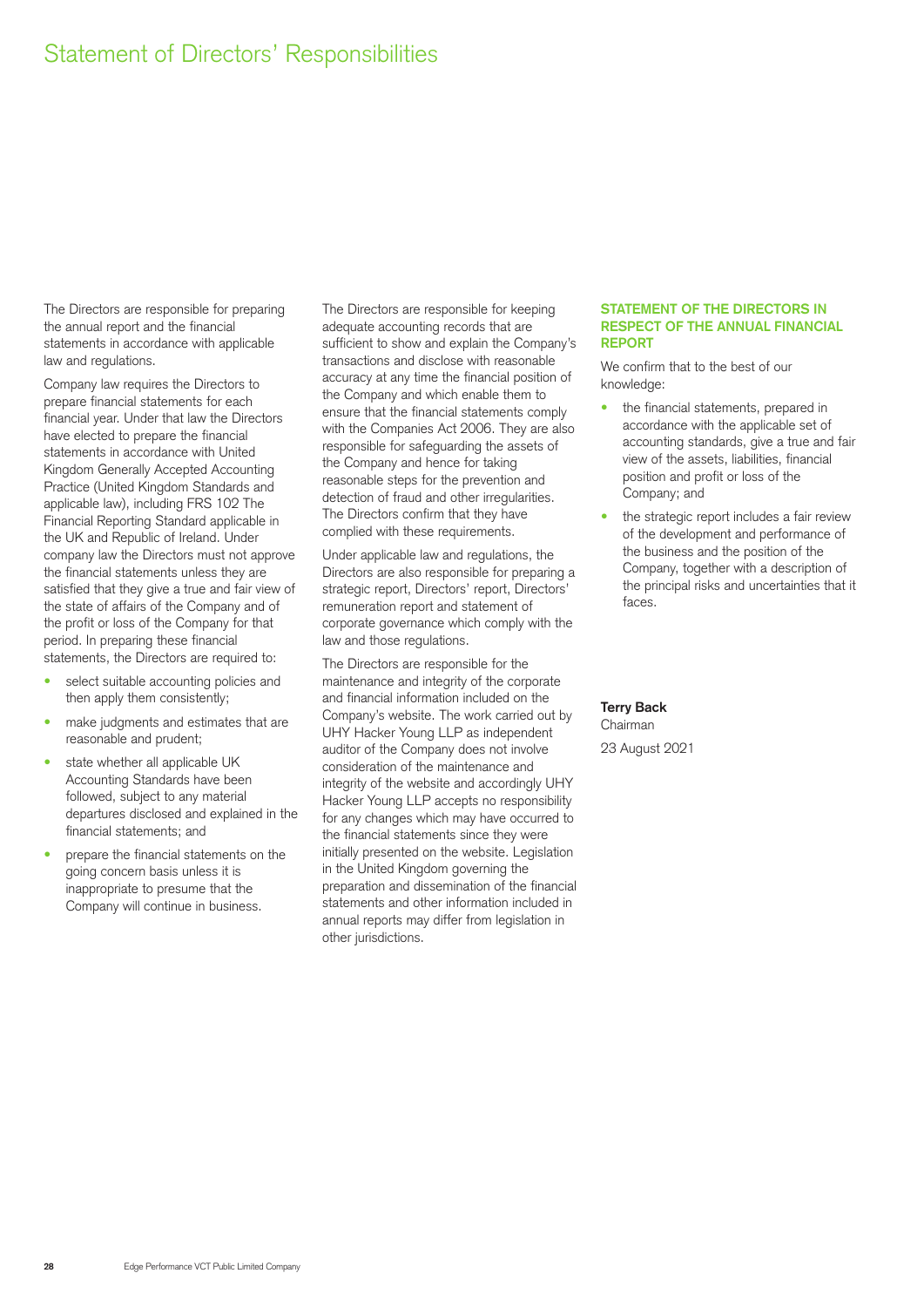### Independent Auditor's Report to the members of Edge Performance VCT Public Limited Company

#### **Opinion**

We have audited the Financial Statements of Edge Performance VCT Plc for the year ended 28 February 2021, which comprise the Statement of Comprehensive Income, the Balance Sheet, the Statement of Changes in Equity, the Statement of Cash Flows and the notes to the Financial Statements, including significant accounting policies. The financial reporting framework that has been applied in their preparation is applicable law and United Kingdom Accounting Standards, including Financial Reporting Standard 102 "The Financial Reporting standard applicable in the UK and Republic of Ireland" (United Kingdom Generally Accepted Accounting Practice).

In our opinion the Financial Statements:

give a true and fair view of the state of the Company's affairs as at 28 February 2021 and of the Company's results for the year then ended;

- have been properly prepared in accordance with United Kingdom Generally Accepted Accounting Practice; and
- have been prepared in accordance with the requirements of the Companies Act 2006.

#### **Basis for opinion**

We conducted our audit in accordance with International Standards on Auditing (UK) (ISAs (UK)) and applicable law. Our responsibilities under those standards are further described in the Auditor's responsibilities for the audit of the Financial Statements section of our report. We are independent of the Company in accordance with the ethical requirements that are relevant to our audit of the Financial Statements in the UK, including the FRC's Ethical Standard as applied to listed public

interest entities, and we have fulfilled our other ethical responsibilities in accordance with these requirements. We believe that the audit evidence we have obtained is sufficient and appropriate to provide a basis for our opinion.

#### **Conclusions relating to going concern**

In auditing the Financial Statements, we have concluded that the Directors' use of the going concern basis of accounting in the preparation of the financial statement is appropriate. Our evaluation of the Directors' assessment of the entity's ability to continue to adopt the going concern basis of accounting included:

|           | <b>Evaluation of management assessment</b>                                                                                                                                                                            | <b>Key observations</b>                                                                                                                                                                                                                                                                                     |
|-----------|-----------------------------------------------------------------------------------------------------------------------------------------------------------------------------------------------------------------------|-------------------------------------------------------------------------------------------------------------------------------------------------------------------------------------------------------------------------------------------------------------------------------------------------------------|
|           | We evaluated the Directors' going concern assessment and<br>performed the following procedures:                                                                                                                       | At 28 February 2021, the Company held cash of £1,811,348 at bank.<br>The Company's cash flow forecasts to 31 August 2022 ('the going concern                                                                                                                                                                |
| ۰         | We assessed the appropriateness of the cash flow<br>forecasts in the context of the Company's 2021 financial<br>performance and evaluated the Directors' sensitivities<br>performed against this forecast.            | period') have been approved by the Board. These are prepared based on<br>certain key assumptions, against which plausible sensitivities have been<br>applied. These included considering further investments being made, any<br>further shares to be issued and any further investments to be realised over |
|           | We evaluated the key assumptions in the forecast, which<br>were consistent with our knowledge of the business and<br>considered whether these were supported by the                                                   | the forecast period.<br>The forecast shows that the Company has at all times available cash and<br>liquidity to meets its liabilities as they fall due.                                                                                                                                                     |
|           | evidence we obtained.                                                                                                                                                                                                 | Based on the audit procedures performed we concluded that the Company                                                                                                                                                                                                                                       |
| ۰         | We compared the prior year forecast against current year<br>actual performance to assess management's ability to<br>forecast accurately.                                                                              | has appropriately adopted the going concern basis of preparation. Further, we<br>did not identify any material disclosures that should be included regarding any<br>material uncertainty in respect of the going concern basis of preparation.                                                              |
| $\bullet$ | We examined and confirmed the Directors' assessment<br>of the liquidity of the listed shares.                                                                                                                         |                                                                                                                                                                                                                                                                                                             |
|           | We also reviewed the disclosures relating to going<br>concern basis of preparation and found that these<br>provided an explanation of the Directors' assessment<br>that was consistent with the evidence we obtained. |                                                                                                                                                                                                                                                                                                             |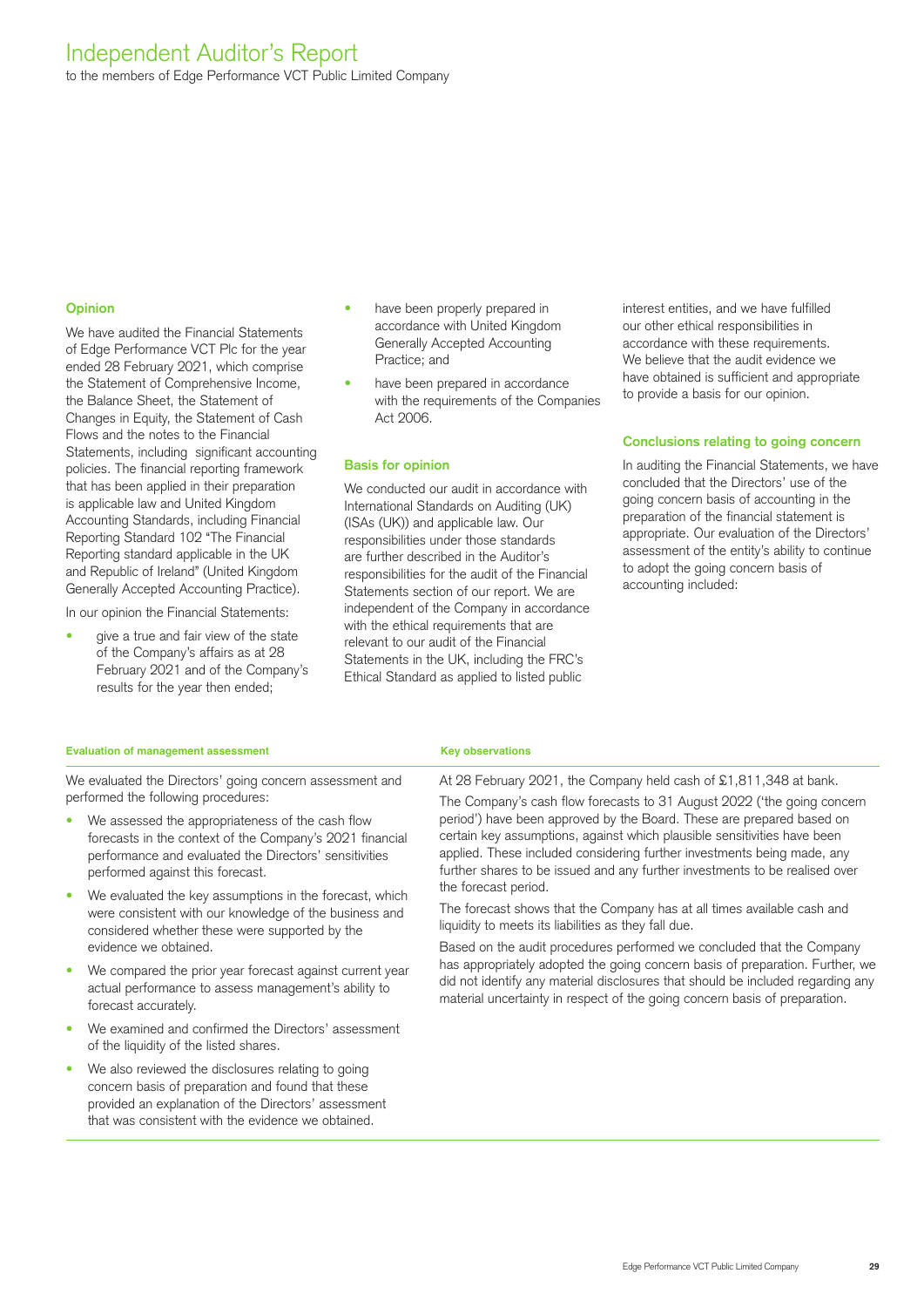Based on the work we have performed, we have not identified any material uncertainties relating to events or conditions that, individually or collectively, may cast significant doubt on the Company's ability to continue as a going concern for a period of at least twelve months from when the Financial Statements are authorised for issue.

In relation to the Company reporting on how they have applied the AIC Code of Corporate Governance (the "2019 AIC Code"), we have nothing material to add or draw attention to in relation to the Directors' statement in the Financial Statements about whether the Directors considered it appropriate to adopt the going concern basis of accounting.

Our responsibilities and the responsibilities of the Directors with respect to going concern are described in the relevant sections of this report.

#### **Our approach to the audit**

As part of designing our audit, we determined materiality and assessed the risks of material misstatement in the Financial Statements. In particular, we looked at where the Directors made subjective judgements, for example in respect of

significant accounting estimates that involved making assumptions and considering future events that are inherently uncertain.

We tailored the scope of our audit to ensure that we performed enough work to be able to give an opinion on the Financial Statements as a whole, taking into account an understanding of the structure of the Company, its activities, the accounting processes and controls, and the industry in which it operates. Our planned audit testing was directed accordingly and was focused on areas where we assessed there to be the highest risk of material misstatement.

The audit team met and communicated regularly throughout the audit with the Audit Committee and the Investment Manager in order to ensure we had a good knowledge of the business of the Company. During the audit, we reassessed and re-evaluated audit risks and tailored our approach accordingly.

The audit testing included substantive testing on significant transactions, balances and disclosures, the extent of which was based on various factors such as our overall assessment of the control environment, the effectiveness of controls and the management of specific risks.

We communicated with those charged with governance regarding, among other matters, the planned scope and timing of the audit and significant findings, including any significant deficiencies in internal control that we identified during the audit.

#### **Key audit matters**

Key audit matters are those matters that, in our professional judgment, were of most significance in our audit of the Financial Statements of the current period and include the most significant assessed risks of material misstatement (whether or not due to fraud) we identified, including those which had the greatest effect on: the overall audit strategy, the allocation of resources in the audit; and directing the efforts of the engagement team.

These matters were addressed in the context of our audit of the Financial Statements as a whole, and in forming our opinion thereon, and we do not provide a separate opinion on these matters. This is not a complete list of all risks identified during our audit. Going concern is a significant key audit matter and is described above. In arriving at our audit opinion above, the other key audit matters were as follows:

#### **Key audit matters How our audit addressed the key audit matters**

| Valuation of Investments and recognition of realised |  |
|------------------------------------------------------|--|
| gains and losses                                     |  |

The investment portfolio and associated realised and unrealised gains and losses are the key driver to the financial performance of the Company. Due to the nature of the Company's business, there is an inherent risk that if incorrectly valued this will have the greatest impact on both the Statement of Comprehensive Income and Balance Sheet.

The investment portfolio at the year-end had a carrying value of £21,989,683.

Our audit work included, but was not restricted to:

- For quoted shares, we tested the value of the investments by reference to market price information at the year-end.
- The unquoted investment valuations include significant assumptions and judgement by management and there is inherent estimation uncertainty.

We obtained an understanding of how the valuations were performed considered whether the method chosen was in accordance with published guidance and reviewed and challenged the assumptions applied to the valuation inputs.

We verified and benchmarked key inputs and estimates to independent information from our own research and against metrics from the investments.

Where appropriate, we have performed sensitivity analysis on the valuation calculations.

Alternative valuations methods were considered and discussed with management to provide alternative views on the value of the investments.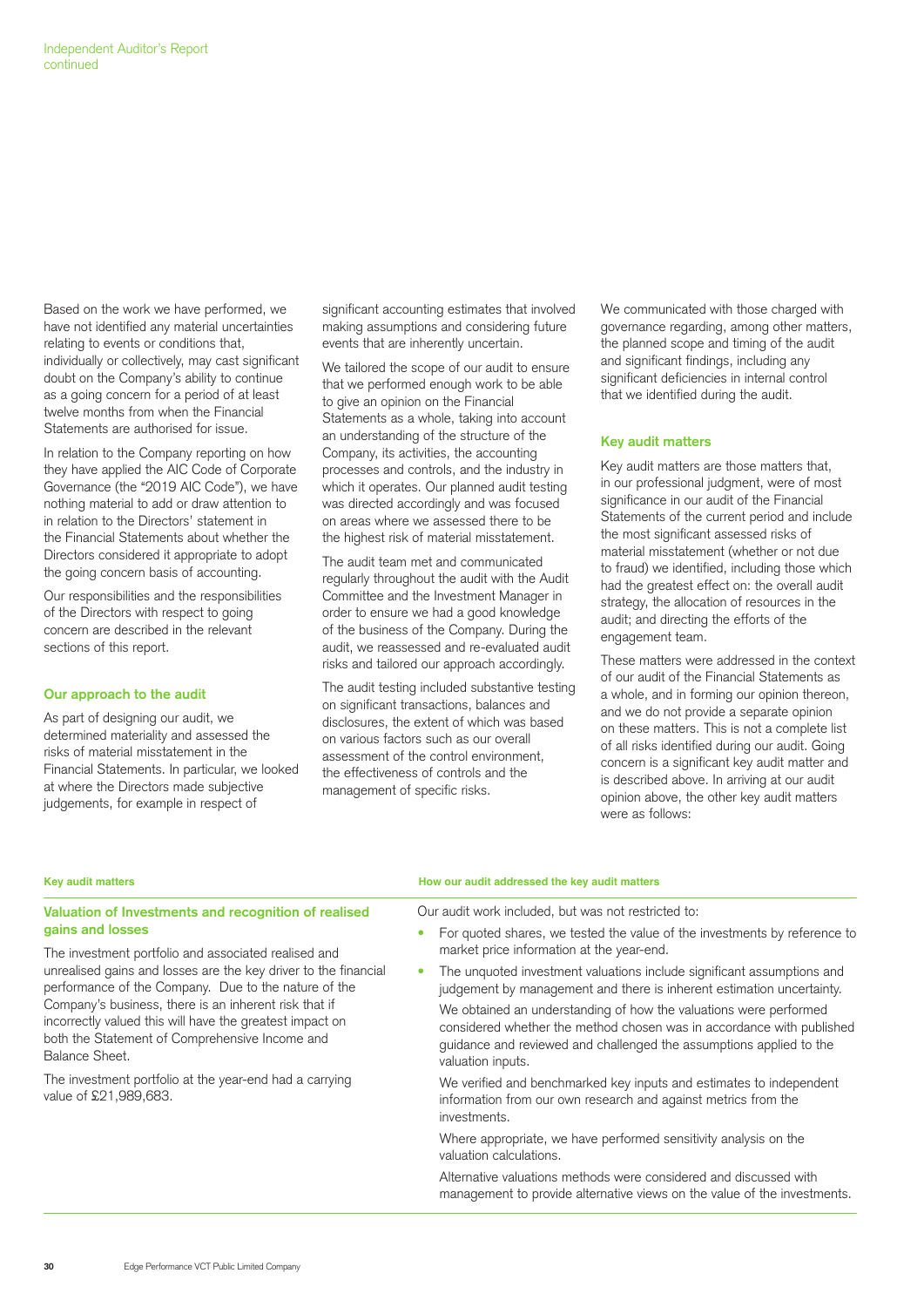#### **Key audit matters How our audit addressed the key audit matters**

Further, we also considered the economic environment in which the investments operate in to identify factors that could impact the investment valuation.

- We agreed the purchase and sale of investments to supporting evidence of the transaction and cash movements on a sample basis and recalculated the realised gains and losses on the sale of investments for both the individual transactions on a sample basis and for the total portfolio.
- We checked the movement in unrealised gains and losses for arithmetical accuracy and validated by reviewing the opening costs to prior year balances on a sample basis.

The Company's accounting policy on fixed asset investments held at fair value through profit or loss is shown on page 40 to the Financial Statements and related disclosures are included in note 11.

#### **Key observations**

Our testing did not identify any material misstatements in the valuation of the Company's investment portfolio as at the year end.

#### **Compliance with the VCT rules**

Compliance with the VCT rules is necessary to maintain the VCT status and associated tax benefits.

Our audit work included, but was not restricted to:

- Review of the design and implementation of controls around the ongoing internal assessment and monitoring of VCT compliance. We obtained an understanding of the processes adopted and evidenced the work completed by the Investment Manager on documenting compliance with the key VCT rules and management's review of this on a regular basis. Further, an external VCT Adviser is employed to complete an annual assessment of the Company's compliance with the VCT Rules that is reviewed by management, a copy of which we reviewed.
- Testing the eleven conditions for maintaining approval as a VCT as set out by HMRC. Each of the conditions was reviewed in turn in order to assess whether it had been met as at the year-end.

#### **Key observations**

We reviewed the documentation maintained, that confirmed the Company was in compliance with the VCT rules during the period and at the year end. Further our own testing of compliance with the individual VCT rules did not identify any breaches.

| <b>Materiality Measure</b>       | Company                                                                                                                                                                                                                                                                                                                                                             |
|----------------------------------|---------------------------------------------------------------------------------------------------------------------------------------------------------------------------------------------------------------------------------------------------------------------------------------------------------------------------------------------------------------------|
| Overall materiality              | We determined materiality for the Financial Statements as a whole to be<br>£490,000.                                                                                                                                                                                                                                                                                |
| How we determine it              | Based on a benchmark of 2% of gross assets.                                                                                                                                                                                                                                                                                                                         |
| Rationale for benchmarks applied | We believe 2% of gross assets to be the most appropriate benchmark, as it<br>primarily comprises the Company's investment portfolio, which is considered<br>to be the key driver of the Company's total return performance and forms part<br>of the net asset value calculation being the performance measure investors<br>use to assess the Company's performance. |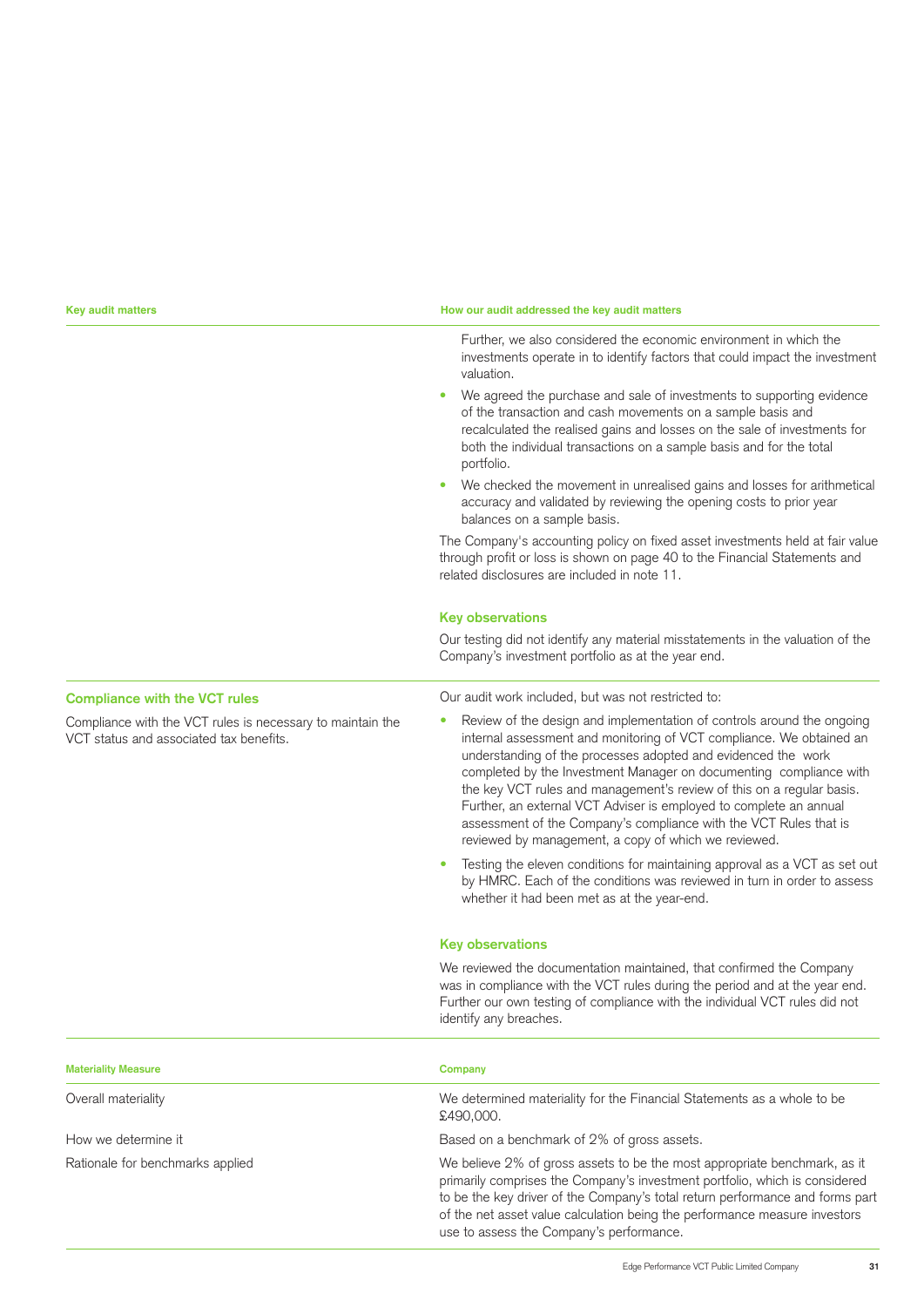| <b>Materiality Measure</b> | Company                                                                                                                                                                                                                                                                                                                                                                                                                              |
|----------------------------|--------------------------------------------------------------------------------------------------------------------------------------------------------------------------------------------------------------------------------------------------------------------------------------------------------------------------------------------------------------------------------------------------------------------------------------|
| Performance materiality    | On the basis of our risk assessment, together with our assessment of the<br>Company's control environment, our judgement is that performance materiality<br>for the Financial Statements should be 75% of materiality, and was set at<br>£367,500.                                                                                                                                                                                   |
| Specific materiality       | We also determine a lower level of specific materiality for certain areas such<br>as Director's remuneration. Area materiality for the disclosure of the cash<br>element of Director's remuneration has been set at \$2,000 and performance<br>materiality of £1,000.                                                                                                                                                                |
| Reporting threshold        | We agreed with the Audit Committee that we would report to them all<br>misstatements over \$24,500 (5% of overall materiality) identified during the<br>audit, as well as differences below that threshold that, in our view, warrant<br>reporting on qualitative grounds. We also report to the Audit Committee on<br>disclosure matters that we identified when assessing the overall presentation<br>of the Financial Statements. |

#### **Other information**

The other information comprises the information included in the Annual Report other than the Financial Statements and our auditor's report thereon. The Directors are responsible for the other information contained within the Annual Report. Our opinion on the Financial Statements does not cover the other information and, except to the extent otherwise explicitly stated in our report, we do not express any form of assurance conclusion thereon.

Our responsibility is to read the other information and, in doing so, consider whether the other information is materially inconsistent with the Financial Statements or our knowledge obtained in the course of the audit, or otherwise appears to be materially misstated. If we identify such material inconsistencies or apparent material misstatements, we are required to determine whether this gives rise to a material misstatement in the Financial Statements themselves.

If, based on the work we have performed, we conclude that there is a material misstatement of this other information; we are required to report that fact.

We have nothing to report in this regard.

#### **Opinions on other matters prescribed by the Companies Act 2006**

In our opinion, the part of the Directors' Remuneration Report to be audited has been properly prepared in accordance with the Companies Act 2006.

In our opinion, based on the work undertaken in the course of the audit:

- the information given in the Strategic Report and the Directors' Report for the financial year for which the Company's Financial Statements are prepared is consistent with the Financial Statements; and
- the Strategic Report and the Directors' Report have been prepared in accordance with applicable legal requirements.

#### **Matters on which we are required to report by exception**

In the light of the knowledge and understanding of the Company and its environment obtained in the course of the audit, we have not identified material misstatements in the Strategic Report or the Directors' Report.

We have nothing to report in respect of the following matters in relation to which the Companies Act 2006 requires us to report to you if, in our opinion:

adequate accounting records have not been kept, or returns adequate for our audit have not been received from branches not visited by us; or

- the Financial Statements and the part of the Directors' Remuneration Report to be audited are not in agreement with the accounting records and returns; or
- certain disclosures of Directors' remuneration specified by law are not made; or
- we have not received all the information and explanations we require for our audit.

#### **Corporate Governance Statement**

The Listing Rules require us to review the Directors' statement in relation to going concern, longer-term viability and that part of the Corporate Governance Statement relating to the Company's compliance with the provisions of the UK Corporate Governance Statement specified for our review.

Based on the work undertaken as part of our audit, we have concluded that each of the following elements of the Corporate Governance Statement is materially consistent with the Financial Statements or our knowledge obtained during the audit:

- Directors' statement with regards the appropriateness of adopting the going concern basis of accounting and any material uncertainties identified set out on page 27;
- Directors' explanation as to their assessment of the Company's prospects, the period this assessment covers and why the period is appropriate set out on page 16;
- Directors' statement on fair, balanced and understandable set out on page 15;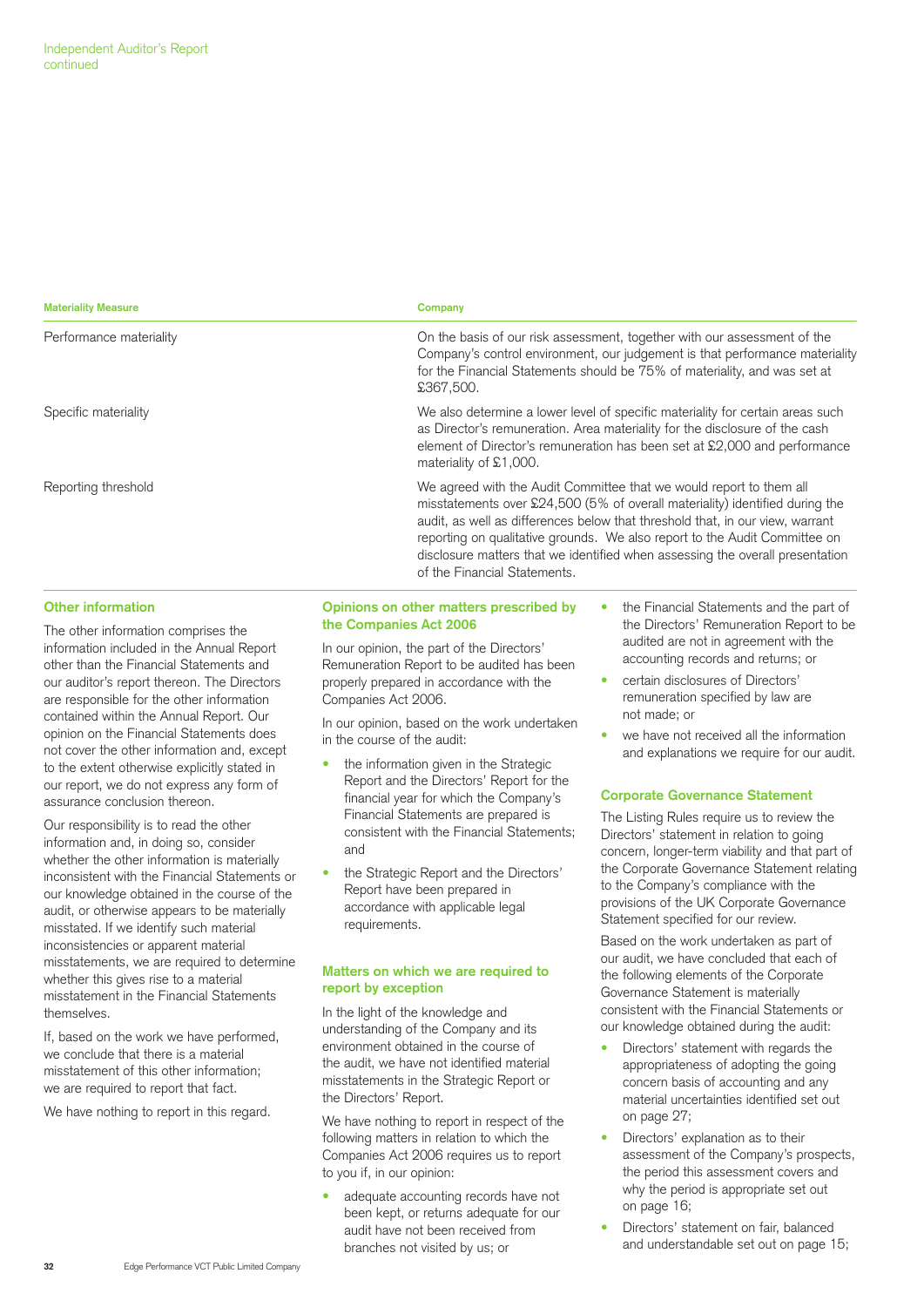- Board's confirmation that it has carried out a robust assessment of the emerging and principal risks set out on page 16;
- The section of the Annual Report that describes the review of effectiveness of risk management and internal control systems set out on page 16; and
- The section describing the work of the Audit Committee set out on page 26.

#### **Responsibilities of Directors**

As explained more fully in the Directors' Responsibilities Statement set out on page 28, the Directors are responsible for the preparation of the Financial Statements and for being satisfied that they give a true and fair view, and for such internal control as the Directors determine is necessary to enable the preparation of Financial Statements that are free from material misstatement, whether due to fraud or error.

In preparing the Financial Statements, the Directors are responsible for assessing the Company's ability to continue as a going concern, disclosing, as applicable, matters related to going concern and using the going concern basis of accounting unless the Directors either intend to liquidate the Company or to cease operations, or have no realistic alternative but to do so.

#### **Auditor's responsibilities for the audit of the Financial Statements**

Our objectives are to obtain reasonable assurance about whether the Financial Statements as a whole are free from material misstatement, whether due to fraud or error, and to issue an auditor's report that includes our opinion.

Reasonable assurance is a high level of assurance, but is not a guarantee that an audit conducted in accordance with ISAs (UK) will always detect a material misstatement when it exists. Misstatements can arise from fraud or error and are considered material if, individually or in the aggregate, they could reasonably be expected to influence the economic decisions of users taken on the basis of these Financial Statements.

Irregularities, including fraud, are instances of non-compliance with laws and regulations. We design procedures in line with our responsibilities, outlined above, to detect material misstatements in respect of irregularities, including fraud. The extent to which our procedures are capable of detecting irregularities, including fraud is detailed below:

Based on our understanding of the Company and the industry in which it operates, we identified that the principal risks of noncompliance with laws and regulations related to the acts by the Company which were contrary to applicable laws and regulations including fraud and we considered the extent to which non-compliance might have a material effect on the Financial Statements. We also considered those laws and regulations that have a direct impact on the preparation of the Financial Statements such as the Companies Act 2006 and the HMRC VCT Rules. We evaluated management's incentives and opportunities for fraudulent manipulation of the Financial Statements (including the risk of override of controls), and determined that the principal risks were related to inflated investment valuations and unrealised gains and losses.

Audit procedures performed included: review of the Financial Statement disclosures to underlying supporting documentation, review of correspondence with legal advisors, and enquiries of management in so far as they related to the Financial Statements, and testing of journals and evaluating whether there was evidence of bias by the Directors that represented a risk of material misstatement due to fraud.

There are inherent limitations in the audit procedures described above and the further removed non-compliance with laws and regulations is from the events and transactions reflected in the Financial Statements, the less likely we would become aware of it. Also, the risk of not detecting a material misstatement due to fraud is higher than the risk of not detecting one resulting from error, as fraud may involve deliberate concealment by, for example, forgery or intentional misrepresentations, or through collusion.

A further description of our responsibilities for the audit of the Financial Statements is located on the Financial Reporting Council's website at www.frc.org.uk/auditorsresponsibilities. This description forms part of our auditor's report.

#### **Other matters which we are required to address**

Following the recommendation of the Audit Committee, we were appointed by Edge Performance VCT Plc to audit the Financial Statements for the year ending 29 February 2020 and subsequent financial periods. Our ongoing appointment is confirmed by shareholders annually. The period of total uninterrupted engagement is 2 years, covering the years ending 29 February 2020 to 28 February 2021.

The non-audit services prohibited by the FRC's Ethical Standard were not provided to the Company and we remain independent of the Company in conducting our audit.

Our audit opinion is consistent with the additional report to the Audit Committee.

#### **Use of our report**

This report is made solely to the Company's members, as a body, in accordance with Chapter 3 of Part 16 of the Companies Act 2006. Our audit work has been undertaken so that we might state to the Company's members those matters we are required to state to them in an auditor's report and for no other purpose. To the fullest extent permitted by law, we do not accept or assume responsibility to anyone other than the Company and the Company's members as a body, for our audit work, for this report, or for the opinions we have formed.

#### **Daniel Hutson (Senior Statutory Auditor)**

For and on behalf of UHY Hacker Young Chartered Accountants Statutory Auditors

Quadrant House 4 Thomas More Square London, E1W 1YW

23 August 2021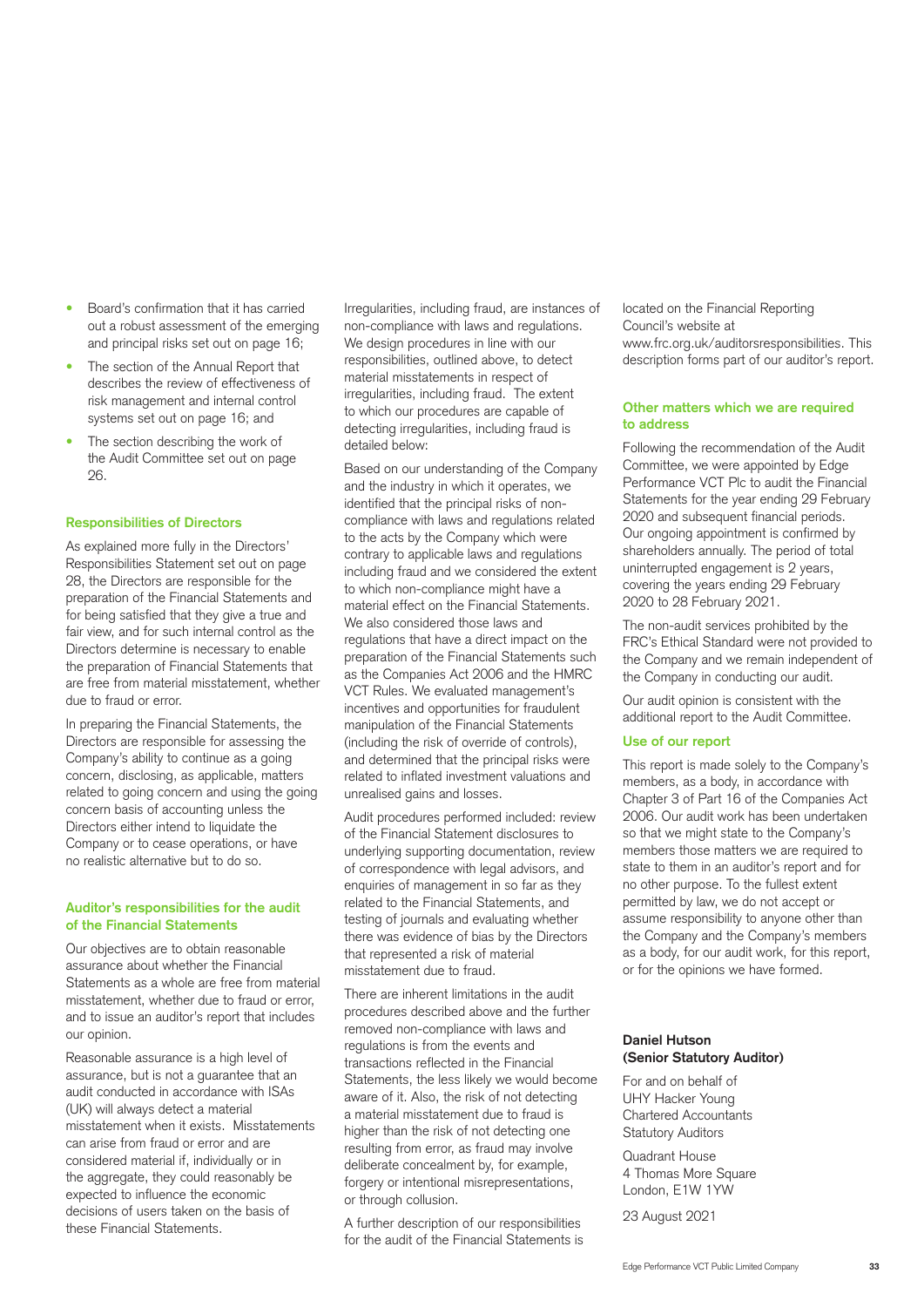| <b>Note</b> | Revenue<br>\$'000 | Capital<br>\$'000 | Total<br>\$'000 | Revenue<br>\$'000           | Capital<br>\$'000 | Total<br>\$'000             |
|-------------|-------------------|-------------------|-----------------|-----------------------------|-------------------|-----------------------------|
|             |                   |                   |                 |                             |                   |                             |
|             |                   | (2,606)           | (2,606)         | $\overline{\phantom{a}}$    | (4,301)           | (4,301)                     |
| 4           | 235               |                   | 235             | 206                         |                   | 206                         |
| 5           | (114)             | (344)             | (458)           | (140)                       | (423)             | (563)                       |
| 6           | (727)             | $\qquad \qquad -$ | (727)           | (700)                       |                   | (700)                       |
|             | (606)             | (2,950)           | (3,556)         | (634)                       | (4, 724)          | (5,358)                     |
| 8           |                   |                   |                 |                             |                   |                             |
|             | (606)             | (2,950)           | (3,556)         | (634)                       | (4, 724)          | (5,358)                     |
|             |                   |                   |                 |                             |                   |                             |
|             |                   |                   |                 |                             |                   |                             |
|             | (606)             | (2,950)           | (3,556)         | (634)                       | (4, 724)          | (5,358)                     |
|             |                   |                   |                 |                             |                   |                             |
| 10          | (2.11)p           | 70.04p            | 67.93p          | (0.94)p                     | 25.36p            | 24.42p                      |
| 10          | (0.51)p           | (15.14)p          | (15.65)p        | (0.72)p                     | (10.48)p          | (11.20)p                    |
|             |                   |                   |                 | Year ended 28 February 2021 |                   | Year ended 29 February 2020 |

The total column of this statement represents the profit and loss account of the Company. All revenue and capital items in the above statement derive from continuing operations. The Company has only one class of business and derives its income from investments made in shares, securities and bank deposits.

The accompanying notes on pages 40 to 56 are an integral part of the financial statements.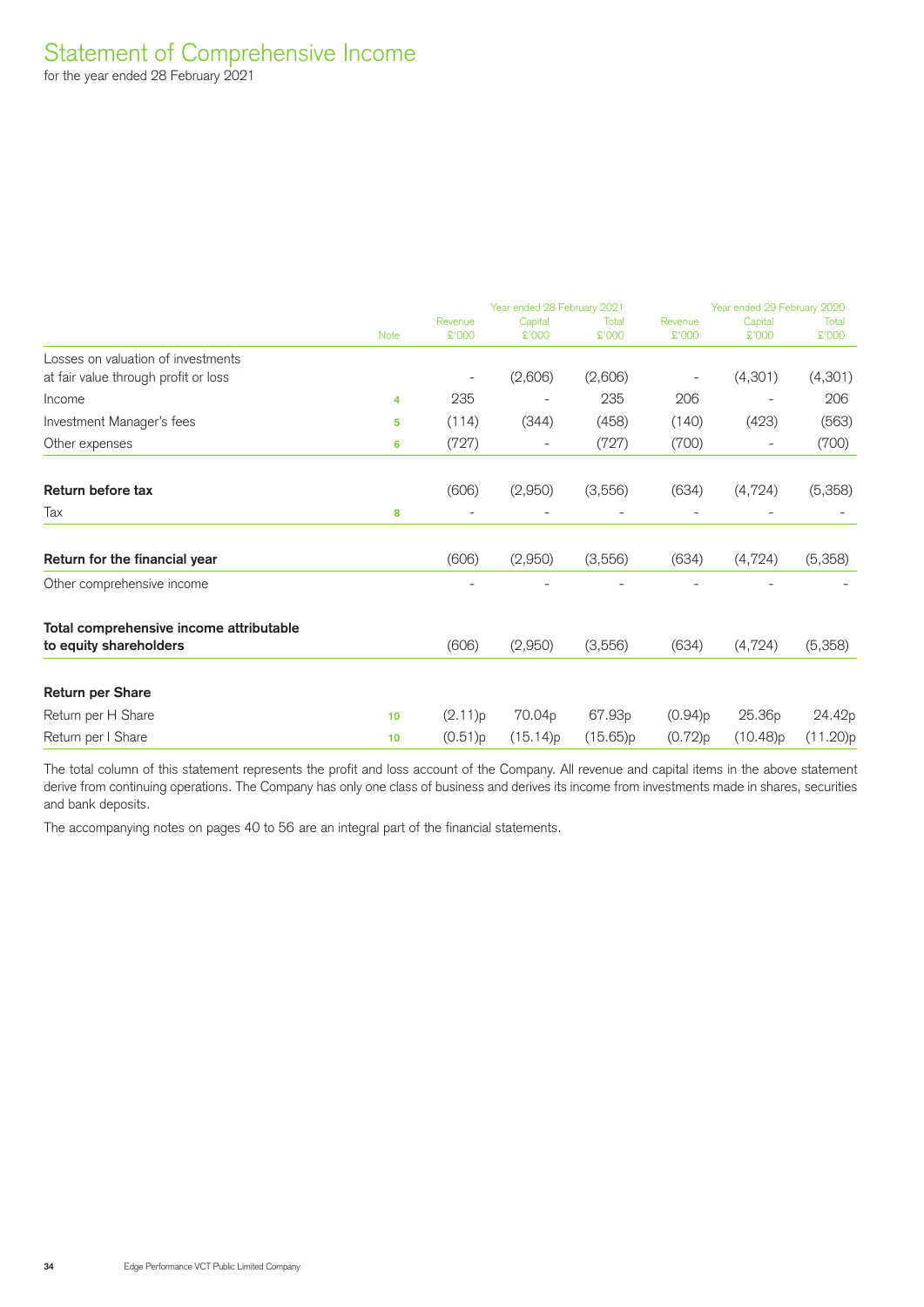## Statement of Comprehensive Income

for the year ended 28 February 2021

### Unaudited Non-Statutory Analysis between the H and I Share Funds

|                                            |         | H Share Fund      |        |                          | I Share Fund             |           |  |
|--------------------------------------------|---------|-------------------|--------|--------------------------|--------------------------|-----------|--|
|                                            | Revenue | Capital           | Total  | Revenue                  | Capital                  | Total     |  |
|                                            | \$'000  | \$'000            | \$'000 | \$'000                   | \$'000                   | \$'000    |  |
| Gains/(losses) on valuation of investments |         |                   |        |                          |                          |           |  |
| at fair value through profit or loss       | ٠       | 8,219             | 8,219  | $\overline{\phantom{0}}$ | (10, 825)                | (10, 825) |  |
| Income                                     | 107     |                   | 107    | 128                      | -                        | 128       |  |
| Investment Manager's fees                  | (33)    | (100)             | (133)  | (81)                     | (244)                    | (325)     |  |
| Other expenses                             | (317)   | $\qquad \qquad -$ | (317)  | (410)                    | $\overline{\phantom{a}}$ | (410)     |  |
|                                            |         |                   |        |                          |                          |           |  |
| Return before tax                          | (243)   | 8,119             | 7,876  | (363)                    | (11,069)                 | (11, 432) |  |
| Tax                                        | ٠       |                   |        |                          |                          |           |  |
| Return for the financial year              | (243)   | 8,119             | 7,876  | (363)                    | (11,069)                 | (11, 432) |  |
| Other comprehensive income                 | ۰       |                   |        |                          |                          |           |  |
| Total comprehensive income attributable    |         |                   |        |                          |                          |           |  |
| to equity shareholders                     | (243)   | 8,119             | 7,876  | (363)                    | (11,069)                 | (11, 432) |  |
|                                            |         |                   |        |                          |                          |           |  |
| <b>Return per Share</b>                    | (2.11)p | 70.04p            | 67.93p | (0.51)p                  | (15.14)p                 | (15.65)p  |  |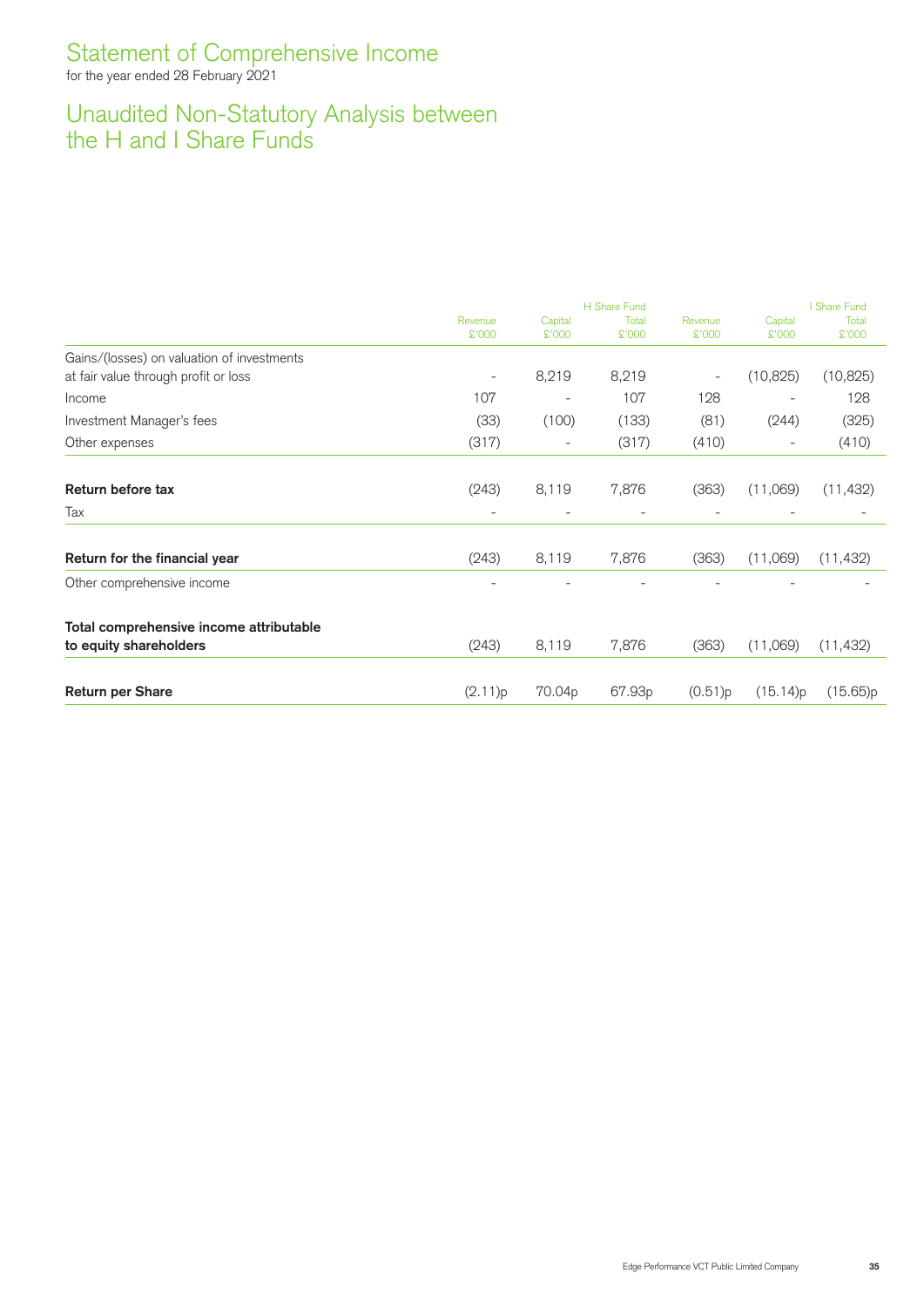Company Registration No: 05558025 (England and Wales)

|                                                  |             | As at<br>28 February | As at<br>29 February |
|--------------------------------------------------|-------------|----------------------|----------------------|
|                                                  |             | 2021                 | 2020                 |
|                                                  | <b>Note</b> | \$'000               | £'000                |
| <b>Fixed assets</b>                              |             |                      |                      |
| Investments at fair value through profit or loss | 11          | 21,990               | 24,363               |
| <b>Current assets</b>                            |             |                      |                      |
| Debtors                                          | 13          | 729                  | 641                  |
| Bank deposits                                    |             | 1,753                | 3,601                |
| Cash at bank                                     |             | 58                   | $\mathbf{2}$         |
|                                                  |             | 2,540                | 4,244                |
| Creditors: amounts falling due within one year   | 14          | (54)                 | (100)                |
| Net current assets                               |             | 2,486                | 4,144                |
| Net assets                                       |             | 24,476               | 28,507               |
| <b>Capital and reserves</b>                      |             |                      |                      |
| Called up share capital                          | 15          | 8,470                | 8,470                |
| Share premium account                            |             | 3,319                | 3,330                |
| Special reserve                                  |             | 44,301               | 44,765               |
| Capital redemption reserve                       |             | 4,115                | 4,115                |
| Realised capital reserve                         |             | (33,031)             | (30, 543)            |
| Unrealised capital reserve                       |             | (7,607)              | (7, 145)             |
| Revenue reserves                                 |             | 4,909                | 5,515                |
| Share capital and reserves                       |             | 24,476               | 28,507               |
| Net asset value per H Share, pence               | 17          | 136.62               | 72.69                |
| Net asset value per I Share, pence               | 17          | 11.82                | 27.47                |

The accompanying notes on pages 40 to 56 are an integral part of the financial statements.

The financial statements were authorised for issue by the Directors on 23 August 2021 and signed on their behalf by:

**Terry Back**  Director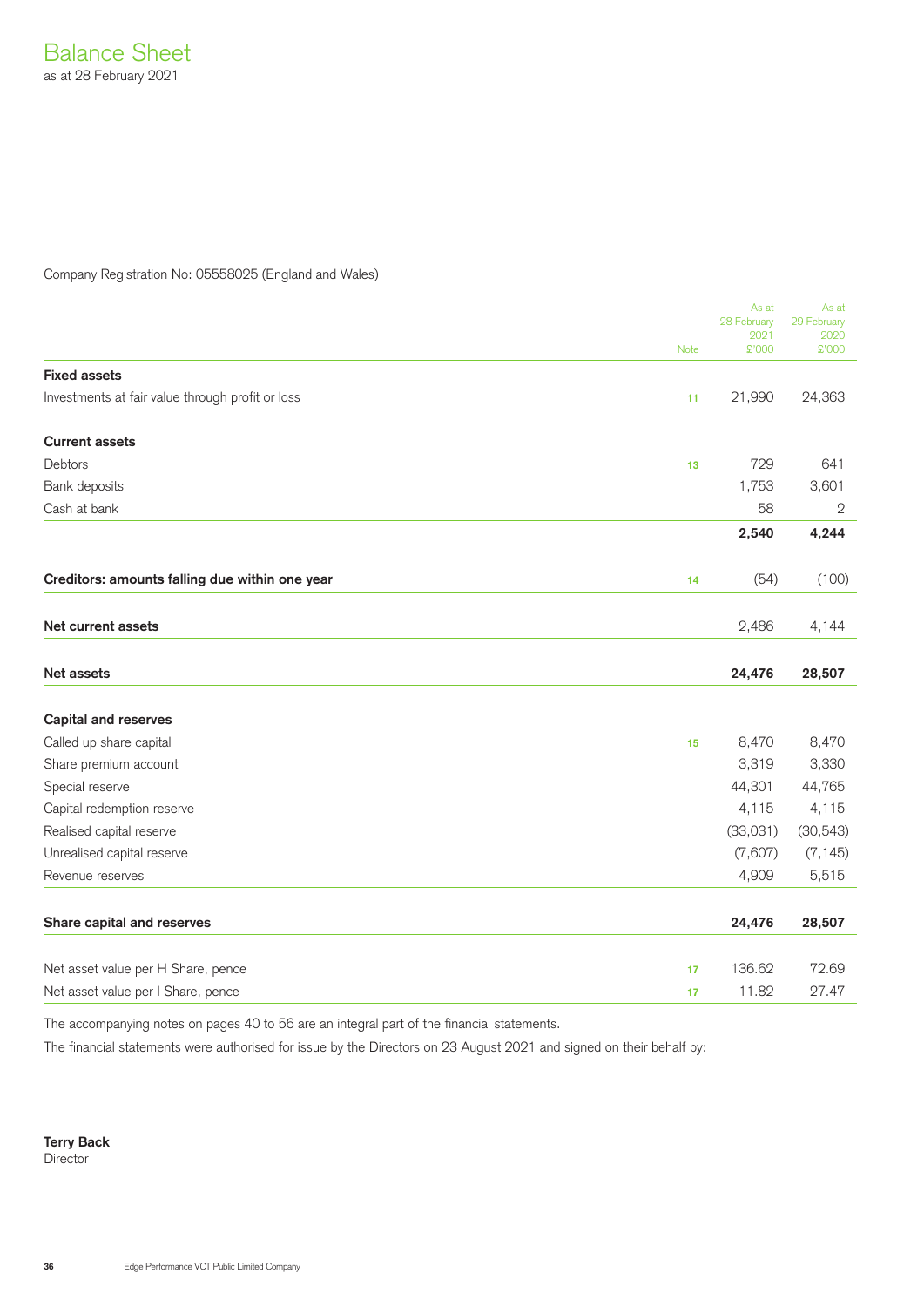# Unaudited Non-Statutory Analysis between the H and I Share Funds

as at 28 February 2021

Company Registration No: 05558025 (England and Wales)

|                                                  | H<br>Share               | Share          |
|--------------------------------------------------|--------------------------|----------------|
|                                                  | Fund<br>£'000            | Fund<br>\$'000 |
| <b>Fixed assets</b>                              |                          |                |
| Investments at fair value through profit or loss | 13,982                   | 8,008          |
| <b>Current assets</b>                            |                          |                |
| Debtors                                          | 726                      | 3              |
| Bank deposits                                    | (561)                    | 2,314          |
| Cash at bank                                     | 1,602                    | (1, 544)       |
|                                                  | 1,767                    | 773            |
| Creditors: amounts falling due within one year   | 89                       | (143)          |
| Net current assets                               | 1,856                    | 630            |
| Net assets                                       | 15,838                   | 8,638          |
|                                                  |                          |                |
| <b>Capital and reserves</b>                      |                          |                |
| Called up share capital                          | 1,160                    | 7,310          |
| Share premium account                            | 3,259                    | 60             |
| Special reserve                                  | 3,458                    | 40,843         |
| Capital redemption reserve                       |                          | 4,115          |
| Realised capital reserve                         | 598                      | (33,629)       |
| Unrealised capital reserve                       | 8,066                    | (15, 673)      |
| Revenue reserves                                 | (703)                    | 5,612          |
| Share capital and reserves                       | 15,838                   | 8,638          |
| Net asset value per H Share, pence               | 136.62                   |                |
| Net asset value per I Share, pence               | $\overline{\phantom{a}}$ | 11.82          |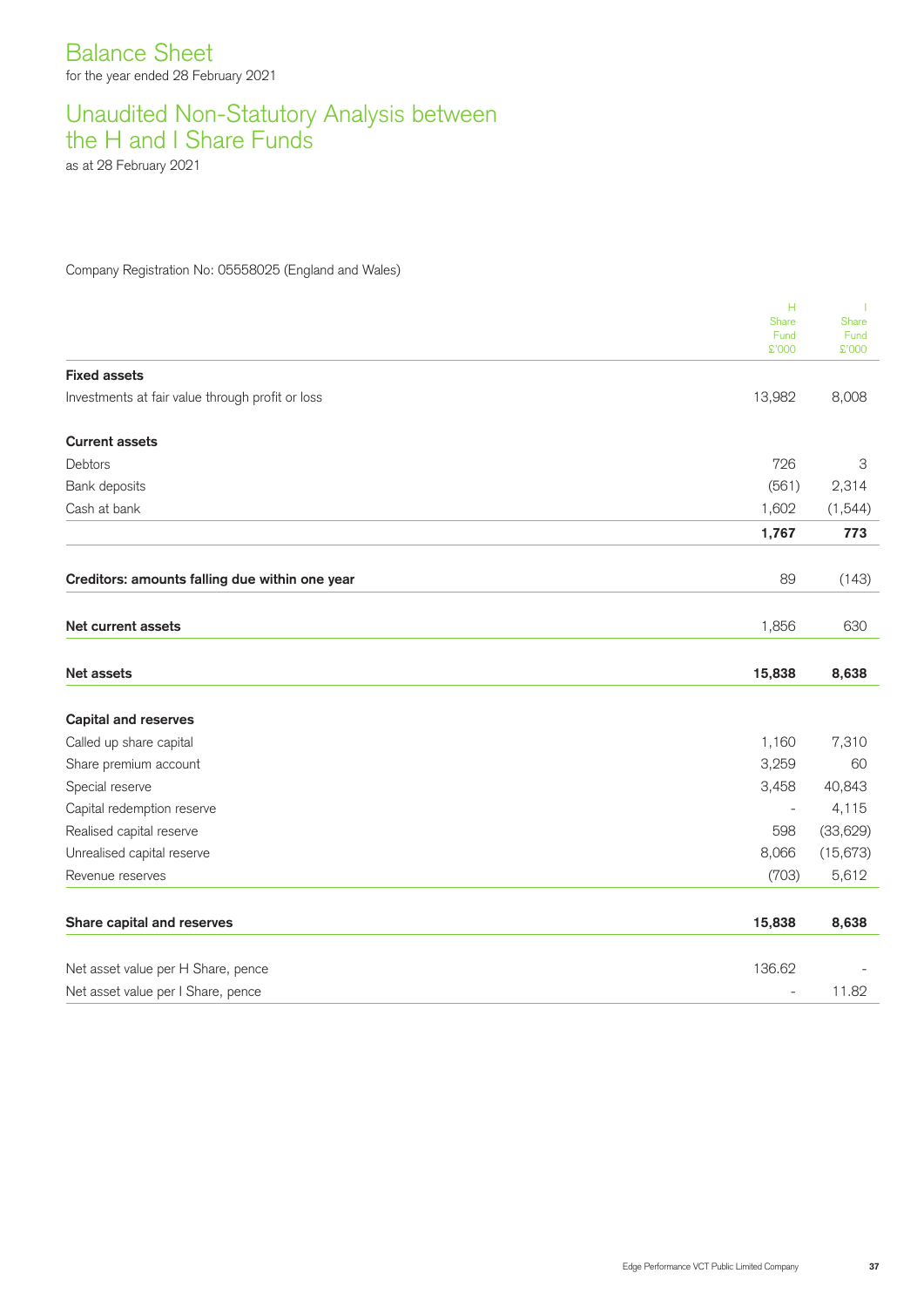|                   | $\overline{\phantom{m}}$                   |                                     | $\overline{\phantom{0}}$                       |                                        |                                          | 34,329<br>(464)                        |
|-------------------|--------------------------------------------|-------------------------------------|------------------------------------------------|----------------------------------------|------------------------------------------|----------------------------------------|
| $\qquad \qquad -$ | $\overline{\phantom{m}}$                   | $\qquad \qquad \blacksquare$        | -                                              | (4, 724)                               | (634)                                    | (5,358)                                |
| 8,470             | 3,330                                      | 44,765                              | 4,115                                          | (37, 688)                              | 5,515                                    | 28,507                                 |
|                   | (11)                                       |                                     |                                                |                                        |                                          | (11)                                   |
|                   | $\overline{\phantom{a}}$                   | (464)                               |                                                |                                        | $\overline{\phantom{0}}$                 | (464)                                  |
|                   |                                            |                                     |                                                |                                        |                                          |                                        |
| -                 | ٠                                          | $\qquad \qquad -$                   | -                                              | (2,950)                                | (606)                                    | (3,556)                                |
|                   | equity share<br>capital<br>\$'000<br>8,470 | Share<br>premium<br>\$'000<br>3,330 | Special<br>reserve<br>000's<br>45,229<br>(464) | redemption<br>reserve<br>£000<br>4,115 | Capital<br>reserve<br>\$'000<br>(32,964) | Revenue<br>reserves<br>\$'000<br>6,149 |

Distributable reserves comprise: the special reserve; the revenue reserve; and capital reserves attributable to realised profits.

Called up equity share capital represents the nominal value of shares that have been issued. The share premium account includes any premiums received on issue of share capital. Any transaction costs associated with the issuing of shares are deducted from share premium. The special reserve was created on cancellation of the share premium account in respect of shares issued and is primarily used for the distribution of dividends. The capital redemption reserve maintains the equity share capital of the Company and represents the nominal value of shares repurchased and cancelled. It cannot be used to fund share repurchases and it is not distributable by way of dividend.

All investments are held at fair value through profit or loss. When the Company revalues the investments still held during the period, any gains or losses arising are credited/charged to the capital reserve. When an investment is sold any balance held on the capital reserve (unrealised) is transferred to the capital reserve (realised).

As at 28 February 2021, the total distributable reserves of the company are £8,572,402 (2020: £12,592,735).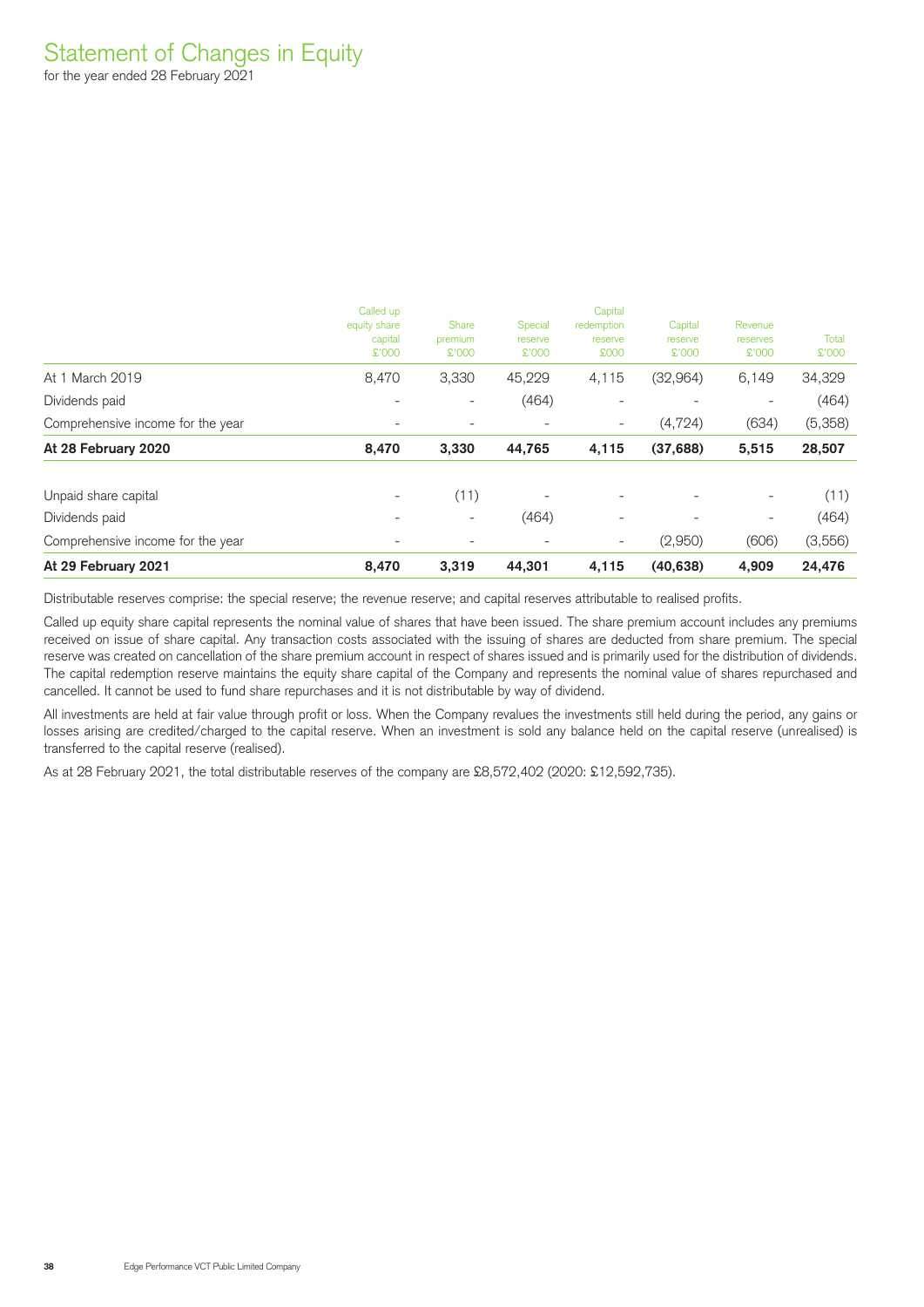|                                                                                         |             |         | Year ended<br>28 February 2021 |         | Year ended<br>29 February 2020 |  |
|-----------------------------------------------------------------------------------------|-------------|---------|--------------------------------|---------|--------------------------------|--|
|                                                                                         | <b>Note</b> | \$'000  | \$'000                         | £'000   | \$'000                         |  |
| Cash flows from operating activities                                                    |             |         |                                |         |                                |  |
| Loss for the year                                                                       |             | (3,556) |                                | (5,358) |                                |  |
| Adjustments for:                                                                        |             |         |                                |         |                                |  |
| Realised/unrealised losses on investments held at fair value through the profit or loss |             | 2,606   |                                | 4,301   |                                |  |
| Accrued income                                                                          |             | (233)   |                                | (187)   |                                |  |
| Decrease/(increase) in other debtors and prepayments                                    |             |         |                                | (619)   |                                |  |
| (Decrease)/increase in other creditors and accruals                                     |             | (46)    |                                | 10      |                                |  |
| Cash outflow from operating activities                                                  |             |         | (1, 229)                       |         | (1,853)                        |  |
| Tax paid                                                                                |             |         |                                |         |                                |  |
| Net cash outflow from operating activities                                              |             |         | (1, 229)                       |         | (1,853)                        |  |
| Cash flows from investing activities                                                    |             |         |                                |         |                                |  |
| Sales of unquoted investments held at fair value                                        | 11          | 3       |                                | 4,726   |                                |  |
| Purchases of investments held at fair value                                             |             | (102)   |                                | (3,050) |                                |  |
| Net cash (outflow)/ inflow from investing activities                                    |             |         | (99)                           |         | 1,676                          |  |
| Cash flows from financing activities                                                    |             |         |                                |         |                                |  |
| Dividends paid                                                                          | 9           | (464)   |                                | (464)   |                                |  |
| Net cash outflow used in financing activities                                           |             |         | (464)                          |         | (464)                          |  |
| Net decrease in cash                                                                    |             |         | (1, 792)                       |         | (641)                          |  |
| Reconciliation of cash and cash equivalents                                             |             |         |                                |         |                                |  |
| Decrease in cash                                                                        |             |         | (1, 792)                       |         | (641)                          |  |
| Opening cash and cash equivalents position                                              |             |         | 3,603                          |         | 4,244                          |  |
| Closing cash and cash equivalents position                                              |             |         | 1,811                          |         | 3,603                          |  |
| Cash and cash equivalents                                                               |             |         |                                |         |                                |  |
| Bank deposits                                                                           |             |         | 1,753                          |         | 3,601                          |  |
| Cash at bank                                                                            |             |         | 58                             |         | $\mathbf{2}$                   |  |
|                                                                                         |             |         | 1,811                          |         | 3,603                          |  |

The accompanying notes on pages 40 to 56 are an integral part of the financial statements.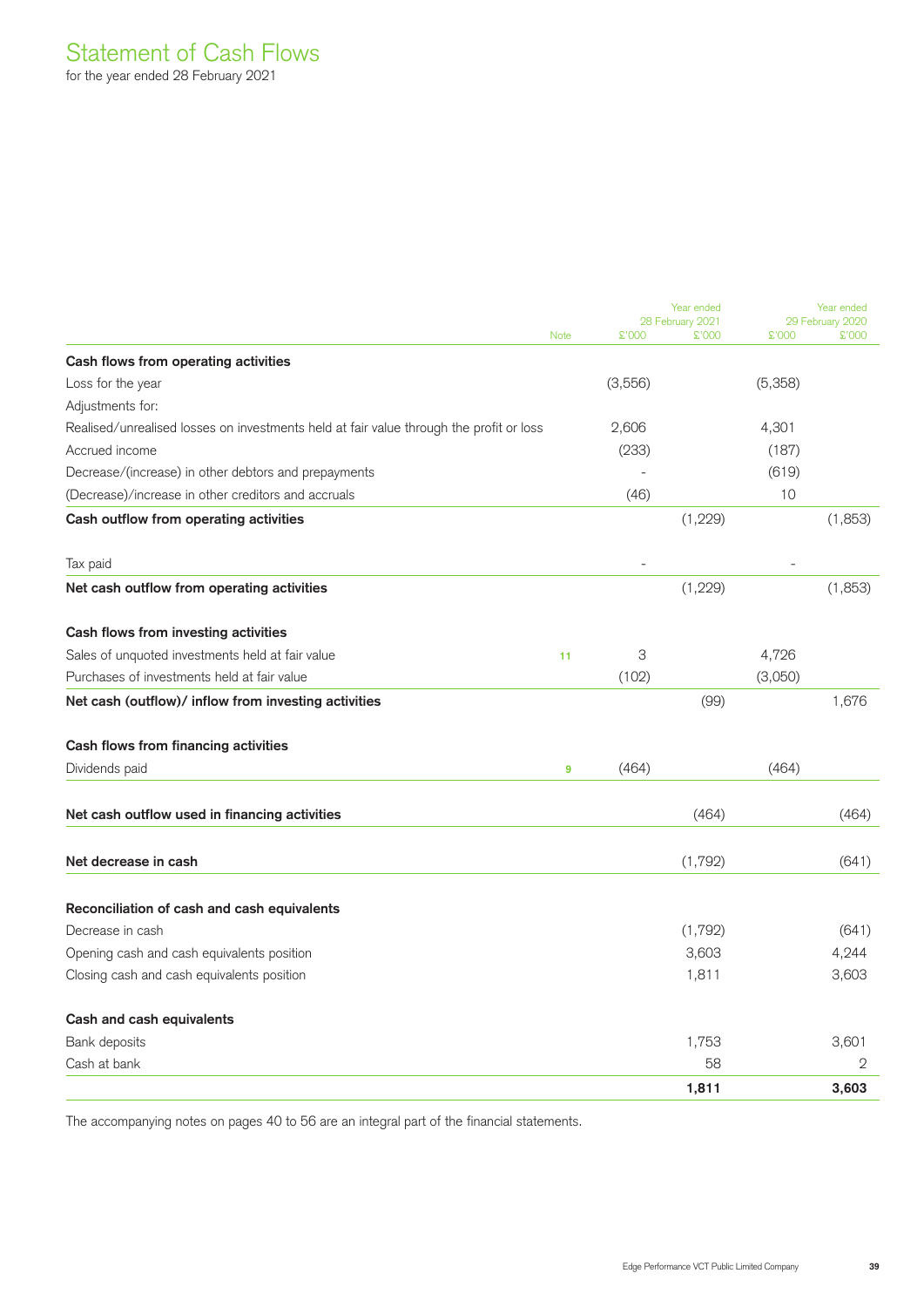#### **1. General information**

Edge Performance VCT Public Limited Company is a venture capital trust company domiciled in the United Kingdom and incorporated in England in 2005. The address of its registered office is 1 Marylebone High Street, London, W1U 4LZ. The ordinary shares of the Company are listed on the Premium Segment of the London Stock Exchange.

#### **Key sources of estimation uncertainty**

Many of the Company's financial instruments are measured at fair value in the balance sheet and it is usually possible to determine their fair values within a reasonable range of estimates.

Fair value is derived for the majority of the Company's financial instruments, such as unlisted securities, using valuation techniques, as recommended by International Private Equity and Venture Capital Valuation Guidelines (IPEVC) 2018. Fair value estimates are made at a specific point in time, based on information about the financial instrument and market conditions. These estimates are subjective in nature and involve uncertainties and matters of significant judgements and therefore cannot be determined with precision. Because of the inherent uncertainty of valuation, those estimated values may be materially higher or lower than the values that would have been used had an observable market for the investments existed. As such, the degree of judgement exercised in determining fair value is greatest for investments whose fair value cannot be determined by using observable measures such as market prices or models.

#### **2. Statement of compliance**

#### **Basis of Accounting**

These financial statements have been prepared in accordance with applicable United Kingdom accounting standards, including Financial Reporting Standard 102 – 'The Financial Reporting Standard applicable in the United Kingdom and Republic of Ireland' ('FRS 102'), with the Companies Act 2006 and the 2019 Statement of Recommended Practice ('SORP') 'Financial Statements of Investment Trust Companies and Venture Capital Trusts'.

The Company is not an investment company as defined by section 833 of the Companies Act 2006. Investment company status was revoked by the Company in September 2007.

The financial statements are prepared in sterling, which is the functional currency of the Company. Monetary amounts in these financial statements are rounded to the nearest £'000.

#### **Going Concern**

The directors have considered the effect of the Covid-19 outbreak. The directors consider that the outbreak is likely to cause a significant disruption to the Company's business but are confident that the Company can continue in operational existence as a going concern for the foreseeable future, being a period of at least, but not limited to, twelve months from the date when the financial statements are authorised for issue. The Directors have therefore adopted the going concern basis of accounting in preparing the financial statements. Further details of the Directors' reasoning and of measures taken by the Company to mitigate the effect of Covid-19 may be found on pages 27 and 8 respectively.

#### **3. Accounting policies**

A summary of the principal accounting policies, all of which have been applied consistently throughout the year, is set out below.

#### **a) Fixed asset investments**

Purchases or sales of investments are recognised at the date of the transaction.

All investments are valued at fair value by the Company using methodology that is consistent with the International Private Equity and Venture Capital Valuation Guidelines (IPEVC) 2018 from time to time.

Unquoted equity investments made within the period of twelve months are held at the price of recent investments and are considered to have had no change to fair value except where there is any material change or event which has a bearing on the value of the investee company (such as, for example, a significant amount of new investment made in the investee company by a third party), in which case an appropriate revaluation is made.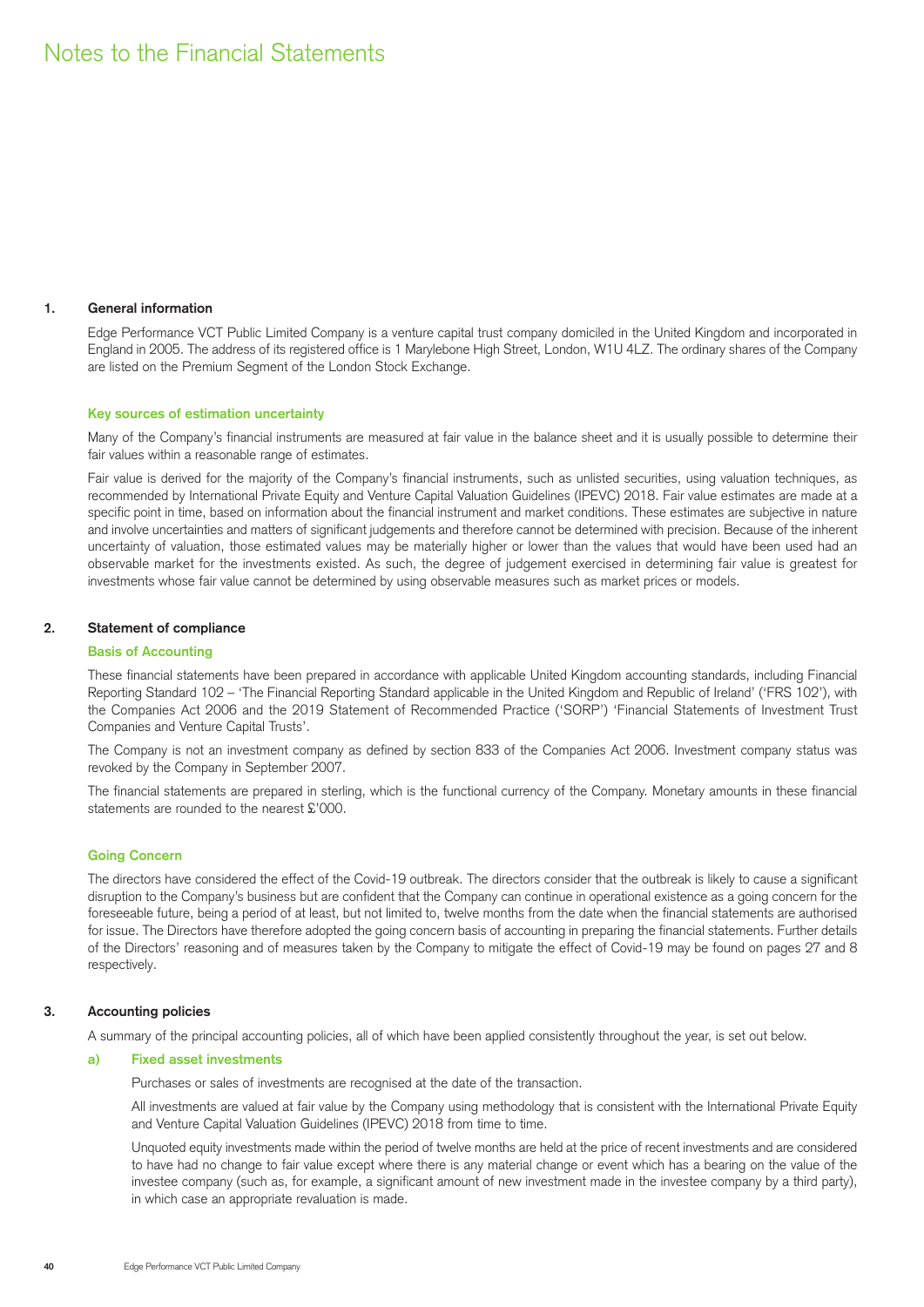Subsequently, unquoted investments will be valued by the most recent material arm's-length transaction by an unconnected third party in the shares or other securities of an investee company. In the absence of such a transaction, the investment will be valued as follows:

- Where the investee company is in the early stage of development, the investment will normally continue to be valued at recent price.
- Where the investee company is well established after one year from the date of investment, the shares or securities may be valued by applying a suitable price-earnings ratio to that company's historical post-tax earnings or, where more appropriate, to that company's earnings before interest, tax, depreciation and amortisation ("EBITDA"). The ratio used is based on a comparable listed company or sector, where available, but discounted to reflect lack of liquidity in the shares or securities concerned; where no suitable comparable listed company or sector data is available, comparable data from transactions in unquoted shares or securities may be used. Alternative methods of valuation may be applied if they are considered more appropriate, for example: a suitable ratio applied to historic revenues, forecast revenues, revenue multiple, forecast post tax earnings, forecast EBITDA or discounted projected cash flows; net asset value.
- Fixed asset loan investments are recognised at their fair value, normally determined on the basis of the expected future cash flows, discounted at the investee company's weighted cost of capital.

|                             | 21,990               | 100.0%                                              | 24,363               | 100.0%                                              |
|-----------------------------|----------------------|-----------------------------------------------------|----------------------|-----------------------------------------------------|
| Recent price/last round     | 2,252                | 10.3%                                               | 3,225                | 13.3%                                               |
| Bid price                   | 10.573               | 48.1%                                               | 740                  | 3.0%                                                |
| Earnings & revenue multiple | 799                  | 3.6%                                                | 20,398               | 83.7%                                               |
| Sale price                  | 8,366                | 38.0%                                               | -                    |                                                     |
|                             | Valuation<br>(E,000) | 2021<br>Valuation<br>type as<br>% of total<br>value | Valuation<br>(E,000) | 2020<br>Valuation<br>type as<br>% of total<br>value |

The value of portfolio investments at the balance sheet date was derived as follows:

In accordance with the SORP, the revenue return on shares for a fixed amount and debt securities is based on the coupon payable by the instrument adjusted to spread any discount or premium on purchase or redemption over its remaining life. However, where a redemption premium is payable, the return has been adjusted so that the amount recognised in revenue is in line with reasonable commercial expectations. Any adjustment is recognised in capital within net gains and losses on investments. The amount of redemption premium recognised in revenue is in line with reasonable commercial expectations of interest chargeable on similar commercial debt.

Gains and losses arising from changes in the fair value of the investments are included as a capital item in the statement of comprehensive income for the relevant period.

The Company's interests in associates are held as part of an investment portfolio (as defined by FRS 102). They have therefore been treated in the same way as other investee companies and are measured at fair value using a consistent methodology to the rest of the Company's portfolio as permitted by the SORP.

#### **b) Current asset investments**

Investments in interest-bearing deposits are classified as current asset investments as they are investments held for the short term. Income from these investments is recognised using the effective interest method.

#### **c) Income**

Interest income on loan stock and dividends on preference shares are accrued on a daily basis. Provision is made against this income where recovery is doubtful. Where the terms of unquoted loan stocks only require interest or redemption premium to be paid on redemption, the interest and redemption premium is recognised once redemption is reasonably certain.

Dividends receivable on listed equity shares are recognised on the ex-dividend date.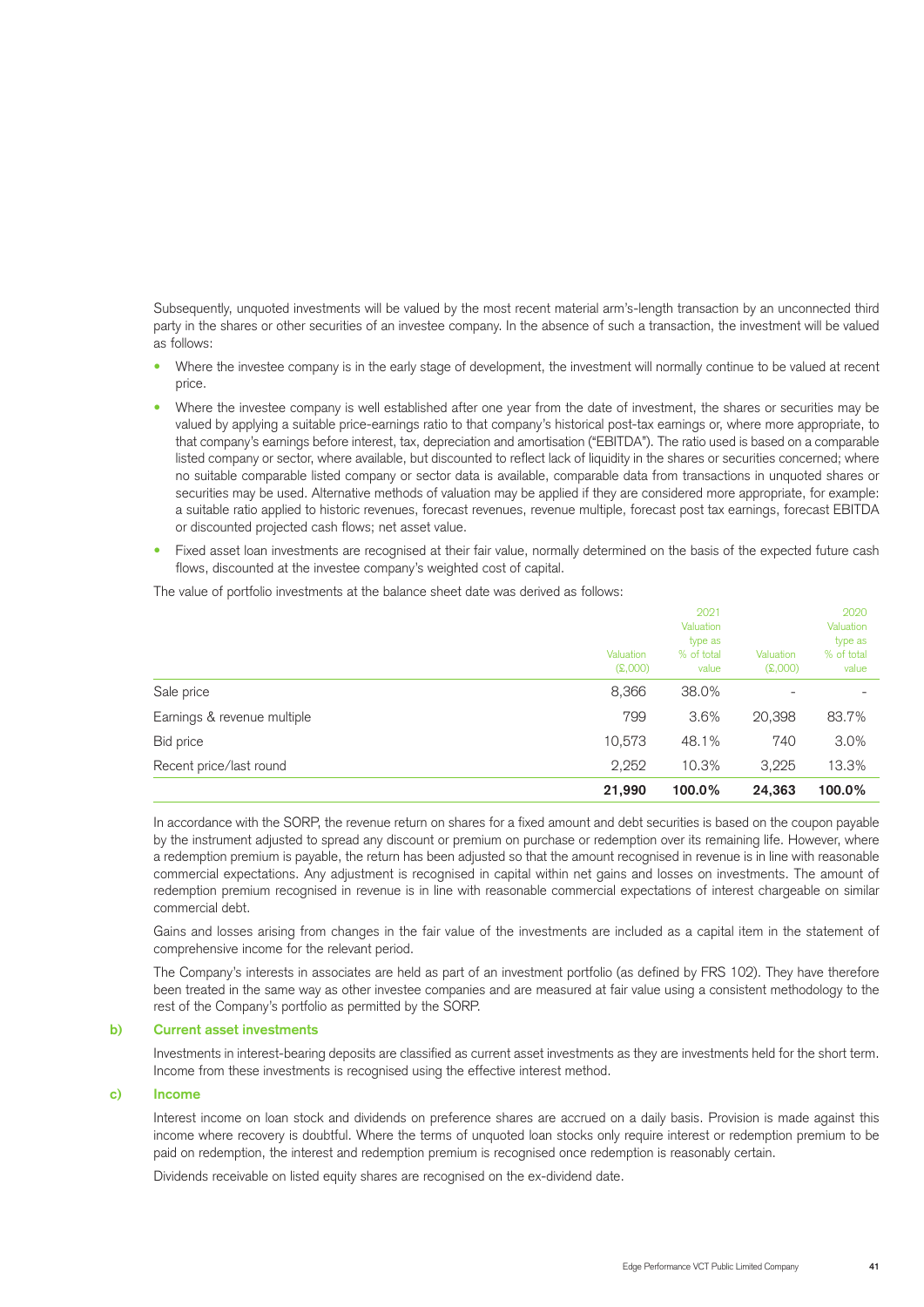#### **3. Accounting policies (continued)**

#### **d) Expenses**

All expenses (inclusive of VAT where appropriate) are accounted for on an accruals basis. Expenses are charged wholly to revenue, with the exception of expenses incidental to the acquisition or disposal of an investment and with the exception that 75% of the fees payable to the Investment Manager are charged against capital. Other administrative fees and expenses are allocated between the Share Funds based on the net asset value of each Share Fund.

Direct issue costs are deducted from the share premium account.

#### **e) Cash and cash equivalents**

Cash and cash equivalents include cash in hand, deposits held at call with banks, other short-term liquid investments with original maturities of three months or less, and bank overdrafts. Bank overdrafts are shown within borrowings in current liabilities.

#### **f) Financial instruments**

The Company has elected to apply the provisions of Section 11 'Basic Financial Instruments' and Section 12 'Other Financial Instruments Issues' of FRS 102 to all of its financial instruments.

Financial instruments are recognised in the Company's statement of financial position when the Company becomes party to the contractual provisions of the instrument.

Financial assets and liabilities are offset, with the net amounts presented in the financial statements, when there is a legally enforceable right to set off the recognised amounts and there is an intention to settle on a net basis or to realise the asset and settle the liability simultaneously.

#### Basic financial assets

Basic financial assets, which include trade and other receivables and cash and bank balances, are initially measured at transaction price including transaction costs and are subsequently carried at amortised cost using the effective interest method unless the arrangement constitutes a financing transaction, where the transaction is measured at the present value of the future receipts discounted at a market rate of interest.

#### Impairment of financial assets

Financial assets, other than those held at fair value through profit or loss, are assessed for indicators of impairment at each reporting end date.

Financial assets are impaired where there is objective evidence that, as a result of one or more events that occurred after the initial recognition of the financial asset, the estimated future cash flows have been affected. The impairment loss is recognised in profit or loss.

#### Derecognition of financial assets

Financial assets are derecognised only when the contractual rights to the cash flows from the asset expire, or when it transfers the financial asset and substantially all the risks and rewards of ownership to another entity.

#### Classification of financial liabilities

Financial liabilities and equity instruments are classified according to the substance of the contractual arrangements entered into. An equity instrument is any contract that evidences a residual interest in the assets of the company after deducting all of its liabilities.

Basic financial liabilities, including trade and other payables and bank loans, are initially recognised at transaction price unless the arrangement constitutes a financing transaction, where the debt instrument is measured at the present value of the future payments discounted at a market rate of interest.

Debt instruments are subsequently carried at amortised cost, using the effective interest rate method.

Trade payables are obligations to pay for goods or services that have been acquired in the ordinary course of business from suppliers. Accounts payable are classified as current liabilities if payment is due within one year or less. If not, they are presented as noncurrent liabilities. Trade payables are recognised initially at transaction price and subsequently measured at amortised cost using the effective interest method.

#### Derecognition of financial liabilities

Financial liabilities are derecognised when, and only when, the Company's obligations are discharged, cancelled, or they expire.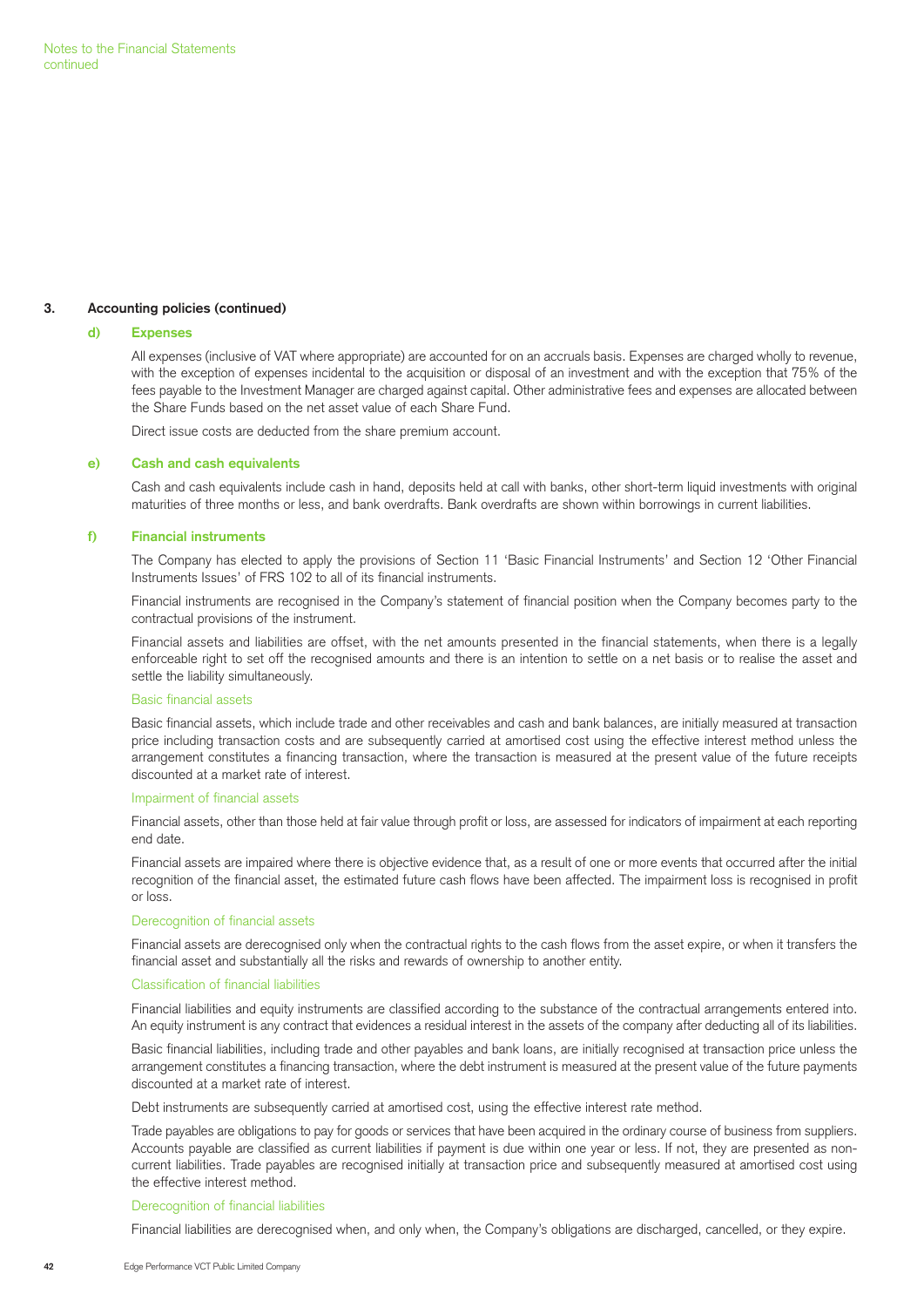#### **g) Equity instruments**

Equity instruments issued by the Company are recorded at the proceeds received, net of direct issue costs. Dividends payable on equity instruments are recognised as liabilities once they are no longer at the discretion of the Company.

#### **h) Taxation**

Corporation tax payable is applied to profits chargeable to corporation tax, if any, at the current rate. The tax effect of difference items of income/gain and expenditure/loss is allocated between capital and revenue return on the "marginal" basis as recommended in the SORP.

Any tax relief obtained in respect of management fees allocated to capital is reflected in the capital column of the Statement of Comprehensive Income and a corresponding amount is charged against the revenue column. The tax relief is the amount by which corporation tax payable is reduced as a result of these capital expenses.

#### **i) Deferred tax**

Deferred tax is recognised in respect of all timing differences at the reporting date. Timing differences are differences between taxable profits and total comprehensive income as stated in the Financial Statements that arise from the inclusion of income and expenses in tax assessments in periods different from those in which they are recognised in the Financial Statements.

Unrelieved tax losses and other deferred tax assets are only recognised to the extent that it is probable that they will be recovered against the reversal of deferred tax liabilities or other future taxable profits.

Due to the Company's status as a Venture Capital Trust, and the intention to continue meeting the conditions required to retain approval in the foreseeable future, the Company has not provided deferred tax on any capital gains and losses arising on the revaluation or disposal of investments.

#### **4. Income**

|                                           | 235            | 206                   |
|-------------------------------------------|----------------|-----------------------|
| - from fixed asset investment loan notes  | 233            | 193                   |
| - from cash and interest-bearing deposits | Ω              | 13                    |
| Interest receivable                       |                |                       |
|                                           | 2021<br>\$'000 | 2020<br>$\Omega$ '000 |

#### **5. Investment Manager's fees**

| Edge Investments – annual management fee | 458 | 563    |
|------------------------------------------|-----|--------|
|                                          |     | \$'000 |
|                                          |     | 2020   |

The Company entered into an agreement dated 3 February 2006 with the Investment Manager, which has responsibility for the management of the Company's portfolio of investments. The agreement has been replaced with a new agreement on a number of successive occasions, most recently on 8 November 2013 (with effect from 1 March 2014). Under the terms of the agreement entered into on 8 November 2013, the Investment Manager was appointed for an initial period ending on 11 April 2018 (ended on 11 April 2019 in respect only of the H Share Fund), and continuing thereafter until terminated by either the Company or the Investment Manager, by giving no less than 12 months' notice.

On 13 May 2020, the Company and the Investment Manager concluded a new investment management agreement, which was approved by shareholders at the general meeting held on 28 August 2020. The new investment management agreement replaced the 2013 investment management agreement with effect from 13 May 2020, and the Investment Manager's appointment will continue until the Company's first accounting reference date (i.e. its year-end date) falling at least 12 months following service by either the Company or the Investment Manager of notice of termination of the appointment.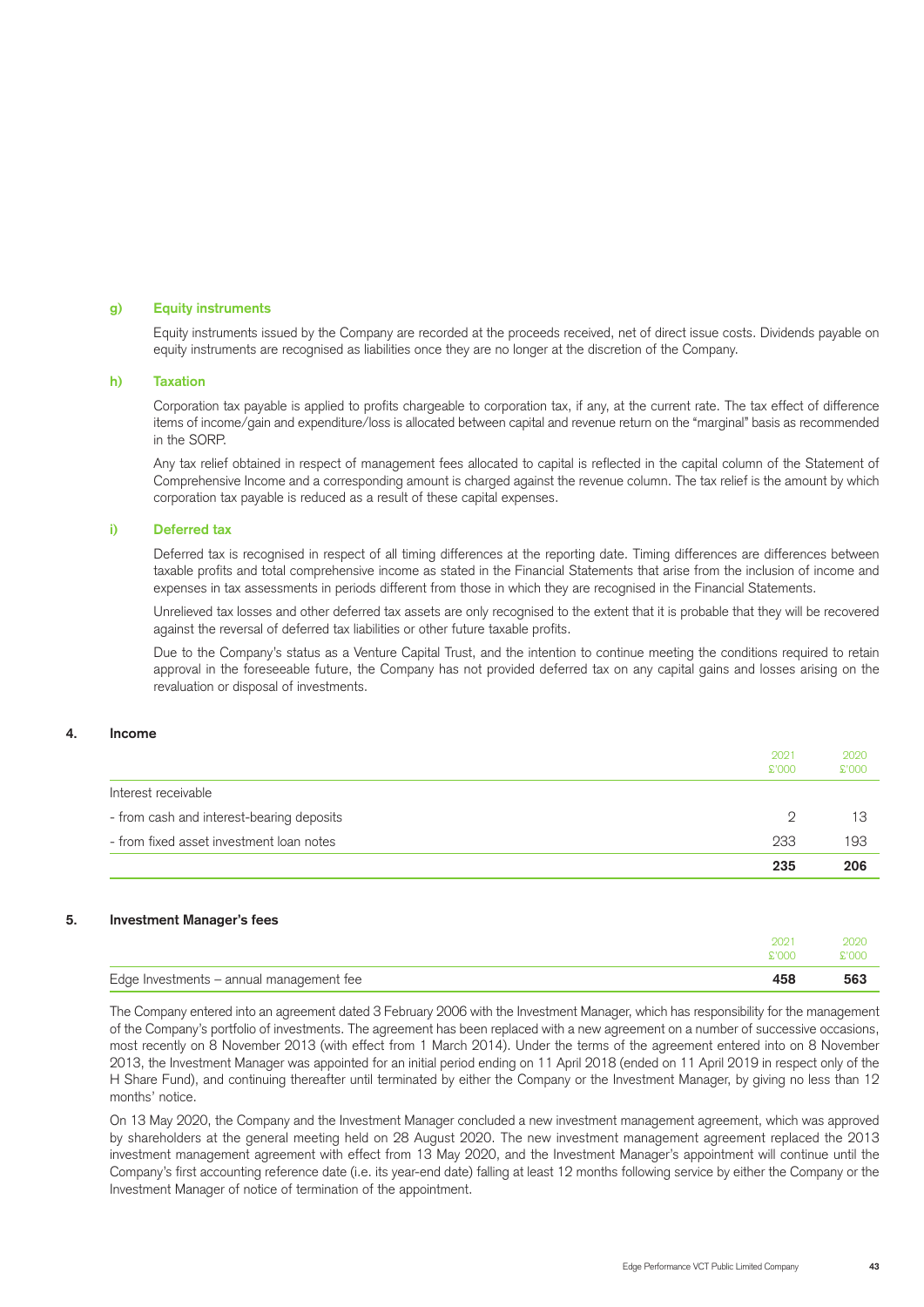#### **5. Investment Manager's fees (continued)**

#### **Management fees**

The Investment Manager will receive: (a) an annual management fee of 1.75% of the net asset value attributable to the I Shares plus VAT (if applicable), (b) an annual management fee of 2.25% of the net asset value attributable to the H Shares plus VAT (if applicable), and (c) a performance fee which is outlined in more detail below.

The Investment Manager will be entitled to no annual management fee in relation to the I Shares with effect from 1 March 2021.

The Investment Manager will be responsible for external costs, such as legal and accounting fees, incurred on all transactions that do not proceed to completion. The Investment Manager retains the right to charge arrangement, monitoring, syndication, exit and directors' fees to the businesses in which the Company invests. Such charges are in line with industry practice and typically amount to between 1% and 3% of the amount of each investment plus VAT (if applicable). The Investment Manager will normally nominate one of its directors to act as a director of each company.

Annual running costs of the Company will include, inter alia, the management fees described above (excluding the performance fee), Directors' remuneration, company secretarial and accounting fees, audit, taxation advice, sponsor's and registrar's fees and the costs of communicating with the shareholders. Under the terms of the investment management agreement, the running costs of the Company which are provided for in an annual budget approved by both the Board and the Manager (excluding the Investment Manager's performance related incentive fee, trail commission, irrecoverable VAT and costs of any significant corporate activity) are restricted to a maximum of 3.75% of the net asset value of the Company. A running tally is kept and any excess will reduce the amount of the Annual Management Fee for the next following financial year; in any years where there is no excess the Investment Manager is entitled to recover any prior reduced fees. A costs cap of 3.5% of the year's closing net asset value will be re-introduced in the Company's financial year ending on 28 February 2023 or, if earlier, in any financial year in which the Company hereafter makes an H share offer where the aggregate net offer proceeds of such H share offer increase the audited H share net asset value, calculated as at the end of that financial year, by three million pounds (£3,000,000) or more over eight million four hundred and twenty six thousand and fifty three pounds (£8,426,053), being the audited H share net asset value as at 29 February 2020. See Note 23.

In accordance with the new investment management agreement referred to above the Investment Manager will not bear any of the Company's running costs in respect of the financial year ending 28 February 2021 or 2022; the Investment Manager will, however, no longer be entitled to be reimbursed any excess running cost contribution made by the Investment Manager in relation to any past financial year.

#### **Performance related incentive fee**

In respect of the H Shares, once and for so long as cumulative dividends paid or declared equal or exceed an average of 7p per H Share per annum, the Investment Manager will receive a performance fee equal to 19% of the net asset value per H Share in excess of £1.00. Once and for so long as cumulative dividends paid or declared equal or exceed an average of 14p per H Share per annum, the Investment Manager will receive a performance fee equal to 29% of the net asset value per H Share in excess of £1.00. That calculation will be made on a six-monthly basis, by reference to the Company's published annual report and financial statements and the Company's published halfyearly financial statements.

The performance related incentive fee arrangements in respect of the I Shares was brought to an end by the mutual agreement of the Company and the Investment Manager with effect from 31 August 2016. The Company and the Investment Manager are required to act in good faith and use all reasonable endeavours to agree alternative arrangements in relation to the I Shares. However, the new investment management agreement referred to above, approved by shareholders, will include no performance related incentive fee arrangements in respect of the I Shares, and the Company and the Investment Manager will no longer be required to agree any alternative arrangements in relation to the I Shares.

The performance fee described above is to be paid in cash and can be assigned by the Investment Manager to some or all the investment team. There was no performance fee payable in the year.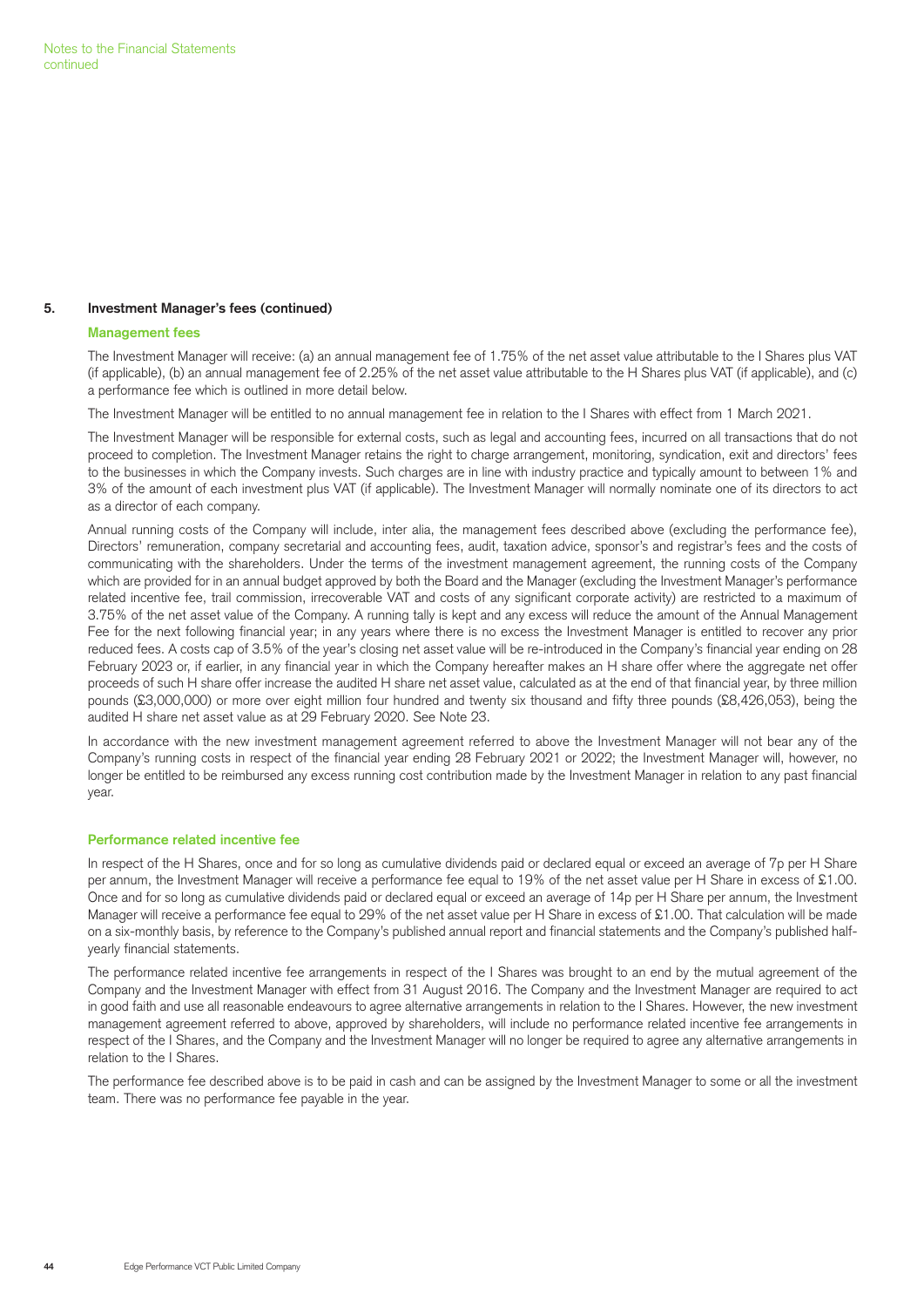#### **6. Other expenses**

|                                                         | 727            | 700            |
|---------------------------------------------------------|----------------|----------------|
| Irrecoverable VAT                                       | 108            | 115            |
| Other costs                                             | 37             | 38             |
| Legal and professional fees                             | 57             | 13             |
| Printing & stationery                                   | 34             | 29             |
| VCT status adviser fees                                 | 9              | 9              |
| Audit fees - for audit services                         | 29             | 35             |
| Administration fees (payable to the Investment Manager) | 324            | 317            |
| Company secretarial & accountancy fees                  | 59             | 79             |
| Directors' remuneration (including Employers' NI)       | 70             | 65             |
|                                                         | 2021<br>\$'000 | 2020<br>\$'000 |

The Company has no employees.

#### **7. Directors' fees**

Amounts paid and payable to third parties for the services of (net of VAT):

|                          | 70.0                     | 64.8                     |
|--------------------------|--------------------------|--------------------------|
| Employers NI             | 1.4                      |                          |
| Sir Peter Bazalgette**   | 3.4                      | $\overline{\phantom{0}}$ |
| Robin Goodfellow**       | 8.7                      | $\overline{\phantom{a}}$ |
| Sir Aubrey Brocklebank** | 15.3                     | 5.2                      |
| Terry Back               | 20.0                     | 18.8                     |
| Lord Flight*             | 8.6                      | 15.5                     |
| David Glick*             | $\overline{\phantom{a}}$ | 7.4                      |
| Sir Robin Miller*        | 12.6                     | 16.9                     |
|                          | 2021<br>\$'000           | 2020<br>\$'000           |

\* David Glick retired from the Board on 28 August 2019, Lord Flight retired from the Board on 28 August 2020 and Sir Robin Miller retired from the Board on 31 December 2020.

\*\* Sir Aubrey Brocklebank joined the Board on 11 November 2019, Robin Goodfellow joined the Board on 31 July 2020 and Sir Peter Bazalgette joined the Board on 21 December 2020.

No pension scheme contributions or other retirement benefit contributions were paid. There are no share option contracts held by the Directors. Since all the fee-earning Directors are non-executive, the other disclosures required by the Listing Rules are not relevant.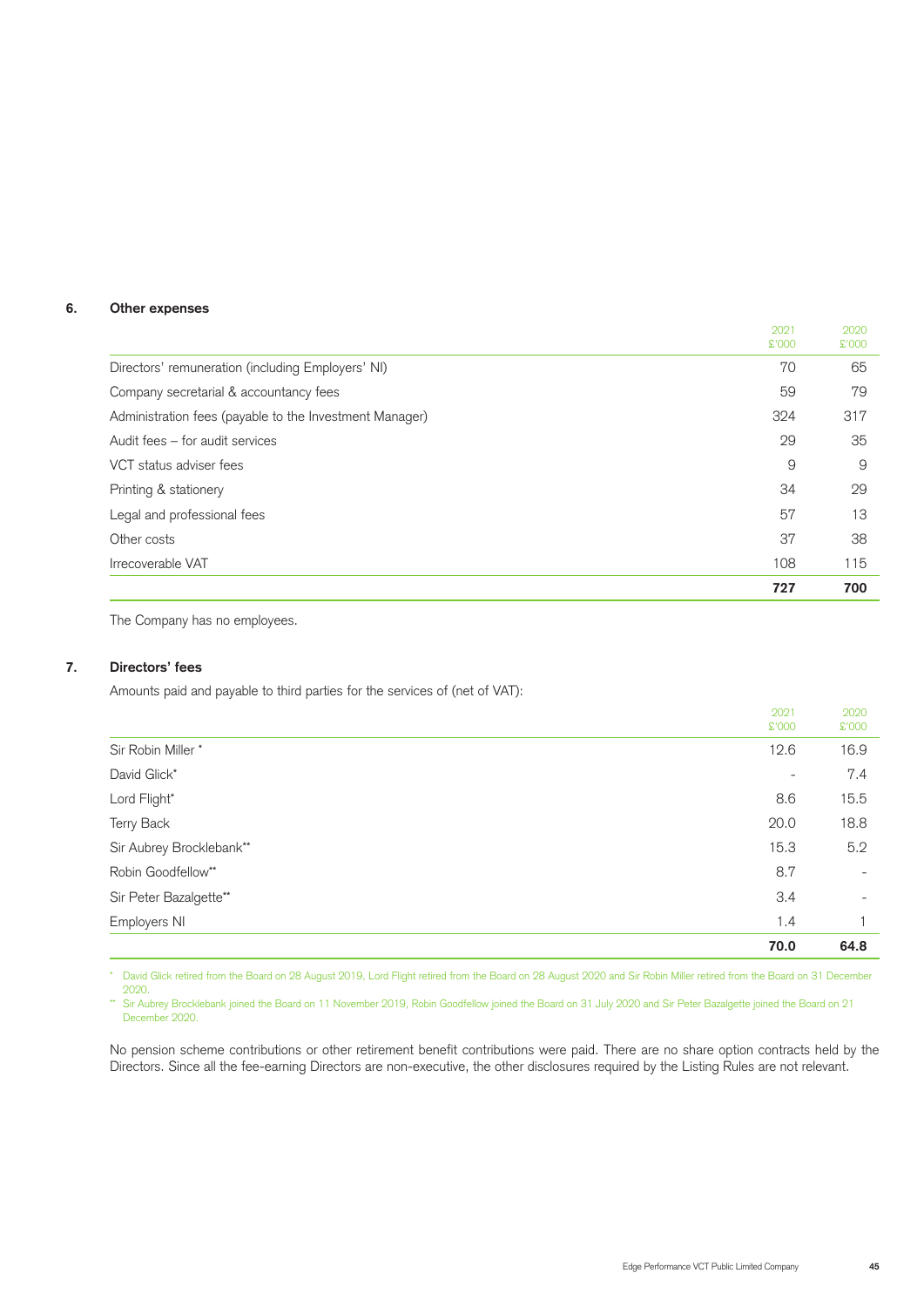#### **8. Tax on ordinary activities**

#### **a) Analysis of tax charge**

|                                                           | 2021<br>\$'000  | 2020<br>£'000 |
|-----------------------------------------------------------|-----------------|---------------|
| Revenue charge                                            | $\qquad \qquad$ |               |
| Credited to capital return                                |                 |               |
| Current and total tax charge (note (b))                   |                 |               |
| Total current and prior year tax                          |                 |               |
| Factors affecting tax charge for the year                 |                 |               |
| Total return before tax                                   | (3,556)         | (5,358)       |
| Total return on ordinary activities before tax multiplied |                 |               |
| by standard rate of corporation tax of 19% (2020: 19%)    | (676)           | (1,018)       |
| Effects of:                                               |                 |               |
| Add: unrealised losses                                    | 88              | 1,525         |
| Add: non-taxable realised losses/(gains)                  | 407             | (708)         |
| Relieved/unrelieved capital expenses                      | 65              | 80            |
| Movement in revenue tax losses                            | 116             | 121           |
| Tax charge for year (note (a))                            |                 |               |

Tax relief relating to investment management fees is allocated between revenue and capital where such relief can be utilised.

No asset or liability has been recognised for deferred tax in relation to capital gains or losses on revaluing investments as the Company is exempt from corporation tax in relation to capital gains or losses as a result of qualifying as a venture capital trust.

There is no potential liability to deferred tax (2020: nil). Deferred tax liabilities where material are recognised using the enacted rate of 19% (2020: 17%) as timing differences are not expected to reverse until subsequent to this change of tax rate. There is an unrecognised deferred tax asset of £1,263,184 (2020: £968,603) based on losses carried forward of £6,648,338 (2020: £5,697,667).

#### **9. Dividends paid and proposed**

| Amounts recognised as distributions to equity holders in the year | 464   | 464   |
|-------------------------------------------------------------------|-------|-------|
|                                                                   | S'000 | 2'000 |
|                                                                   | 2021  | 2020  |

During the year ended 28 February 2021, the Directors approved interim dividends, based on the Company's register of members on 3 December 2020. The Dividends were paid on 18 December 2020.

The board has declared interim dividends of 20p per H share and 8.5p per I share with a record date of 20 August and a payment date of 27 August 2021.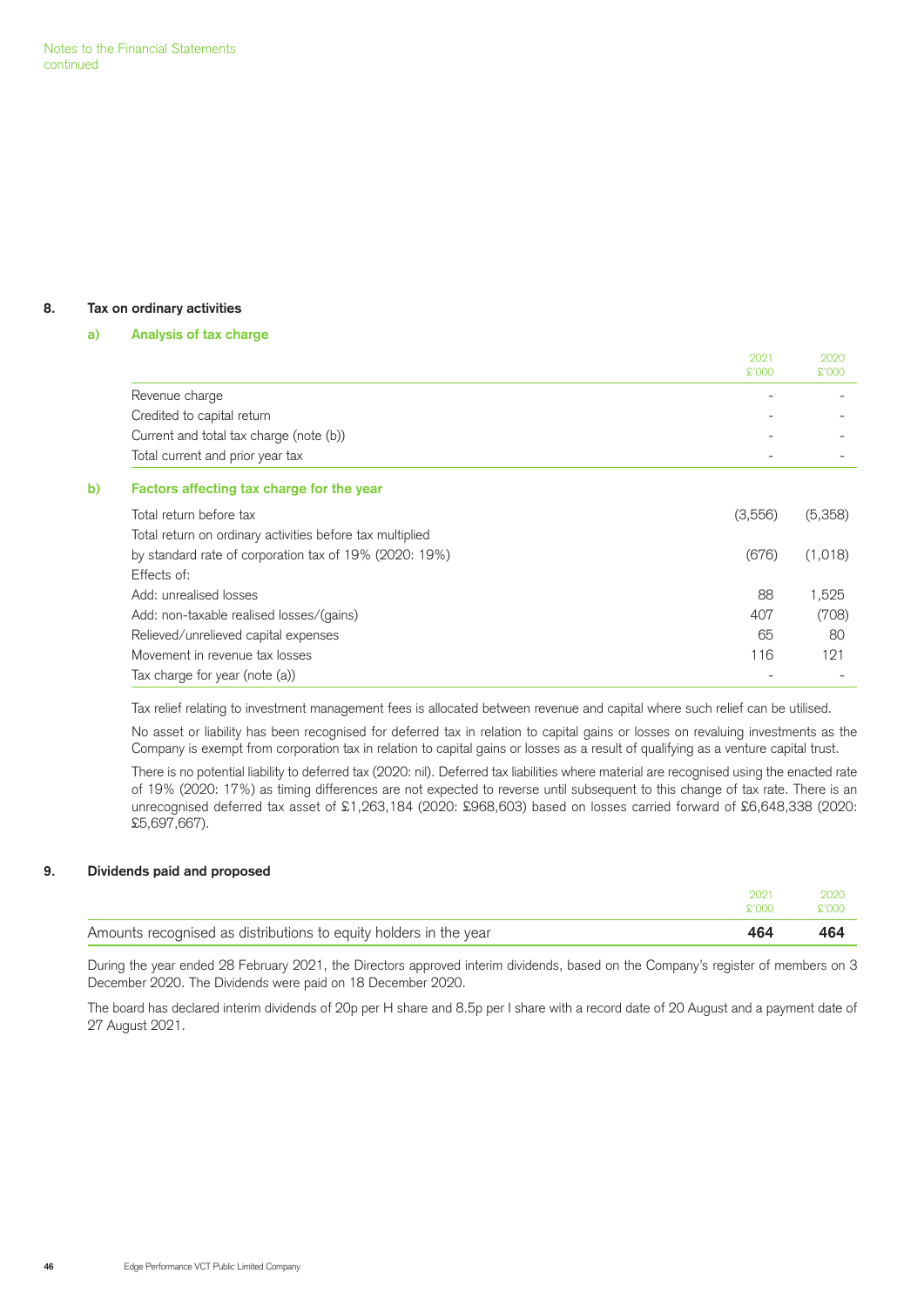#### **10. Return per Share**

|         |         | 2021  |         |         | 2020                                                                                                                       |
|---------|---------|-------|---------|---------|----------------------------------------------------------------------------------------------------------------------------|
| Revenue | Capital | Total | Revenue | Capital | Total                                                                                                                      |
|         |         |       |         |         |                                                                                                                            |
|         |         |       |         |         |                                                                                                                            |
|         |         |       |         |         | $(2.11)$ p 70.04p 67.93p $(0.94)$ p 25.36p 24.42p<br>$(0.51)$ p $(15.14)$ p $(15.65)$ p $(0.72)$ p $(10.48)$ p $(11.20)$ p |

Basic revenue return per H Share is based on the net loss after taxation of £243k (2020: loss of £109k) and on 11,592,430 (2020: 11,592,430) H Shares, being the weighted average number of H Shares\* in issue during the period from 1 March 2020 to 28 February 2021. Basic capital return per H Share is based on the net capital gain after taxation of £8,119k (2020: loss of £2,940k) and on 11,592,430 (2020: 11,592,430) H Shares, being the weighted average number of H Shares\* in issue during the period from 1 March 2020 to 28 February 2021. The total return per H Share is based on the net gain after taxation of £7,876k (2020: loss of £2,831k) and on 11,592,430 (2020: 11,592,430) H Shares, being the basic revenue return per share plus capital return per share. During the year ended 28 February 2021, no H Shares were issued and thus the weighted average number of shares for the year ended 28 February 2021 represents the total number of shares issued as at 28 February 2021.

Basic revenue return per I Share is based on the net loss after taxation of £363k (2020: loss of £525k) and on 73,103,650 (2020: 73,103,650) I Shares, being the weighted average number of I Shares\* in issue during the period from 1 March 2020 to 28 February 2021. Basic capital return per I Share is based on the net capital loss after taxation of £11,069k (2020: loss of £7,664k) and on 73,103,650 (2020: 73,103,650) I Shares, being the weighted average number of I Shares in issue during the period from 1 March 2020 to 28 February 2021. The total return per I Share is based on the net loss after taxation of £11,432k (2020: loss of £8,189k) and on 73,103,650 (2020: 73,103,650) I Shares, being the basic revenue return per share plus capital return per share. During the year ended 28 February 2021, no I Shares were issued and thus the weighted average number of shares for the year ended 28 February 2021 represents the total number of shares issued as at 28 February 2021.

The weighted average number of shares is the number of shares at the beginning of the period, adjusted by the number of shares bought back or issued during the period multiplied by a time-weighting factor. The time-weighting factor is the number of days that the shares are outstanding as a proportion of the total number of days in the period.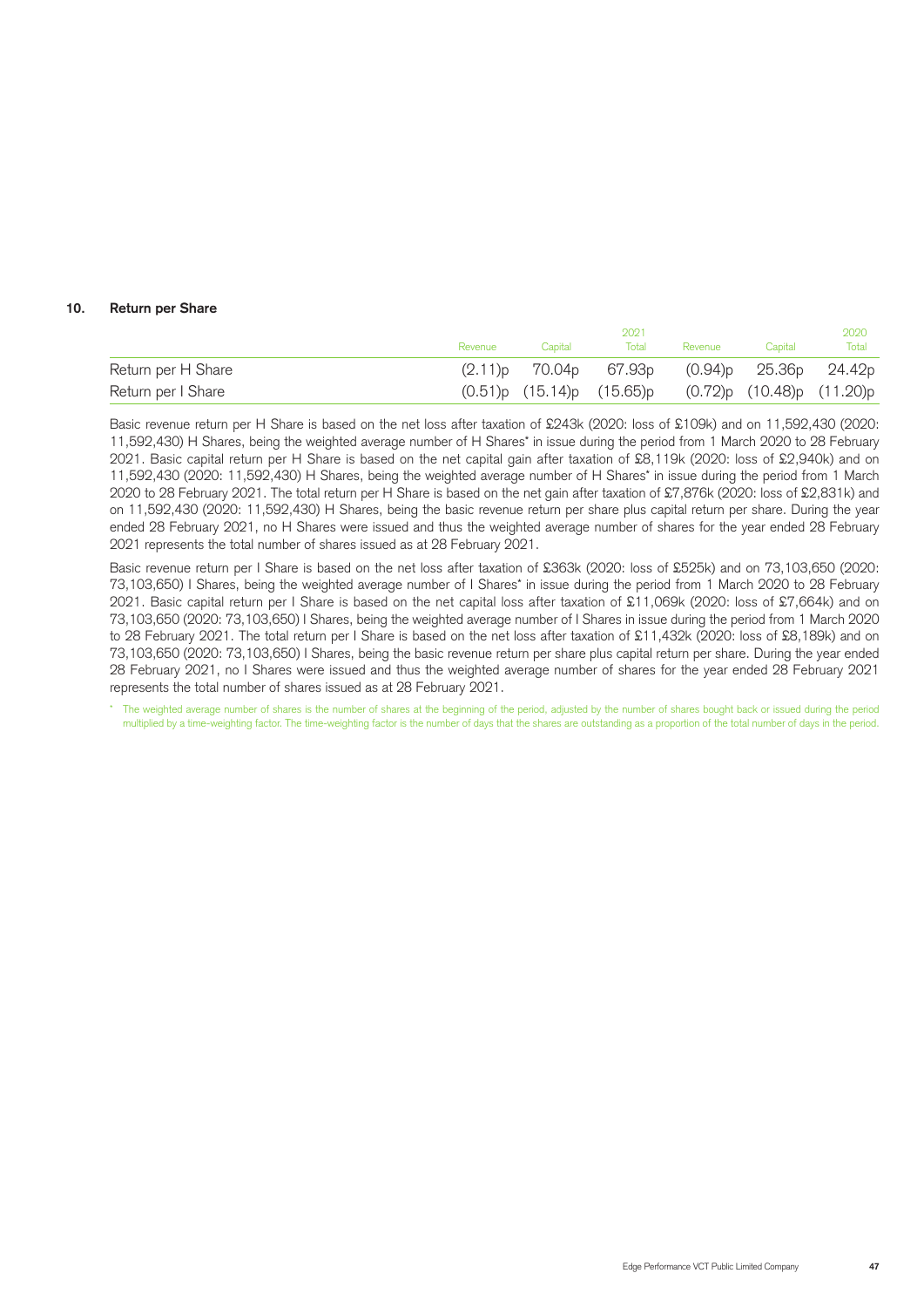#### **11. Investments**

Movements in investments during the year are summarised as follows:

|                                                              | Venture<br>capital<br>Level 1<br>- quoted<br>\$'000 | Venture<br>capital<br>Level <sub>2</sub><br>- unquoted<br>\$'000 | Venture<br>capital<br>Level <sub>3</sub><br>- unguoted<br>\$'000 | Venture<br>Capital<br>Total<br>\$'000 |
|--------------------------------------------------------------|-----------------------------------------------------|------------------------------------------------------------------|------------------------------------------------------------------|---------------------------------------|
| Book cost at 29 February 2020                                | 1,270                                               |                                                                  | 23,316                                                           | 24,586                                |
| Unrealised losses and accrued interest at 29 February 2020   | (530)                                               |                                                                  | 307                                                              | (223)                                 |
| Valuation at 29 February 2020                                | 740                                                 | $\overline{\phantom{a}}$                                         | 23,623                                                           | 24,363                                |
| Movements in the year:                                       |                                                     |                                                                  |                                                                  |                                       |
| - Purchases at cost                                          |                                                     |                                                                  | 102                                                              | 102                                   |
| - Disposals - proceeds                                       | (105)                                               | $\overline{\phantom{a}}$                                         | (3)                                                              | (108)                                 |
| - Net realised gains/ (losses)*                              | 85                                                  |                                                                  | (2, 229)                                                         | (2, 144)                              |
| - Accrued interest                                           |                                                     | 86                                                               | 147                                                              | 233                                   |
| - Transfer at cost                                           | 1,772                                               | 1,272                                                            | (3,044)                                                          |                                       |
| Movements in unrealised gains/(losses)*                      | 8,081                                               | 792                                                              | (9,329)                                                          | (456)                                 |
| Valuation at 28 February 2021                                | 10,573                                              | 2,150                                                            | 9,267                                                            | 21,990                                |
| Comprising:                                                  |                                                     |                                                                  |                                                                  |                                       |
| - Book cost at 28 February 2021                              | 3,022                                               | 1,272                                                            | 18,148                                                           | 22,442                                |
| - Unrealised losses and accrued interest at 28 February 2021 | 7,551                                               | 878                                                              | (8,881)                                                          | (452)                                 |
| Valuation at 28 February 2021                                | 10,573                                              | 2,150                                                            | 9,267                                                            | 21,990                                |

During the year, the following disposals of loans and shares were considered material. This generated cash and share proceeds of £108k.

|                     | Cost<br>(Unquoted<br>shares)<br>\$'000 | Carrying<br>value at<br>March<br>2020<br>\$'000 | <b>Net</b><br>disposal<br>proceeds<br>\$'000 | Realised<br>gain/(loss)<br>£'000 |
|---------------------|----------------------------------------|-------------------------------------------------|----------------------------------------------|----------------------------------|
| Unity Software Inc. | 20                                     | 20                                              | 105                                          | 85                               |
| Hoop Industries     | 181                                    | 181                                             | 3                                            | (178)                            |

During the year, the following changes in valuation of unquoted shares were considered material:

|                       | Carrying |              | Carrying    |
|-----------------------|----------|--------------|-------------|
|                       | value at | (Decrease)   | value at    |
|                       | 1 March  | Increase     | 28 February |
|                       | 2020     | in valuation | 2021        |
|                       | \$'000   | \$'000       | £'000       |
| Coolabi Group Limited | 19,662   | (11, 296)    | 8,366       |
| Unity Software Inc.   | 1.772    | 6,682        | 8,454       |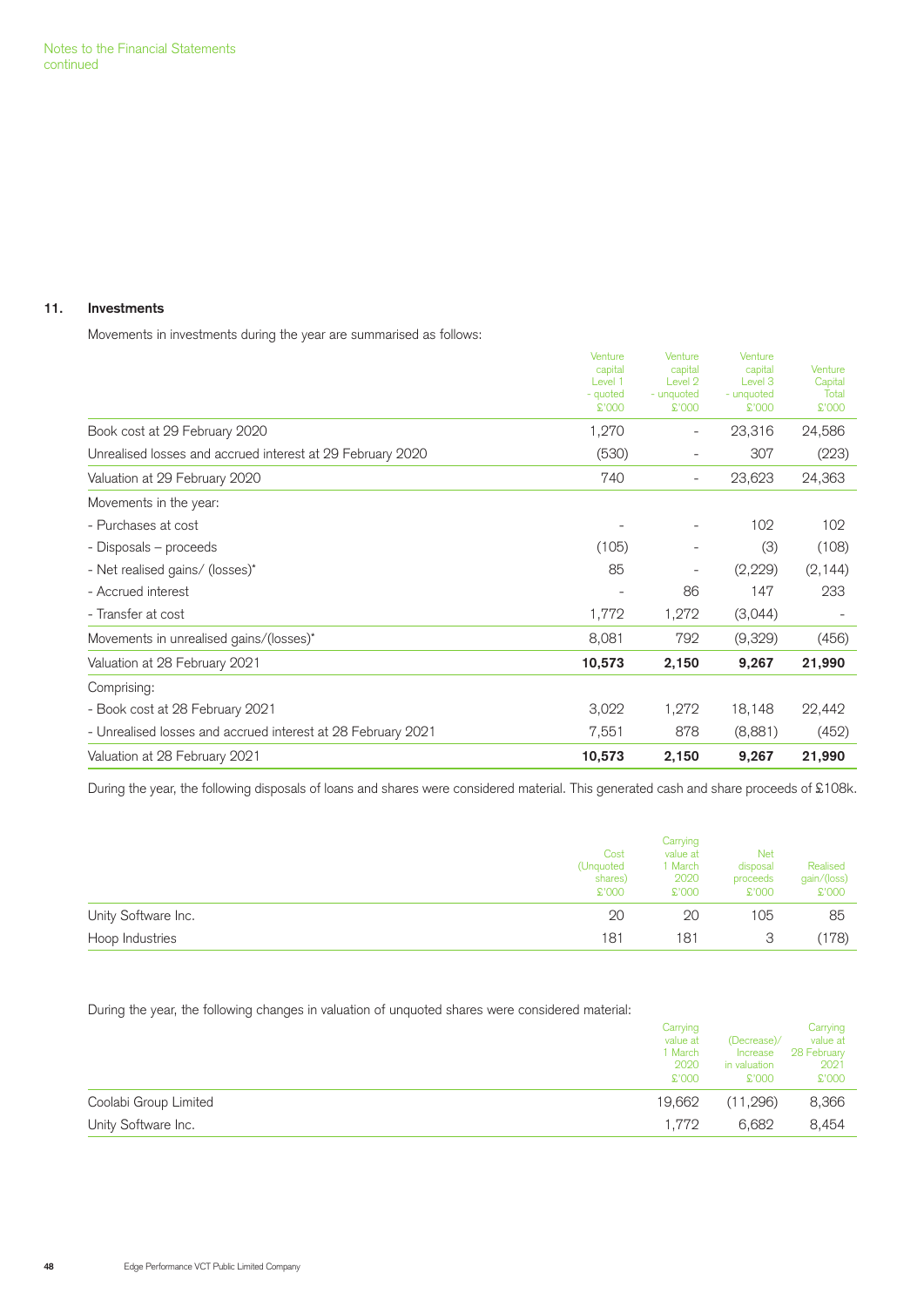|                                                                                            | Venture<br>capital<br>Level 1<br>- quoted<br>\$'000 | Venture<br>capital<br>Level <sub>3</sub><br>- unquoted<br>£'000 | Venture<br>Capital<br>Total<br>\$'000 |
|--------------------------------------------------------------------------------------------|-----------------------------------------------------|-----------------------------------------------------------------|---------------------------------------|
| Book cost at 28 February 2019                                                              | 1,270                                               | 34,410                                                          | 35,410                                |
| Unrealised gains, capitalised interest and accrued interest at 28 February 2019            | (443)                                               | (4, 812)                                                        | (5,255)                               |
| Valuation at 28 February 2019                                                              | 827                                                 | 29,328                                                          | 30,155                                |
| Movements in the year:                                                                     |                                                     |                                                                 |                                       |
| - Purchases at cost                                                                        | $\qquad \qquad -$                                   | 3,050                                                           | 3,050                                 |
| - Disposals - proceeds                                                                     | $\overline{a}$                                      | (4,726)                                                         | (4,726)                               |
| - Net realised gains*                                                                      |                                                     |                                                                 |                                       |
| - Accrued interest                                                                         |                                                     | 185                                                             | 185                                   |
| - Accrued interest repaid                                                                  |                                                     |                                                                 |                                       |
| Movement in unrealised gains/(losses)*                                                     | (87)                                                | (4,214)                                                         | (4,301)                               |
| Valuation at 29 February 2020                                                              | 740                                                 | 23,623                                                          | 24,363                                |
| Comprising:                                                                                |                                                     |                                                                 |                                       |
| - Book cost at 29 February 2020                                                            | 1,270                                               | 23,316                                                          | 24,586                                |
| - Unrealised gains and accrued interest at 29 February 2020                                | (530)                                               | 307                                                             | (223)                                 |
| Valuation at 29 February 2020                                                              | 740                                                 | 23,623                                                          | 24,363                                |
| Reconciliation of losses on valuation of investments at fair value through profit or loss: |                                                     |                                                                 |                                       |
|                                                                                            |                                                     | 2021<br>£'000                                                   | 2020<br>\$'000                        |
| Net realised gains/(losses)                                                                |                                                     | (2, 144)                                                        |                                       |
| Net unrealised (losses)/gains                                                              |                                                     | (462)                                                           | (4, 301)                              |

During the year, the Company incurred disposal transaction costs of £nil (2020: £nil). The Company also incurred acquisition transaction costs of £nil (2020: £nil)

**(2,606) (4,301)** 

The Company is required to report the category of fair value measurements used in determining the value of its investments, to be disclosed by the source of inputs, using the following three level fair value measurement hierarchy:

#### **Quoted market prices in active markets – "Level 1"**

Level 1: quoted prices in active markets for identical assets that the entity can access at the measurement date. A quoted marked price in an active market provides the most reliable evidence of fair value and is used without adjustment to measure the fair value.

A market is regarded as active if quoted prices are readily and regularly available, and those prices represent actual and regularly occurring market transactions on an arm's length basis. The quoted market price used for financial assets held is the current bid price. These instruments are included in level 1 and are classified as held at fair value through profit or loss.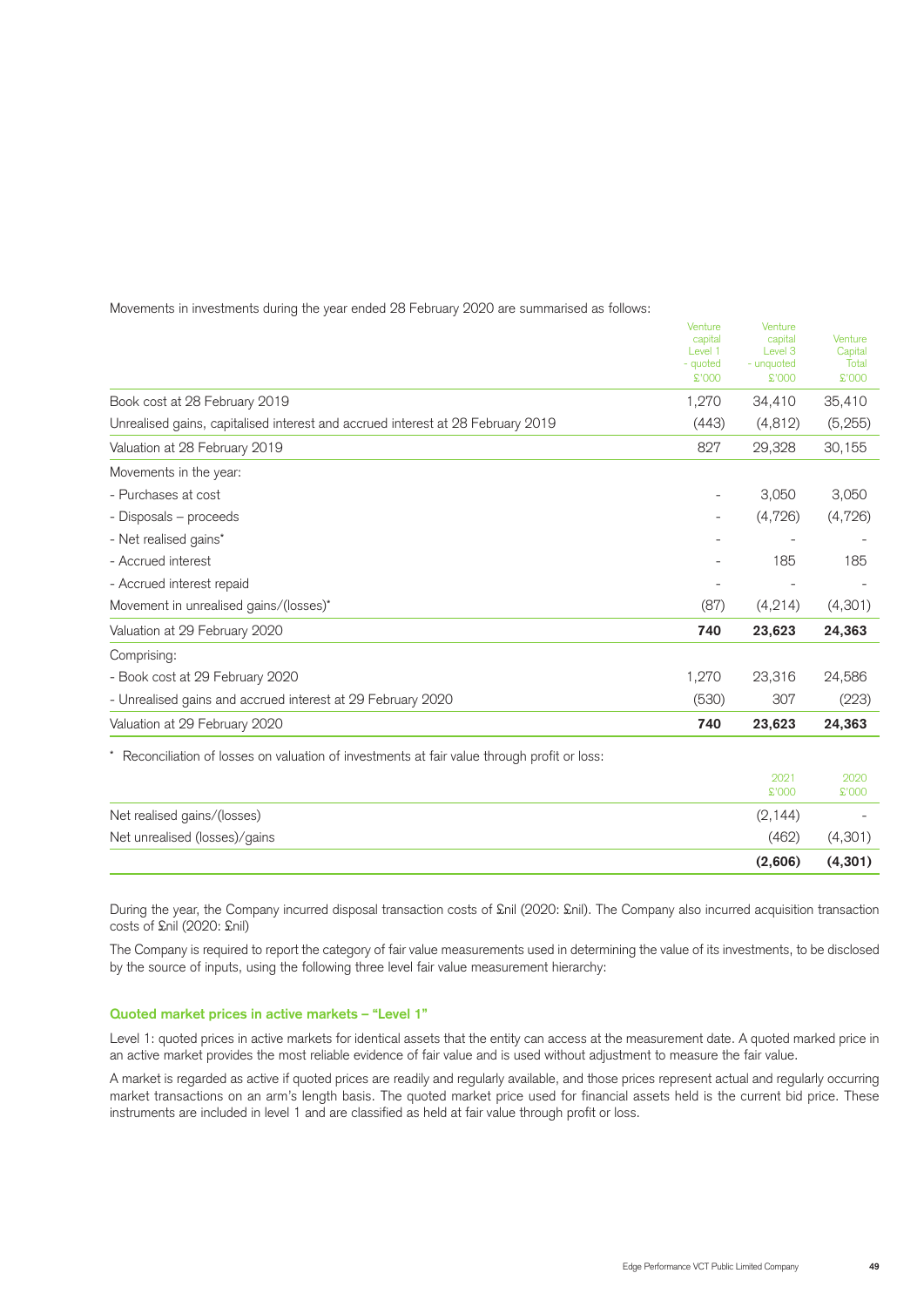#### **11. Investments (continued)**

#### **Valued using models with observable market parameters – "Level 2"**

Level 2: inputs other than quoted market prices included within level 1 that are observable, either directly or indirectly. Where quoted prices are not available, the price of a recent transaction for an identical asset, providing there has been no significant change in economic circumstances or a significant lapse in time since the transaction took place, is used to determine the fair value.

#### **Valued using models unobservable market parameters – "Level 3"**

Level 3: unobservable inputs. Unobservable inputs are used to measure fair value to the extent that relevant observable inputs are not available. Fair values are not traded in an active market and the fair value is determined by using valuation techniques such as recent thirdparty transactions, revenue multiples or earnings multiples. If one or more of the significant inputs is not based on observable market data, the instrument is included in level 3. The majority of the Company's fixed asset investments fall into this category. As detailed in note 3, unquoted investments are valued in accordance with the IPEV guidelines. The fair value of all investments is assessed by the Company and, where appropriate, a revaluation against cost is made. The basis of revaluation may be based on a revenue multiple, recent price or on latest market data. Details of the basis of revaluation are included in the Investment Manager's Review on pages 8 to 11.

There has been a transfer between these classifications in the current or comparative year. The change in fair value for the current and previous year is recognised through the statement of comprehensive income.

#### **12. Significant interests**

As at 28 February 2021, the Company held significant investments, amounting to 3% or more of the equity capital, in the following companies:

|                       | Equity                   | Equity      |                 |
|-----------------------|--------------------------|-------------|-----------------|
|                       | investment               | investment  | of investee     |
|                       | at cost                  | at cost     | company's       |
|                       | (ordinary                | (preference | total equity,   |
|                       | shares)                  | shares)     | (voting rights) |
| Company               |                          |             |                 |
| Coolabi Group Limited | 5,882                    | 8.107       | 49.99           |
| Festicket             | $\overline{\phantom{a}}$ | 1.272       | 7.00            |

#### **13. Debtors**

|                                      | 729                   | 641            |
|--------------------------------------|-----------------------|----------------|
| Prepayments and other debtors        | 729                   | 641            |
| Amounts falling due within one year: |                       |                |
|                                      | 2021<br>$\Omega$ '000 | 2020<br>\$'000 |

#### **14. Creditors: Amounts Falling Due Within One Year**

|                              | 54                         | 100            |
|------------------------------|----------------------------|----------------|
| Other creditors and accruals | 54                         | OC             |
|                              | 202 <sub>1</sub><br>\$'000 | 2020<br>\$'000 |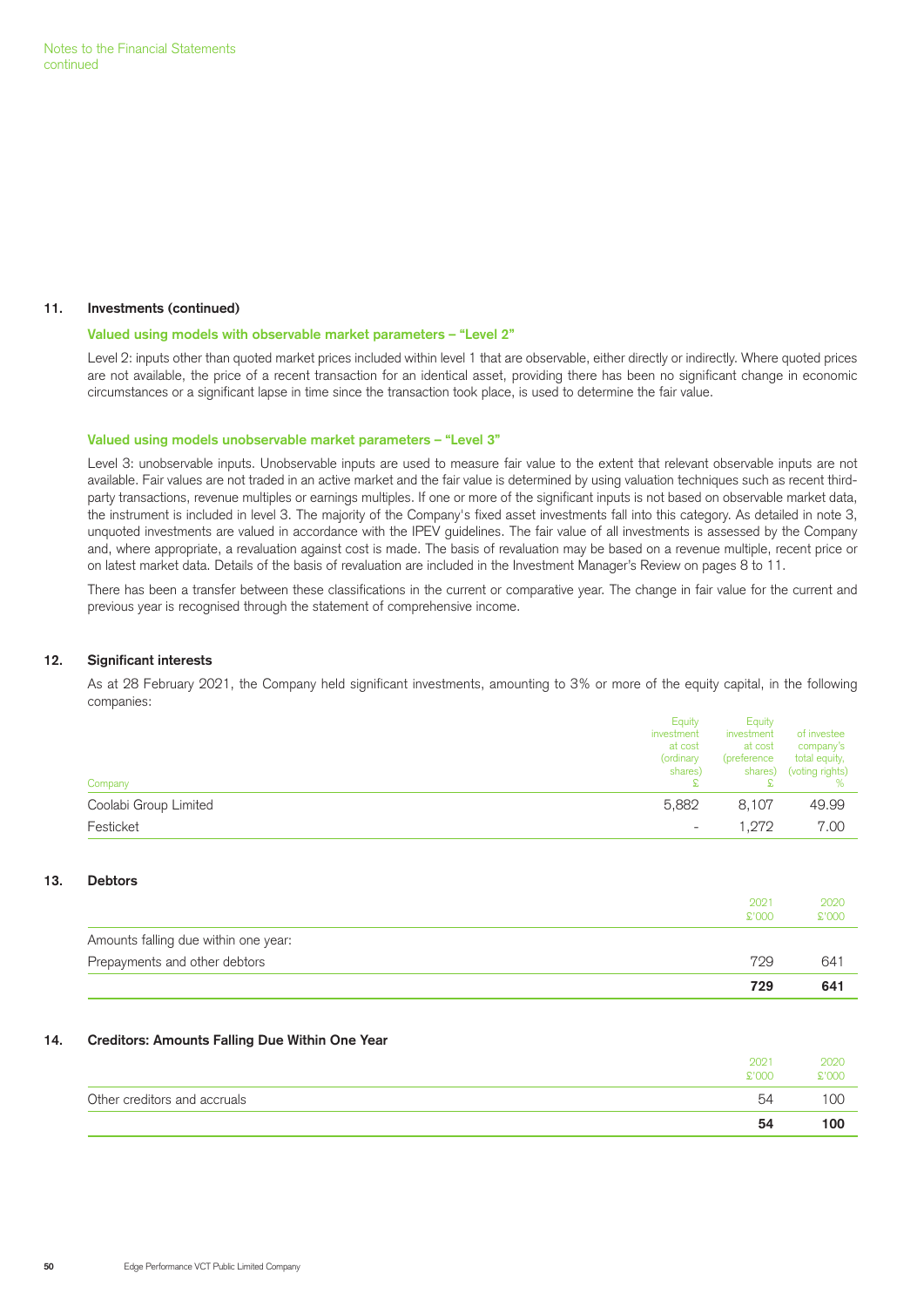#### **15. Called-up Share Capital**

#### **Allotted, called-up and fully paid:**

|                                    | Number of shares   |               |                        |
|------------------------------------|--------------------|---------------|------------------------|
| As at 28 February 2021:            | н<br><b>Shares</b> | <b>Shares</b> | Total<br><b>Shares</b> |
| Brought forward                    | 11.592.430         | 73,103,650    | 84,696,080             |
| Ordinary shares issued in the year |                    |               |                        |
| Carried forward                    | 11.592.430         | 73,103,650    | 84,696,080             |

|                                    |               | Nominal value £'000 |               |
|------------------------------------|---------------|---------------------|---------------|
|                                    | н             |                     | Total         |
| As at 28 February 2021:            | <b>Shares</b> | <b>Shares</b>       | <b>Shares</b> |
| Brought forward                    | 1.159         | 7.311               | 8,470         |
| Ordinary shares issued in the year |               |                     |               |
| Carried forward                    | 1,159         | 7.311               | 8,470         |

|                                    |                    | Number of shares    |                        |
|------------------------------------|--------------------|---------------------|------------------------|
| As at 29 February 2020:            | н<br><b>Shares</b> | <b>Shares</b>       | Total<br><b>Shares</b> |
| Brought forward                    | 11,592,430         | 73,103,650          | 84,696,080             |
| Ordinary shares issued in the year |                    |                     |                        |
| Carried forward                    | 11,592,430         | 73,103,650          | 84,696,080             |
|                                    |                    | Nominal value £'000 |                        |
| As at 29 February 2020:            | н<br><b>Shares</b> | <b>Shares</b>       | Total<br><b>Shares</b> |
| Brought forward                    | 1,159              | 7,311               | 8,470                  |
| Ordinary shares issued in the year |                    |                     |                        |
| Carried forward                    | 1,159              | 7,311               | 8,470                  |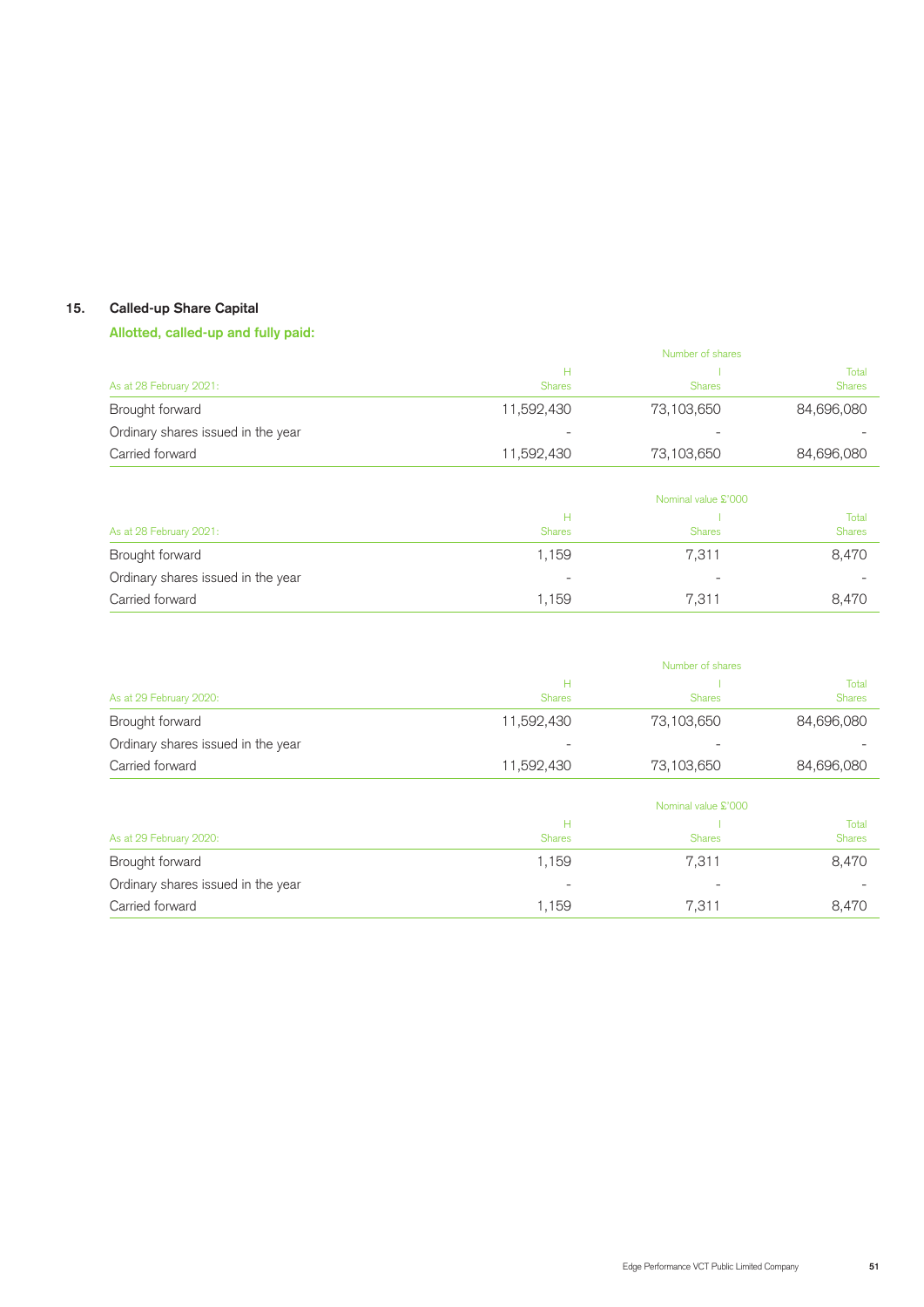#### **16. Reserves**

Called up share capital represents the nominal value of the shares that have been issued. Share premium account includes any premiums received on issue of share capital less any transaction costs associated with the issuing of shares and any amounts transferred to the special reserve. Special reserve includes amounts transferred from the share premium account. The special reserve is distributable and is mainly used for the payment of dividends. Capital reserves include all current and prior period realised and unrealised movements in the fair value of investments and all costs which are considered capital in nature.

As at 28 February 2021, the total distributable reserves of the company are £8,572,402 (2020: £12,592,735).

#### **17. Net asset value per Share**

The net asset values per Share at the year end were as follows:

|          |            |                         | 2021 Net asset<br>values attributable  |            |                         | 2020 Net asset<br>values attributable  |
|----------|------------|-------------------------|----------------------------------------|------------|-------------------------|----------------------------------------|
|          | Net assets | Net assets<br>per Share | Net asset<br>total return<br>per share | Net assets | Net assets<br>per share | Net asset<br>total return<br>per share |
| H Shares | \$15.8m    | 136.62 <sub>p</sub>     | 158.62p                                | \$8.4m     | 72.69 <sub>p</sub>      | 90.69 <sub>p</sub>                     |
| I Shares | \$8.6m     | 11.82p                  | 46.82p                                 | \$20.1m    | 27.47 <sub>p</sub>      | 62.47 <sub>p</sub>                     |

Net asset value per Share is based on net assets at the year end and on the number of shares in each class in issue at the year end, as shown in note 10.

Net asset value per H Share is based on the total net assets of £15,837,792 (2020: £8,425,052) and on 11,592,430 (2020: 11,592,430) H Shares being the total number of H Shares in issue at 28 February 2021.

Net asset value per I Share is based on the total net assets of £8,637,972 (2020: £20,082,043) and on 73,103,650 (2020: 73,103,650) I Shares being the total number of I Shares in issue at 28 February 2021.

Net asset value total return per Share is based on the net asset value per Share plus total dividends paid per share to date.

Net asset value total return per H Share is based on the net asset value per share of 136.62p (2020: 72.69p) plus total dividends per H share paid to date of 22p (2020: 18p).

Net asset value total return per I Share is based on the net asset value per share of 11.82p (2020: 27.47p) plus total dividends per I share paid to date of 35p (2020: 35p).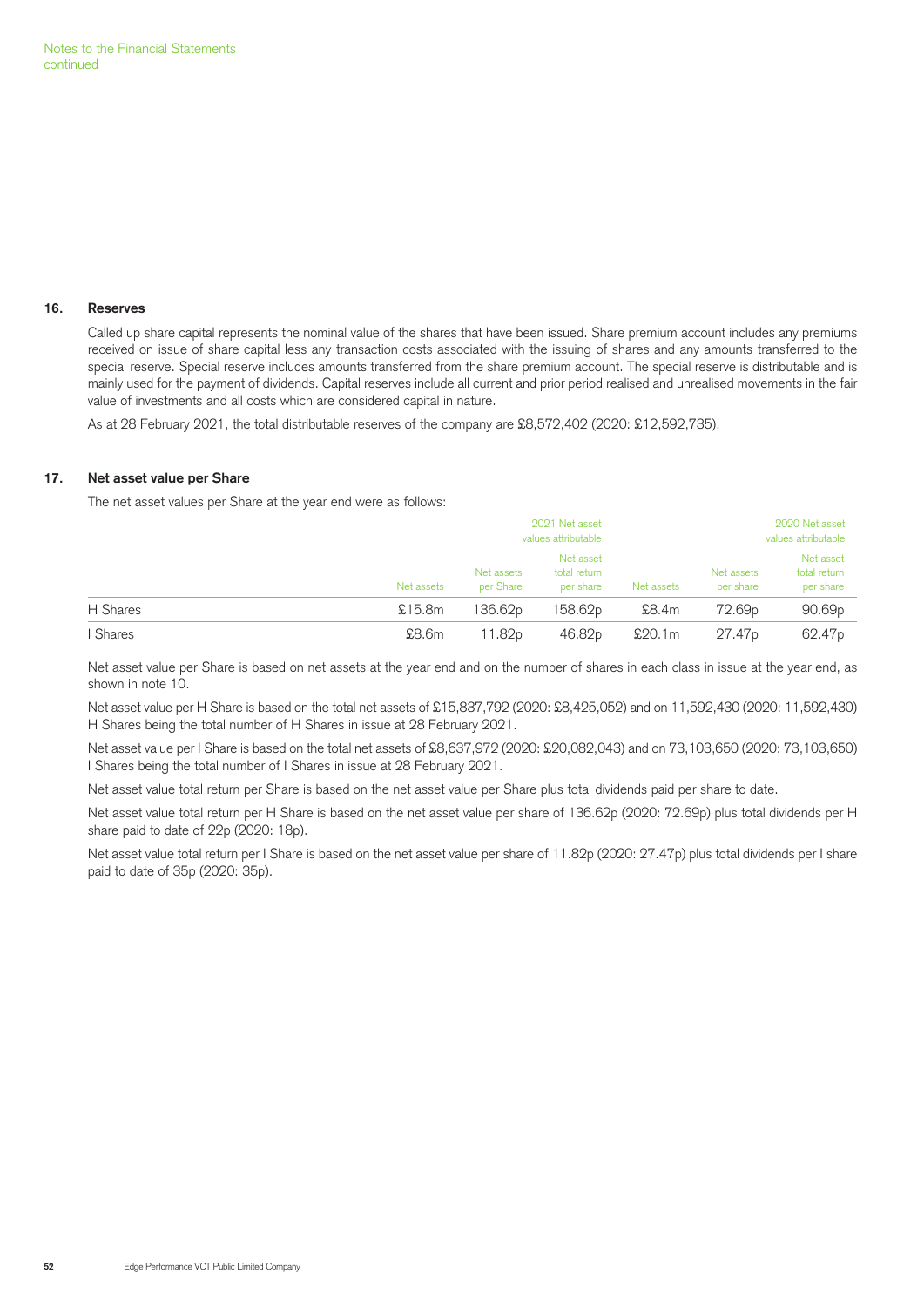#### **18. Financial instruments**

The Company's principal financial instruments comprise:

- Equity and loan stock
- Cash balances and liquid resources

Investments are made in a combination of equity and loans. Surplus funds are held in a mix of current accounts and interest-bearing deposit accounts. It is not the Company's policy to trade in financial instruments or derivatives.

Fixed asset investments are valued at fair value as detailed in note 3a.

The Company held the following categories of financial instruments at 28 February 2021:

|                                             | 2021<br>(Cost)<br>\$'000 | 2021<br>(Fair value)<br>\$'000 | 2020<br>(Cost)<br>\$'000 | 2020<br>(Fair value)<br>\$'000 |
|---------------------------------------------|--------------------------|--------------------------------|--------------------------|--------------------------------|
| Assets at fair value through profit or loss | 24.487                   | 21.990                         | 24.586                   | 24,363                         |
| Cash and cash equivalents                   | 1.811                    | 1.811                          | 3.603                    | 3.603                          |
| <b>Totals</b>                               | 26.298                   | 23,801                         | 28.189                   | 27,699                         |

Unquoted investments account for 52% of the investment portfolio (2020: 97%). Quoted investments account for 48% of the investment portfolio (2020: 3%). The investment portfolio has a 62% (2020: 100%) concentration of risk towards small UK-based, sterling denominated companies and represents 90% (2020: 86%) of net assets at the year end.

Current asset investments are interest-bearing deposits which represent 7.4% (2020: 12.6%) of net assets at the year end.

The main risks arising from the Company's financial instruments are credit risk, market price risk, interest rate risk and liquidity risk. All assets and liabilities are denominated in sterling; hence there is no currency risk.

#### **Credit risk**

Credit risk is the risk that a counterparty will default on its obligation, resulting to a financial loss to the Company. The Investment Manager monitors credit risk on an ongoing basis. The carrying amounts of financial assets represent the maximum credit risk exposure at the balance sheet date.

At 28 February 2021, the Company's financial assets exposed to credit risk amounted to the following:

|                                           | -2021  | 2020   |  |
|-------------------------------------------|--------|--------|--|
|                                           | \$'000 | \$'000 |  |
| Investments in fixed rate instruments     |        |        |  |
| Investments in floating rate instruments  | 11.775 | 11,775 |  |
| Interest-bearing deposits                 | 1.753  | 3,601  |  |
| Cash at bank                              | 58     |        |  |
| Interest, dividends and other receivables | 729    | 641    |  |

Credit risk on unquoted loan stock held within unlisted investments are considered in conjunction with the associated equity investment in the portfolio and considered to be part of market price risk as disclosed later in this note. It is estimated that if 10% of the Company's interest income for the year were not received, this would increase the loss before tax for the year of £3,556k to a loss before tax for the year of £3,580k.

The cash at bank and interest-bearing deposits held by the Company are managed by Coutts & Co. The Board monitors the Company's risk by reviewing the internal control reports of this bank. Should the credit quality or the financial position of the bank deteriorate significantly, the Investment Manager will seek to move the cash holdings to another bank.

At 28 February 2021, all loans were held at fair value. No loan is past its repayment date; nor is any interest past its payment date.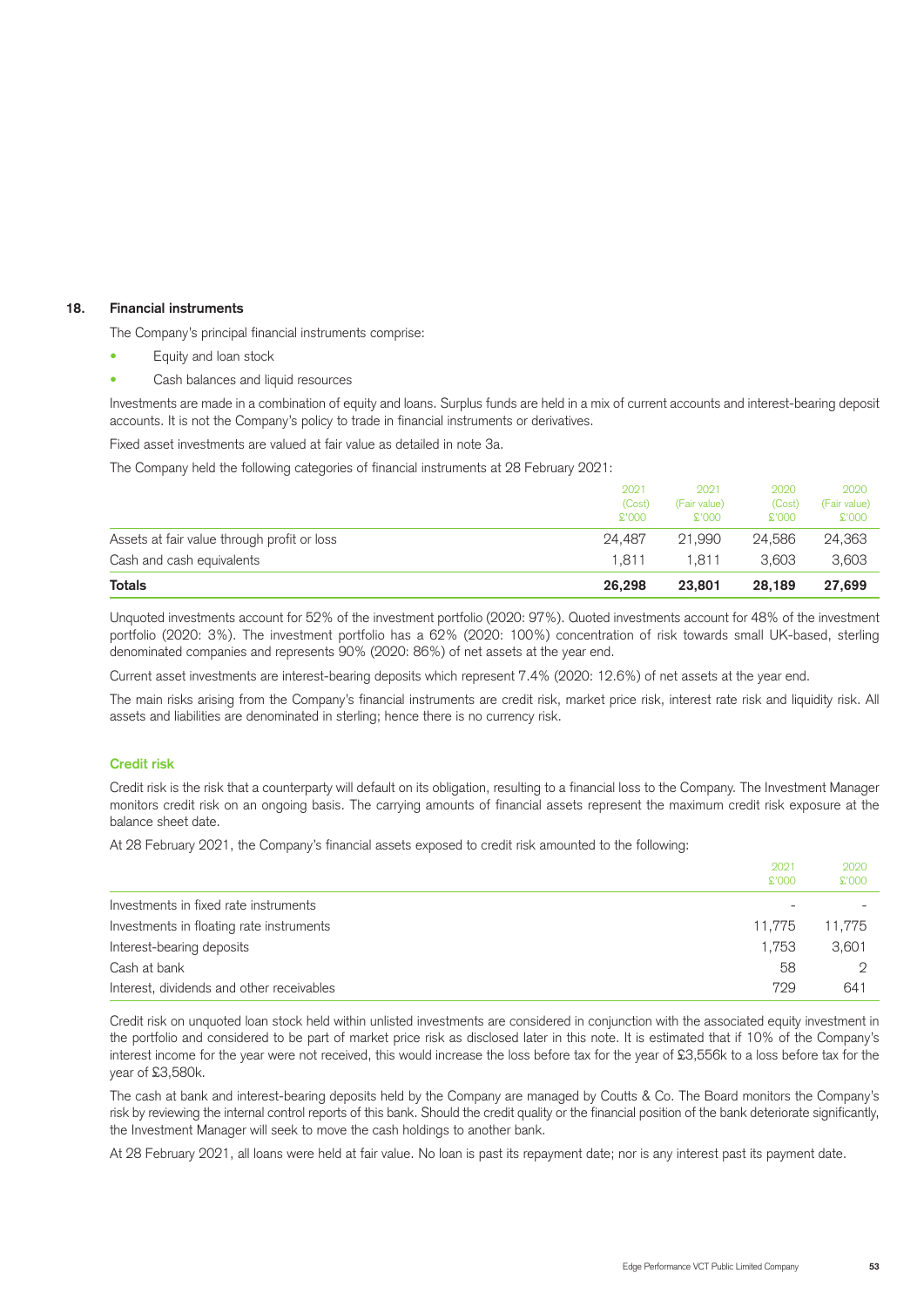#### **18. Financial instruments (continued)**

#### **Market price risk**

The Board manages the market risk inherent in the Company's portfolio by maintaining an appropriate spread of market risk and by ensuring full and timely access to relevant information from the Investment Manager. The Board reviews investment performance and financial results, as well as compliance with the Company's investment objectives. The Board also seeks to ensure that an appropriate proportion of the Company's portfolio is invested in cash and readily realisable securities which are sufficient to meet any funding commitments which may arise. The Company does not use derivative instruments to hedge against market risk.

The equity and fixed interest stocks of the Company's unquoted investee companies are very seldom traded and, as such, their prices are more uncertain than those of more frequently traded stocks. It is estimated that a 10% fall in the carrying value of the Company's unquoted investments would increase the loss before tax for the year by £1.2 million and reduce the Company's net assets by the same amount.

#### **Interest rate risk**

Some of the Company's financial assets are interest-bearing, some of which are at fixed rates and some at variable rates. As a result, the Company is exposed to interest rate risk due to fluctuations in prevailing levels of market interest rates. The Board seeks to mitigate this risk through regular monitoring of the Company's interest-bearing investments. The Company does not use derivative instruments to hedge against interest rate risk. However, the effect of those interest rate changes is not materially significant.

#### **Fixed rate**

Due to the complexity of the instruments and the uncertainty surrounding time of realisation, the weighted average time for which the rate is fixed has not been calculated.

| Loan stock | $\overline{\phantom{0}}$ | $\overline{\phantom{0}}$             | $\overline{\phantom{0}}$ | $\overline{\phantom{0}}$             |
|------------|--------------------------|--------------------------------------|--------------------------|--------------------------------------|
|            | £000                     | Weighted<br>average<br>interest rate | £000                     | Weighted<br>average<br>interest rate |
|            |                          | 2021                                 |                          | 2020                                 |

#### **Floating rate**

The Company holds the majority of its cash balances in interest-bearing deposit accounts. The benchmark rate which determines the interest payments received on interest-bearing cash and cash equivalent balances is the bank base rate which was 0.1% at 28 February 2021 (2020: 0.75%).

|                                        | 2021   | 2020   |
|----------------------------------------|--------|--------|
|                                        | \$'000 | \$'000 |
| Short term loans and security deposits | 2,268  | 2,268  |
| Loan notes                             | 1,400  | 1,400  |
| Preference shares                      | 8.107  | 8,107  |
| Interest-bearing deposits              | 1.752  | 3,601  |
| Cash at bank                           | 58     |        |

The weighted average interest rate applied during the year was 3.3% (2020: 3.3%).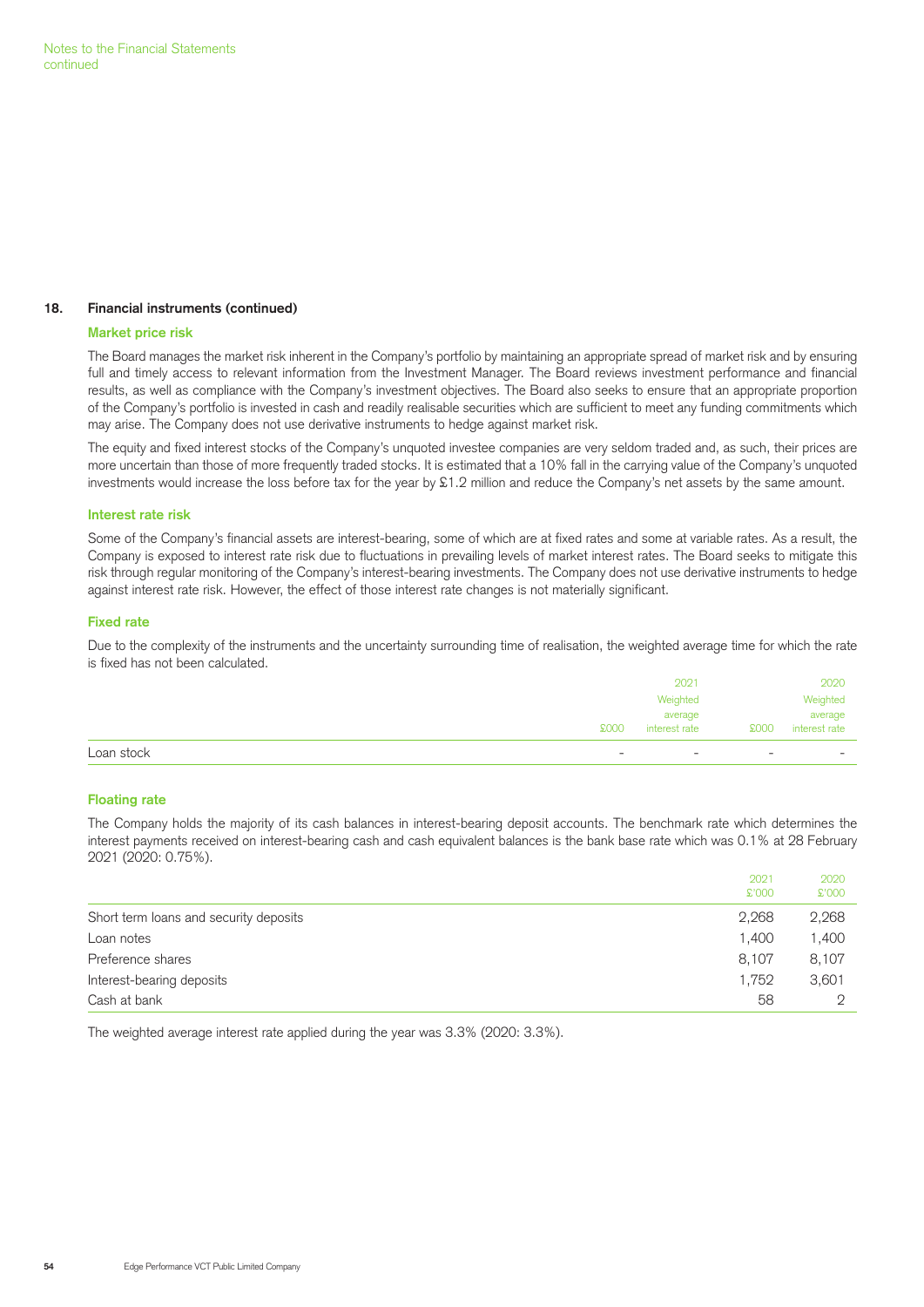#### **Liquidity risk**

The investments in equity and fixed interest stocks of unquoted companies which the Company holds are not traded and thus are not readily realisable. At times, the Company may be unable to realise its investments at their carrying values because of an absence of willing buyers. The Company's ability to sell investments may also be constrained by the requirements set down for VCTs. To counter such liquidity risk, sufficient cash and money market funds are held to meet running costs and other commitments. The Company invests its surplus funds in high quality interest-bearing deposits which are all accessible on an immediate basis.

It is estimated that should the Company have to sell 10% of its investments at only 90% of their carrying values in order to find a buyer, additional losses totalling £220k would have to be recognised. Had this happened during the year to 28 February 2021, the loss before tax for the year of £3.56 million would have increased to a loss before tax for the year of £3.78 million. Liquidity risk is mitigated by the Company's intention to complete its investment strategy and sell investments at planned intervals rather than as a matter of necessity.

#### **Management of capital**

The Company's objectives when managing capital are to safeguard the Company's ability to continue as a going concern, satisfy the relevant HMRC requirements and provide at least adequate returns for shareholders.

As a VCT, the Company must have, within three years of raising its capital, and must thereafter continue to have, at least 80% by value of its investments in VCT-qualifying holdings which are a relatively high-risk asset class of small UK companies. In satisfying this requirement, the Company's capital management scope is restricted. Subject to this restriction and to any further restrictions imposed by VCT rules, the Company may adjust dividends, return capital to shareholders, issue new Shares or sell assets to maintain the level of liquidity to remain a going concern.

#### **19. Post Balance Sheet Events**

Since the Company's year end, the following transactions have taken place:

- In March 2021, the Company disposed of 19,000 shares in Unity Software Inc for the sum of £1,403k.
- In June 2021, the Company disposed of 6,900 shares in Unity Software Inc for the sum of £514k.
- In June 2021, the Company disposed of its shareholding in Coolabi Group Limited, consideration totalling £8,365k was received on 9 August 2021.

#### **20. Geographical Analysis**

The operations of the Company are wholly in the United Kingdom.

#### **21. Contingencies, Guarantees and Financial Commitments**

Under the terms of the 2013 investment management agreement, the running costs of the Company which are provided for in an annual budget approved by both the Board and the Manager (excluding the Investment Manager's performance related incentive fee, trail commission, irrecoverable VAT and costs of any significant corporate activity) are restricted to a maximum of 3.75% of the net asset value of the Company. A running tally is kept and any excess will reduce the amount of the Annual Management Fee for the next following financial year; in any years where there is no excess the Investment Manager is entitled to recover any prior reduced fees.

In accordance with the new investment management agreement referred to in Note 5 the Investment Manager will not bear any of the Company's running costs in respect of the financial year ending 28 February 2021 or 2022; the Investment Manager will, however, no longer be entitled to be reimbursed any excess running cost contribution made by the Investment Manager in relation to any past financial year. A costs cap of 3.5% of the year's closing net asset value will be re-introduced in the Company's financial year ending on 28 February 2023 or, if earlier, in any financial year in which the Company hereafter makes an H share offer where the aggregate net offer proceeds of such H share offer increase the audited H share net asset value, calculated as at the end of that financial year, by three million pounds (£3,000,000) or more over eight million four hundred and twenty six thousand and fifty three pounds (£8,426,053), being the audited H share net asset value as at 29 February 2020.

There were no other contingencies or guarantees as at 28 February 2021.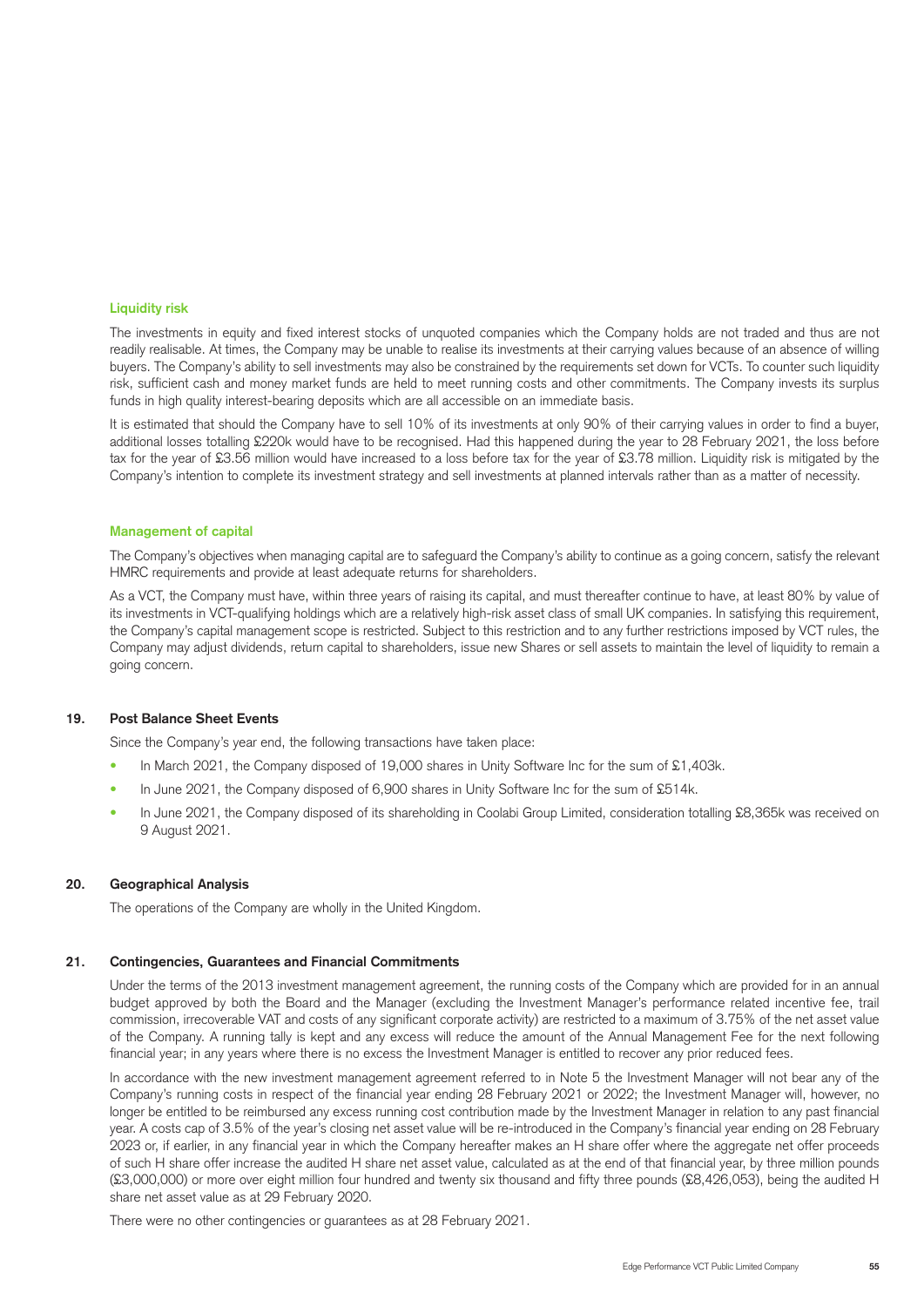#### **22. Capital Commitments**

The Company had not entered into any capital commitments at year end.

#### **23. Transactions with the Investment Manager and Related Parties**

During the year ended 28 February 2021, the Company incurred investment management and administration fees of £782,798 (2020: £878,294) (exclusive of VAT) payable to the Investment Manager, as a related party. This sum comprised:

- investment management fees of £458,379 (2020: £561,664), after the recovery of previous rebates of £65,000 (2020: £69,358)
- administration fees of £324,419 (2020: £316,630).

The total expense ratio, calculated as the year's expenses (as disclosed in the statement of comprehensive income and accounting, save for the exclusions noted below) divided by the closing net asset value for the year, was 4.17% (2020: 3.98%). Under the terms of the 2013 investment management agreement, the running costs of the Company which are provided for in an annual budget approved by both the Board and the Manager (excluding the Investment Manager's performance related incentive fee, trail commission, irrecoverable VAT and costs of any significant corporate activity) are restricted to a maximum of 3.75% of the net asset value of the Company. A running tally is kept and any excess will reduce the amount of the Annual Management Fee for the next following financial year; in any years where there is no excess the Investment Manager is entitled to recover any prior reduced fees. For these purposes, annual running costs of the Company include, amongst other things, the annual management fees described above, the administrative services fee described above, Directors' remuneration, company secretarial and accounting fees, audit, taxation advice, sponsor's and registrar's fees and the costs of communicating with shareholders, but exclude irrecoverable VAT, trail commission payable to financial intermediaries, the Investment Manager's performance fee described above and the cost of significant corporate activity. During the year ended 28 February 2021 the excess incurred during the year ended 29 February 2020 of £65,000 was paid to the Company by the Investment Manager.

In accordance with the new investment management agreement referred to in Note 5 the Investment Manager will not bear any of the Company's running costs in respect of the financial year ending 28 February 2021 or 2022; the Investment Manager will, however, no longer be entitled to be reimbursed any excess running cost contribution made by the Investment Manager in relation to any past financial year. A costs cap of 3.5% of the year's closing net asset value will be re-introduced in the Company's financial year ending on 28 February 2023 or, if earlier, in any financial year in which the Company hereafter makes an H share offer where the aggregate net offer proceeds of such H share offer increase the audited H share net asset value, calculated as at the end of that financial year, by three million pounds (£3,000,000) or more over eight million four hundred and twenty six thousand and fifty three pounds (£8,426,053), being the audited H share net asset value as at 29 February 2020.

Details of the Investment Manager's fee arrangements are given in note 5.

During the year, the Investment Manager also derived the following benefits from its relationship with the Company;

• Investee company director and monitoring fees of £74,917 (2020: £97,172)

The remuneration and shareholdings of the Directors, who are key management personnel of the Company, is disclosed in the Directors' Remuneration Report on page 22.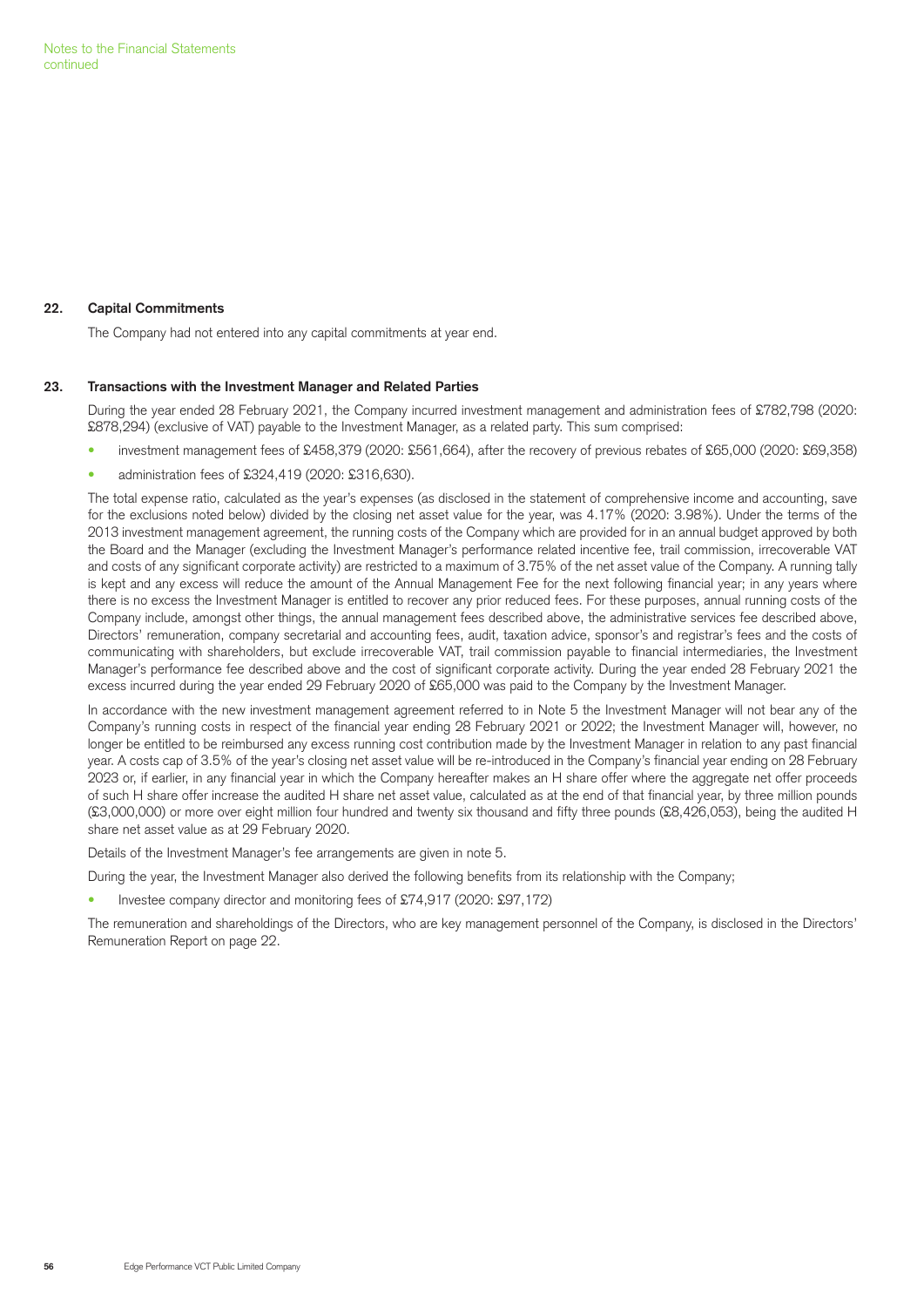## Corporate Information

#### **Directors**

Terry Back (Chairman) Sir Peter Bazalgette Sir Aubrey Brocklebank Robin Goodfellow

#### all of

1 Marylebone High Street London W1U 4LZ

which is the registered office of the Company

#### **Investment Manager**

Edge Investments Limited 1 Marylebone High Street London W1U 4LZ

(authorised and regulated by the Financial Conduct Authority; firm reference number 455446)

#### **Company Secretary**

The City Partnership (UK) Limited 110 George Street Edinburgh EH2 4LH

#### **Taxation advisers**

Philip Hare & Associates LLP 4-6 Staple Inn High Holborn London WC1V 7QH

#### **Auditor**

UHY Hacker Young LLP Quadrant House 4 Thomas More Square London E1W 1YW

#### **Bankers**

Coutts & Co 440 Strand London WC2R 0QS

#### **Registrar**

The City Partnership (UK) Limited The Mending Rooms Park Valley Mills Meltham Road Huddersfield HD4 7BH